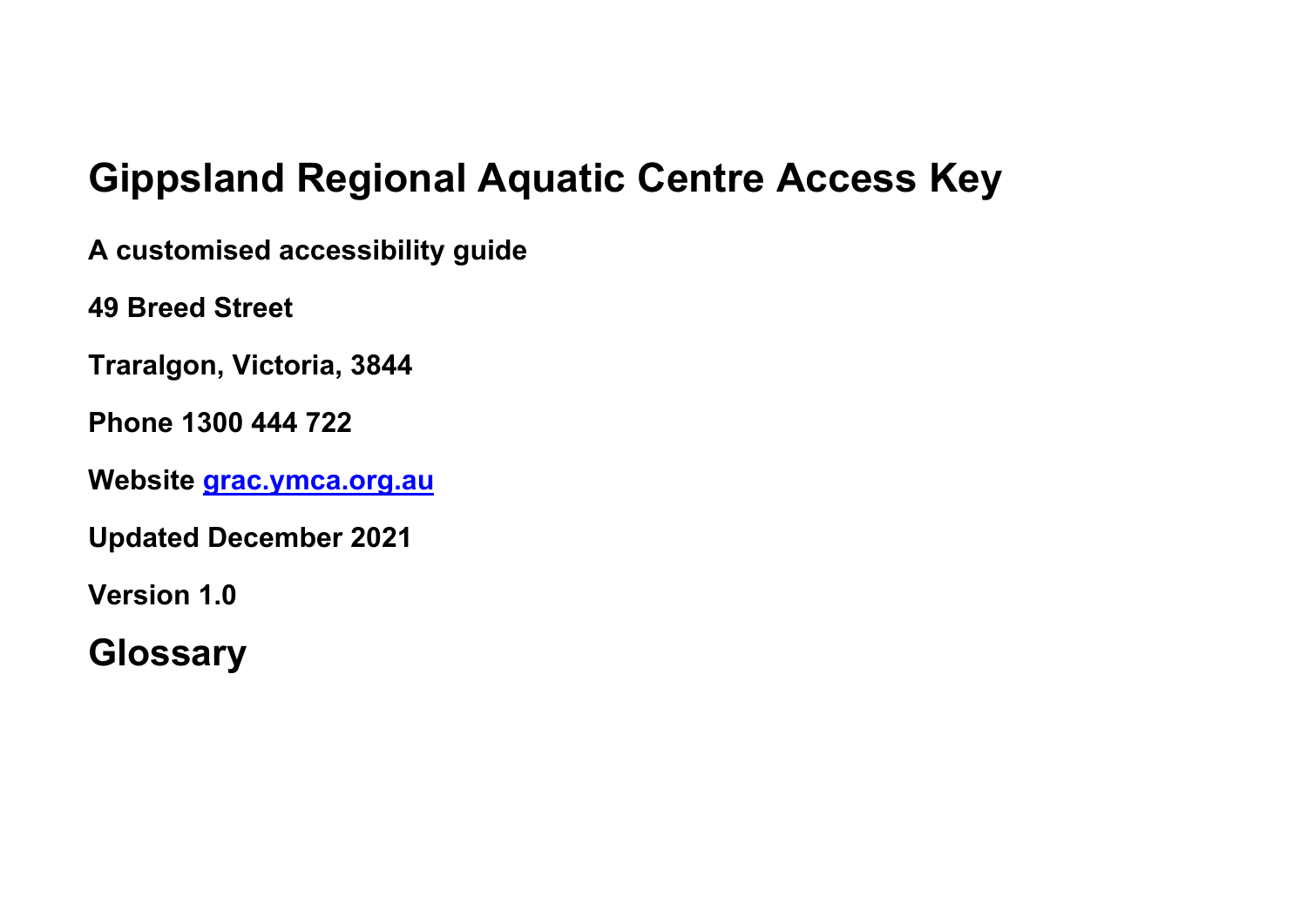**Actively supervise - The GSPO (Guidelines for Safe Pool Operations) states that depending on the age of a child, a parent, guardian or carer needs to be within arm's reach of the child.**

**AFFL - Above finished floor level.**

**Balance - A biological system that enables us to maintain a body's desired position and requires a number of sensory systems to work together.**

**Cardiovascular - Relating to the heart and blood vessels.**

**Casual Guest - Visitors, non-members.**

**Changing Places - A facility for people who cannot use standard accessible toilets. They provide extra features and more space to meet the needs of people with disabilities or additional requirements.**

**Gross motor skills - Involves the use of the large muscles of the body.**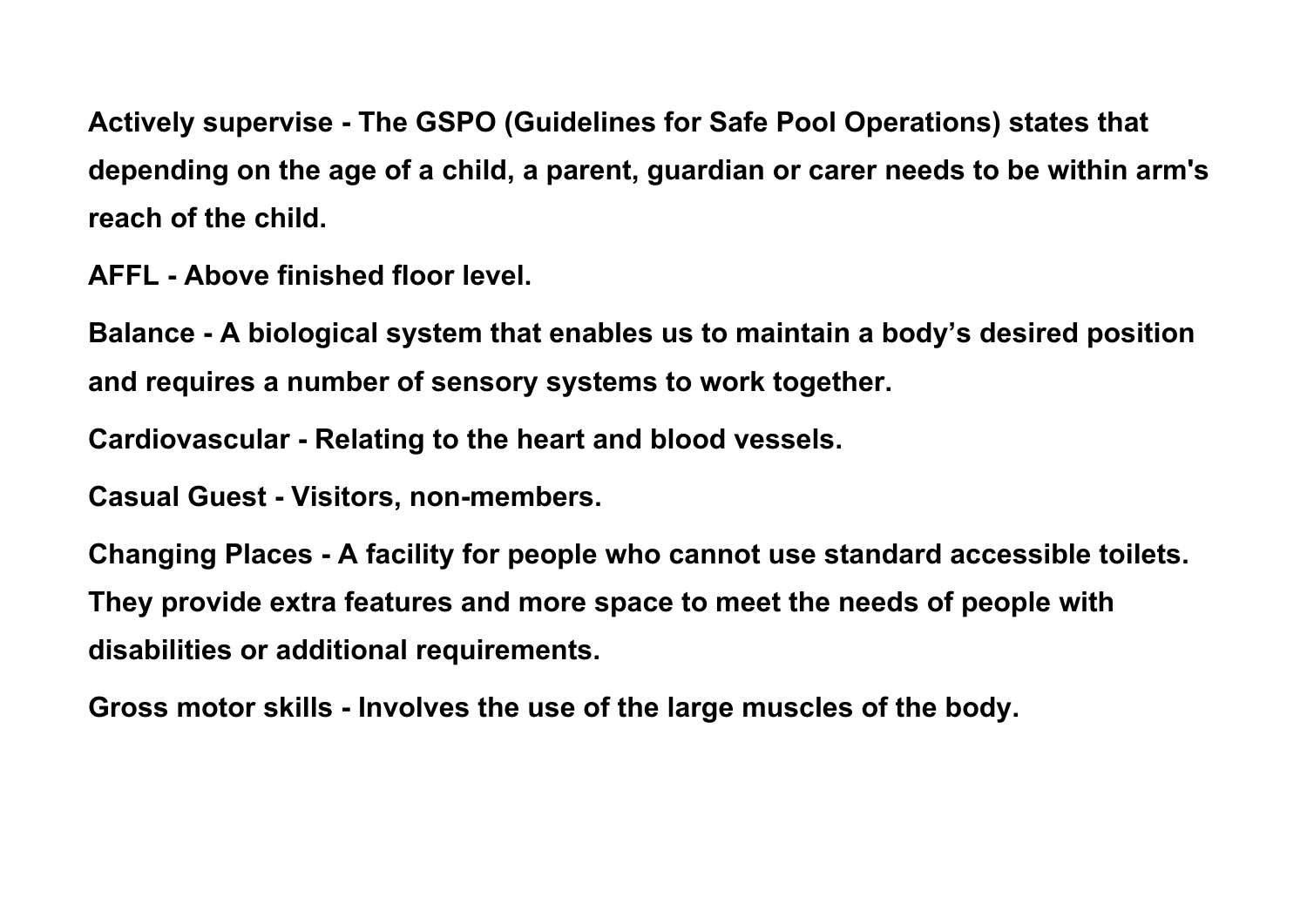**Flexibility - The ability of joints to move through a range of motion while unrestricted and pain free.**

**Flume - A winding tubular water slide or chute at a swimming pool.**

**GRAC - Gippsland Regional Aquatic Centre.**

**HHSH - Hand held shower hose.**

**Interpersonal and social skills - Relating to relationships or communication between people and the ability to interact with them in the most efficient and proper manner.**

**Members - A person who has paid for membership to attend and use the facilities.**

**Mobility - The ability to move or be moved easily and freely.**

**NDIS - National Disability Insurance Scheme.**

**Proprioception - Awareness of position and movement of the body.**

**Social interaction - Consider the perceptive of other people and understand their needs.**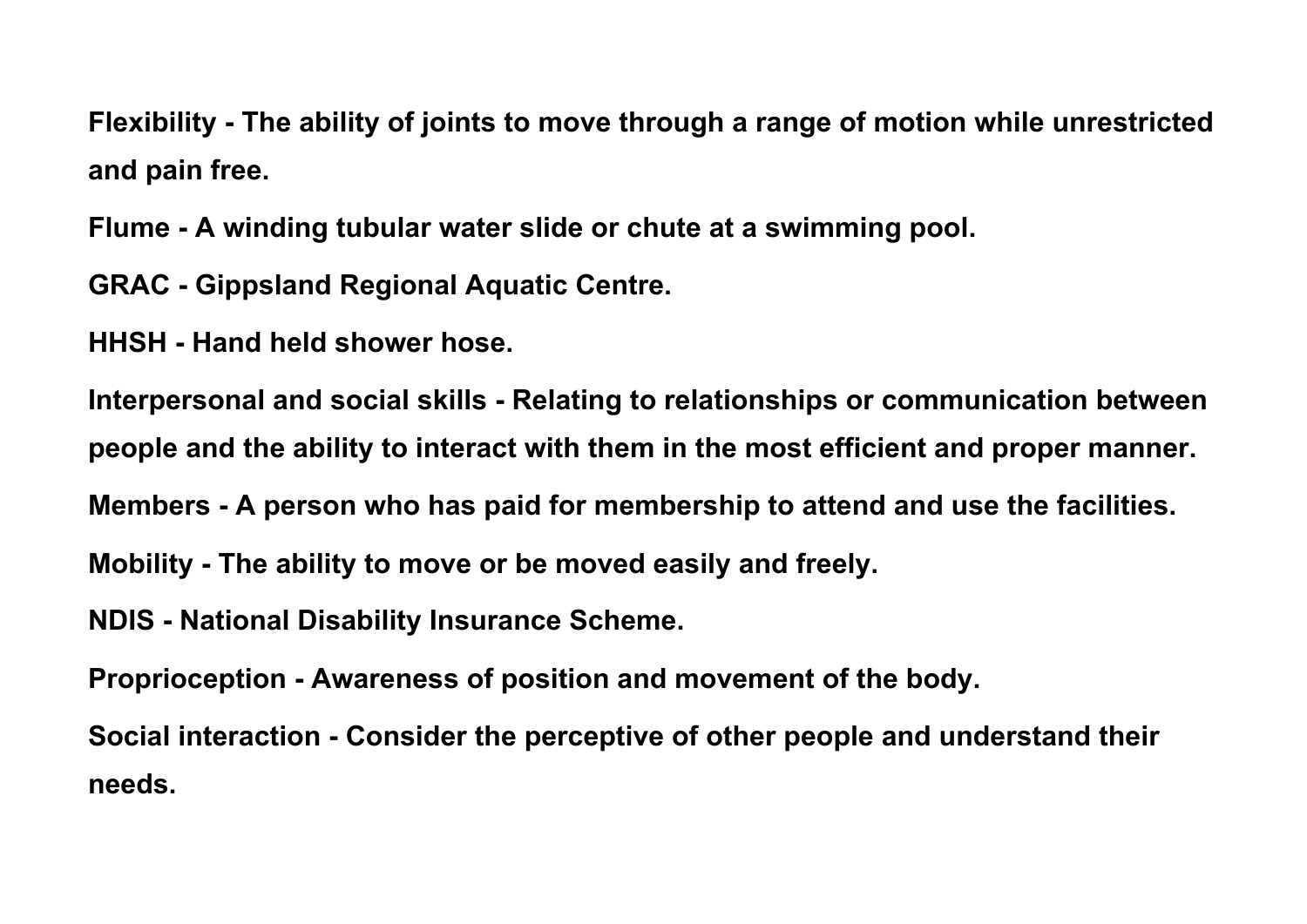**Sensory exploration - The stimulation of one's senses: touch, smell, taste, movement, balance, sight and hearing.**

**TGSI - Tactile ground surface indicators. A tactile ground surface to assist pedestrians who are visually impaired. Often found on footpaths, stairs and train station platforms.**

**TRX mapping - A self-screening tool that analyses a person's movement and produces a customised exercise plan to improve form.**

## **Guidelines**

**Thank you for choosing to use an Access Key for Gippsland Regional Aquatic Centre.**

**his customised accessibility guide provides convenient information about accessing Gippsland Regional Aquatic Centre.**

**For your Access Key to be successful, we recommend you follow these guidelines.**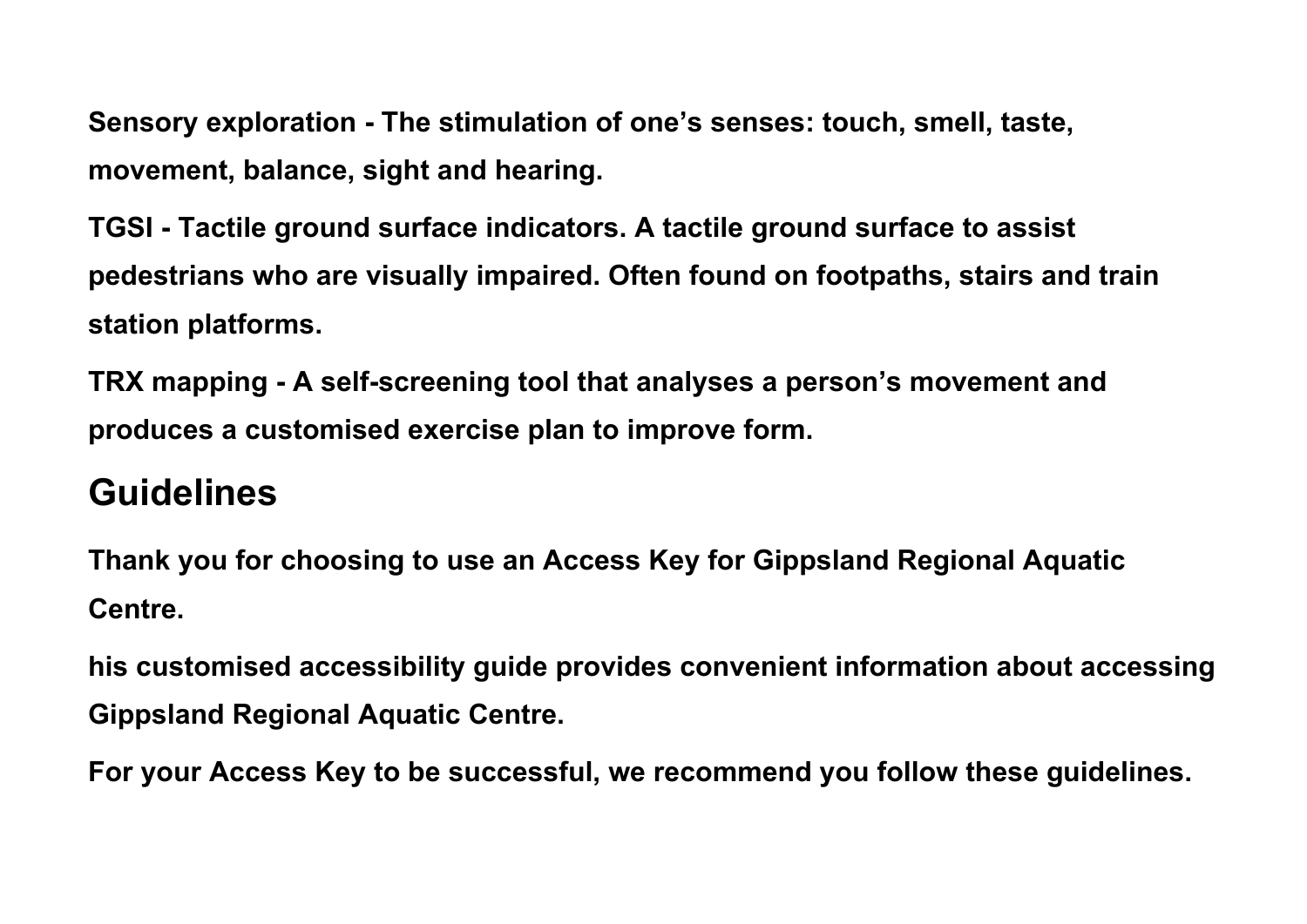**Access Keys are available online to help you prepare for your visit in advance. Access Keys should be read and shared in an environment free of distractions.**

**Access Keys can be read independently or shared with a friend, family member, carer or support worker to prepare for the visit.**

**If sharing the Access Key with participant, help the participant comprehend key points, consistently monitoring for level of understanding.**

**If sharing the Access Key with participant, contextualised photographs can be used to summarise information and experiences.**

**If using the Access Key as a reflective tool, make sure to enjoy the pivotal link between experience and recall after the visit has taken place.**

**Once the visit has taken place, revisit the Access Key to celebrate success.**

**Download Access Key in its entirety - 101 pages in total.**

**Did You Know?**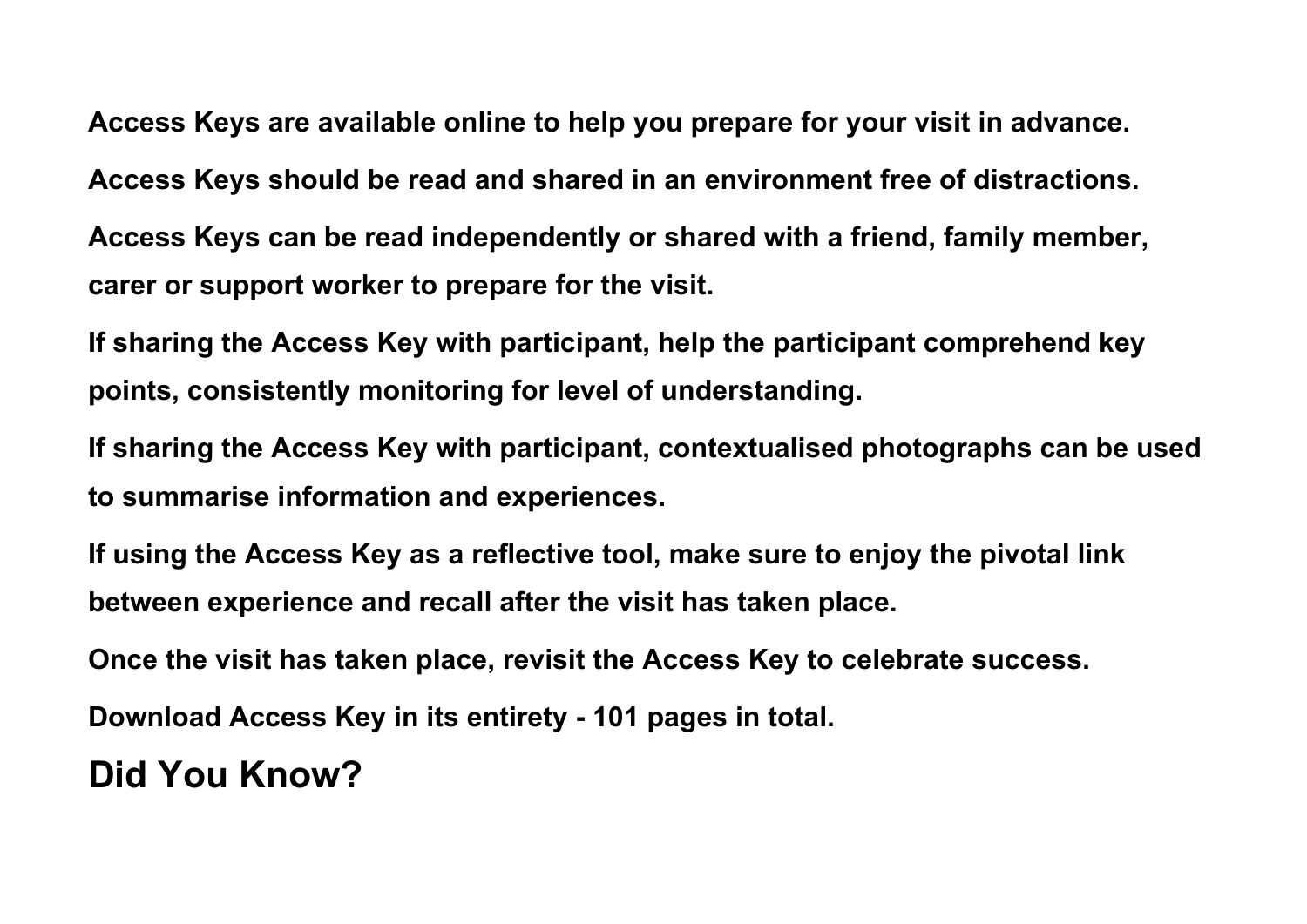**Gippsland Regional Aquatic Centre (GRAC) is proudly owned by Latrobe City Council and managed by YMCA Victoria.**

#### **<http://victoria.ymca.org.au/>**

**Latrobe City Council is committed to ensuring that people with a disability have equitable access to infrastructure and services provided. Latrobe City Council's Disability Action Plan aims to help people feel valued and provides opportunities for everybody to participate in their community. It is about connecting with local communities, workmates, families and friends to build relationships and networks, addressing isolation, and promoting social inclusion. https://www.latrobe.vic.gov.au/Community/Community\_Groups/Community\_Progra ms/Social\_Inclusion**

**GRAC is an accredited Watch around Water centre.** 

**<https://lsv.com.au/pool-safety-services/watch-around-water/>**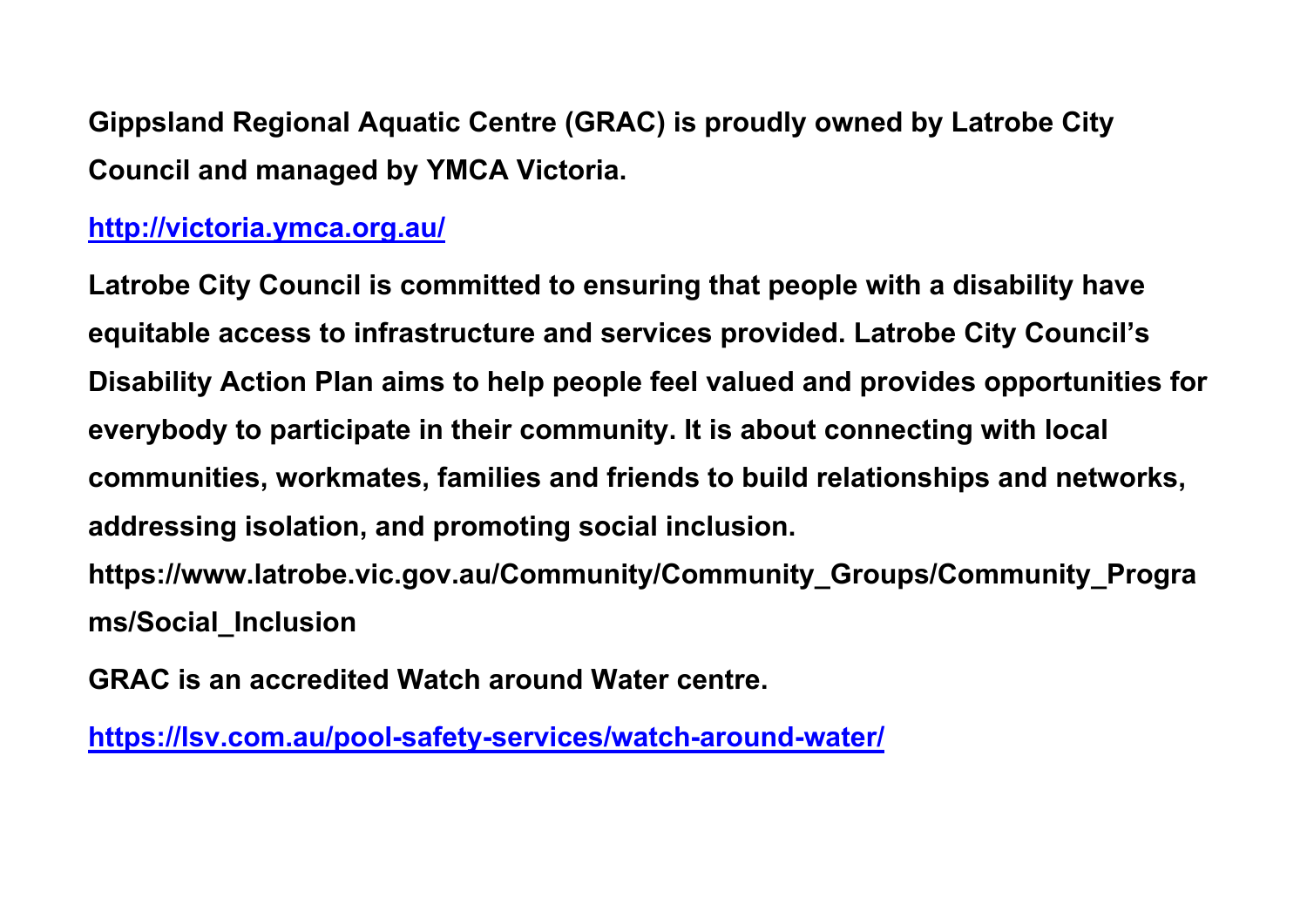**At different times of the day, lap lanes and pool availability may be limited or closed to accommodate programs and special events. You can check our social network pages for notifications or contact us on 1300 444 722.**

**A range of membership options are available.** 

**<https://grac.ymca.org.au/memberships>**

**Please visit our website for casual entry prices.** 

**<https://grac.ymca.org.au/visit/prices>**

**Meeting room hire available. Room capacity 15 to 20 people (unless COVID restrictions apply).<https://grac.ymca.org.au/contact-us>**

**Flexible school programs available. Please see our website for more information.**

**<https://grac.ymca.org.au/swim/programs-for-schools>**

**GRAC offers a nutrition program which is free as part of your membership. Please see our website for more information.<https://grac.ymca.org.au/fitness/nutrition>**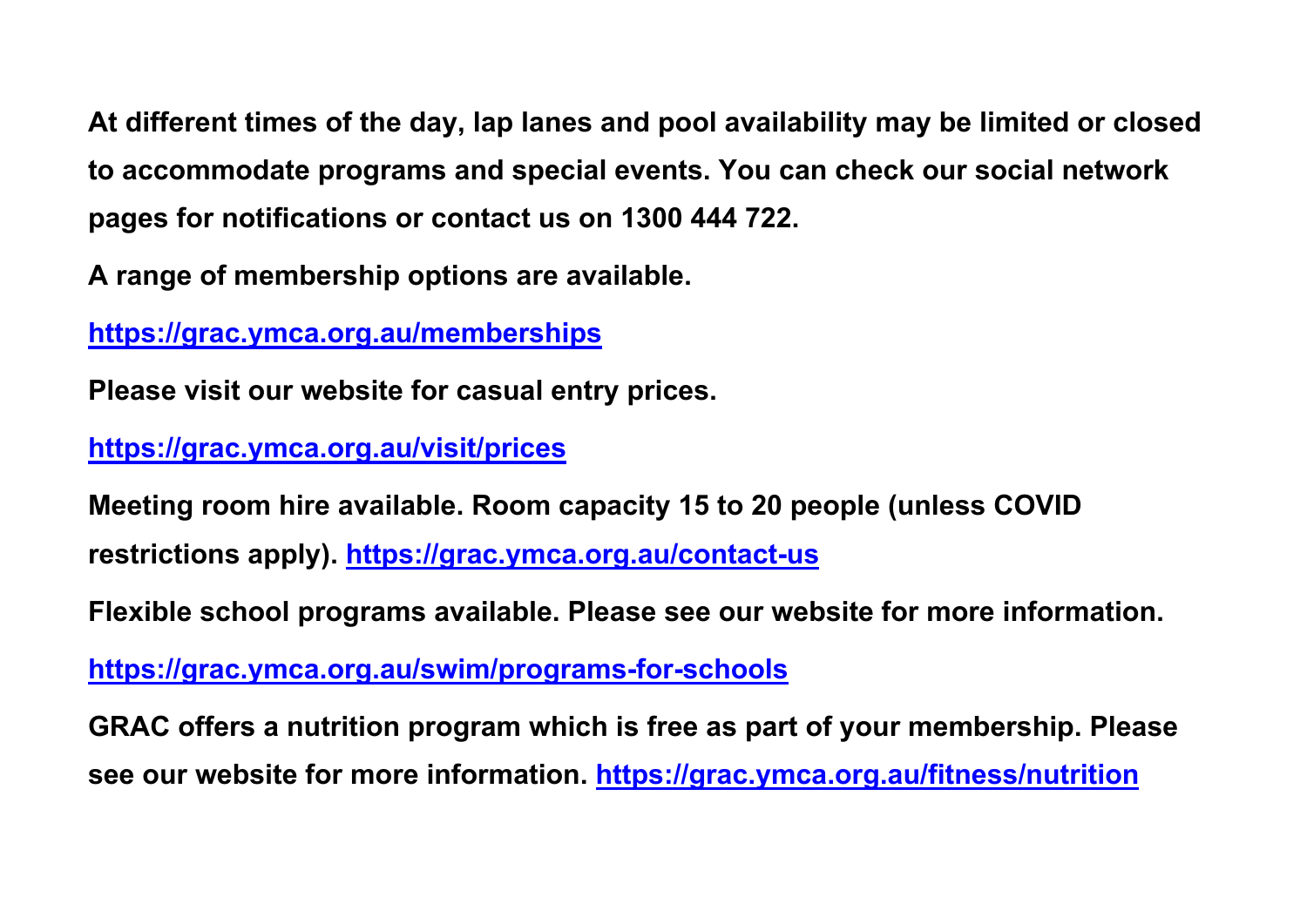**Financial assistance is offered through the YMCA Open Doors Program. This program offers full or partially subsidised access to YMCA programs and services to people in need. For information on eligibility and how to apply, please visit victoria.ymca.org.au/support/ask-for-support/how-to-apply-for-support.html Follow us on Facebook and Instagram.**

**<https://www.facebook.com/gippslandregionalaquaticcentre>**

**[https://www.instagram.com/explore/locations/345888776504301/gippsland-regional](https://www.instagram.com/explore/locations/345888776504301/gippsland-regional-aquatic-centre/?hl=en)[aquatic-centre/?hl=en](https://www.instagram.com/explore/locations/345888776504301/gippsland-regional-aquatic-centre/?hl=en)**

**To provide feedback please visit our website or call us on 1300 444 722.**

#### **<https://grac.ymca.org.au/contact-us>**

**Gippsland Regional Aquatic Centre opened in March 2021. It is a state-of-the-art health and leisure centre that offers fantastic facilities including:**

• **two Changing Places**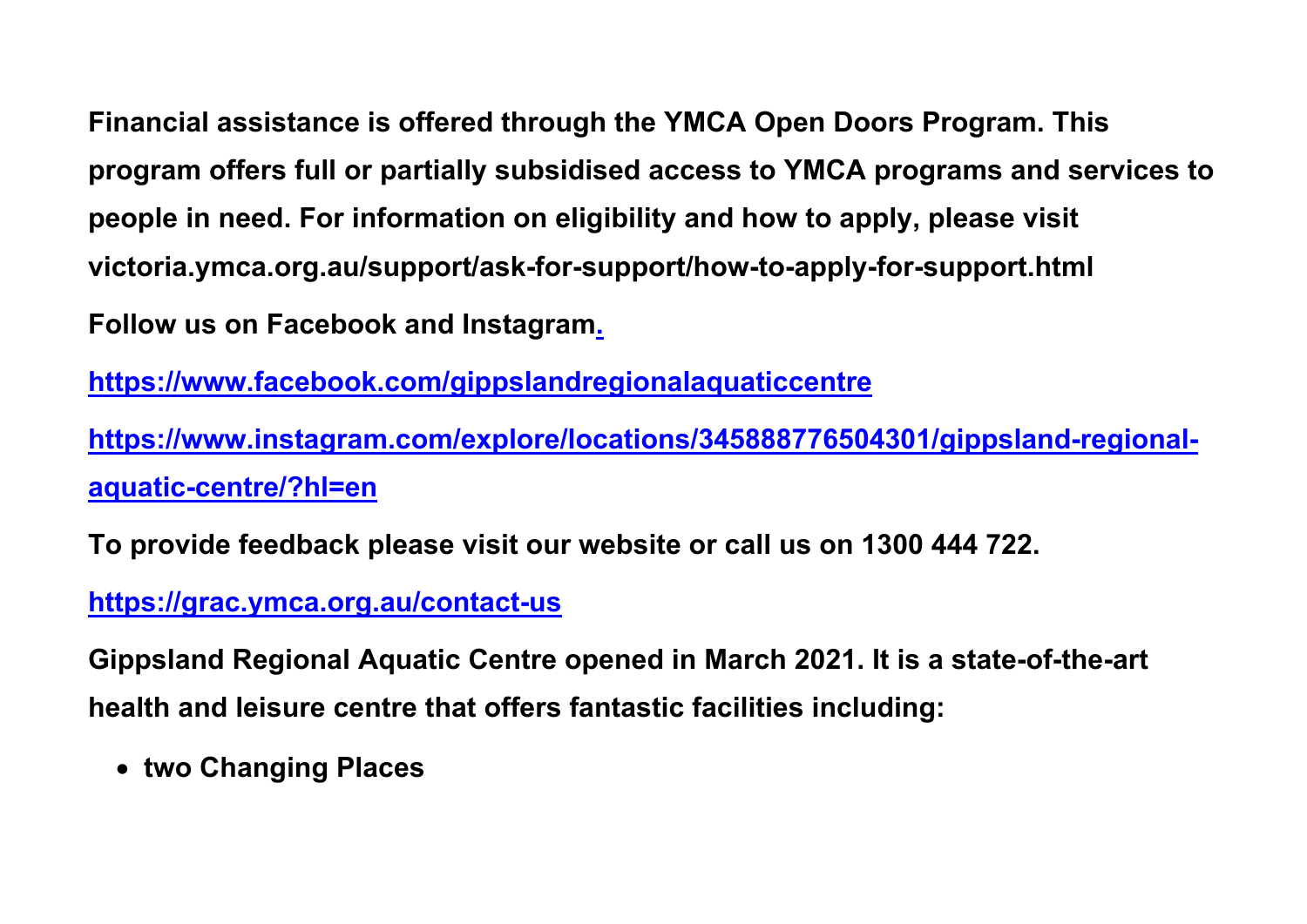- **warm water program pool**
- **indoor 50m pool**
- **learn to swim pool**
- **AquaPlay area**
- **water slides**
- **spas**
- **sauna and steam rooms**
- **change facilities**
- **aqua aerobics**
- **25m outdoor heated pool**
- **gymnasium**
- **group fitness classes**
- **meeting room**
- **wellness area**
- **café and retail.**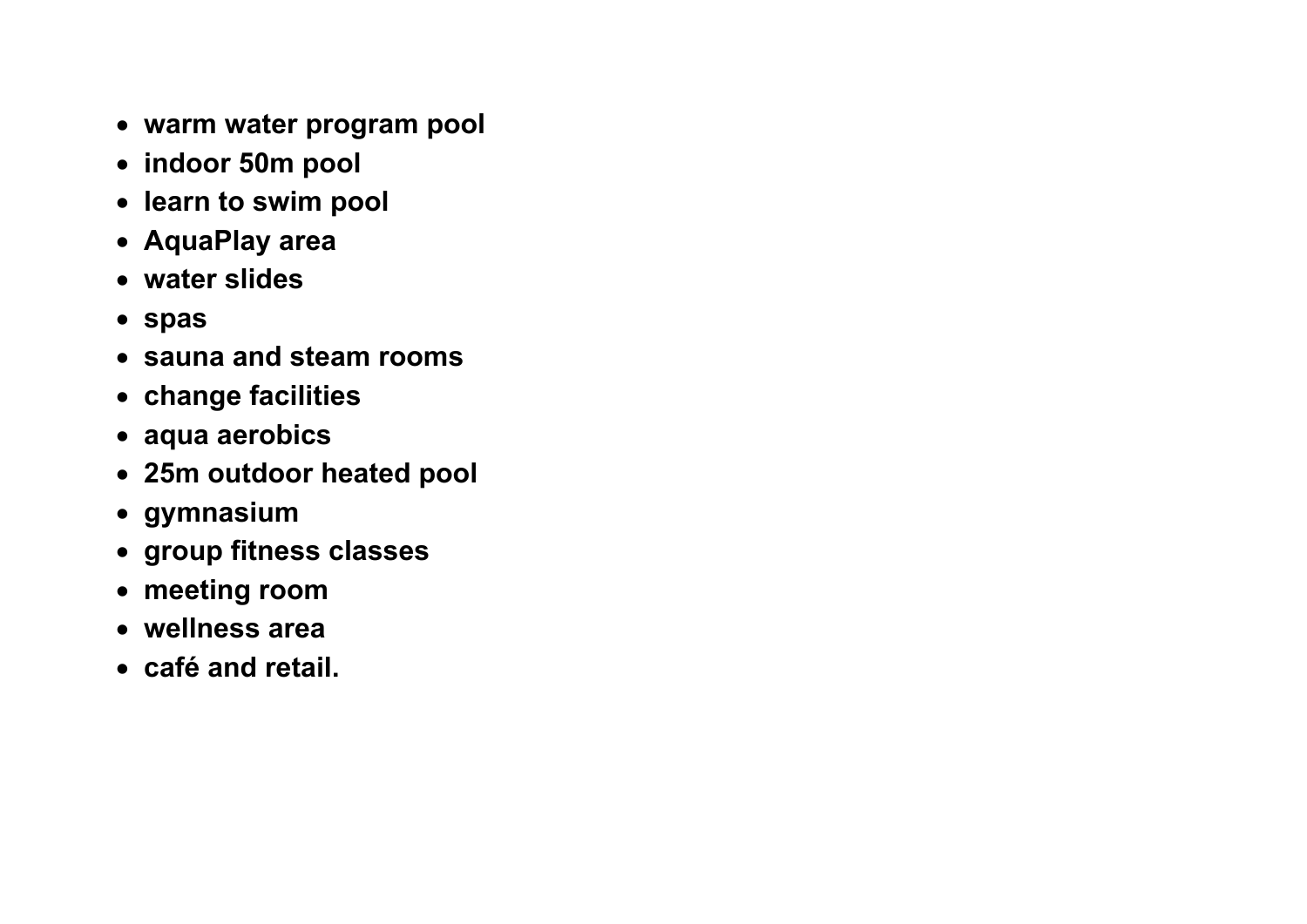**No camera use without express permission from management. Jewellery and phones not recommended in the wet areas.** 

**Fly Through Videos**

**https://my.matterport.com/show/?m=ZwgsncE3UTN**

**[https://www.youtube.com/watch?v=rB8OMBG\\_NSY](https://www.youtube.com/watch?v=rB8OMBG_NSY)**

**Aquatic Supervision Rules**

**Children under the age of 5 must remain within arm's reach of a parent/guardian at all times in the water.**

**Children aged 6-10 years will not be admitted without a parent/guardian at least 16 years or older and must be ACTIVELY supervised at all times when in the centre. Groups will not be admitted where the number of parents, guardians or carers supervising children under 5 years exceeds the ratio 1:4.**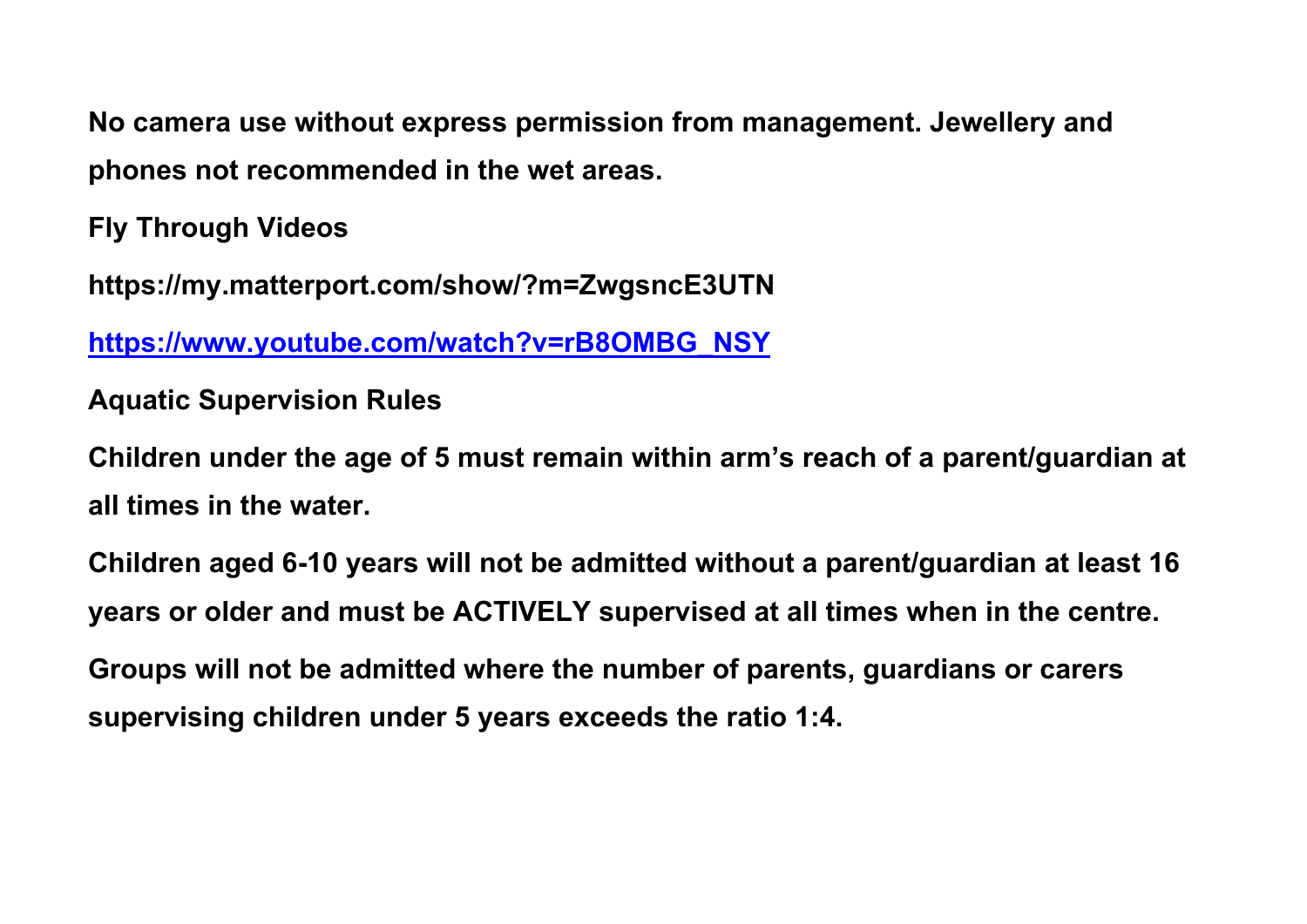**Groups will not be admitted where the number of parents, guardians or carers supervising children aged between 5 to 9 years exceeds the ratio of 1:10.**

**Children aged 10 years and under must wear coloured wristbands:**

**1-to-4-year-old - pink**

**5-to-10-year-old – yellow.**

## **Getting There**

**Gippsland Regional Aquatic Centre is located at 49 Breed Street, Traralgon.**

**See Google Maps reference here.**

**https://www.google.com/maps/place/49+Breed+St,+Traralgon+VIC+3844/@- 38.1954317,146.5308737,17z/data=!3m1!4b1!4m5!3m4!1s0x6b291824020179f1:0x699d fb24fc1c54a0!8m2!3d-38.1954317!4d146.5330624**

**Public Transport**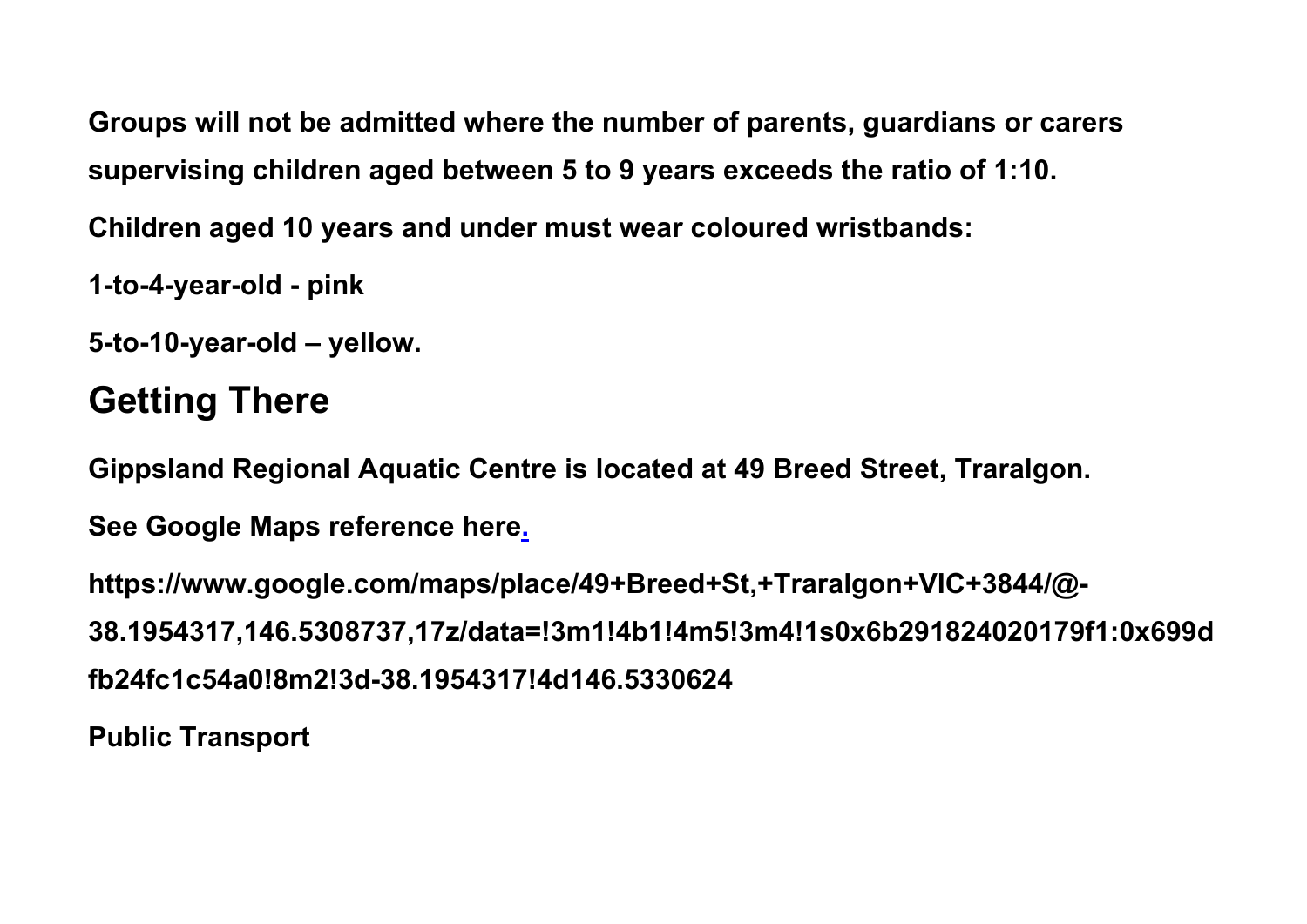**The V/Line regional train from Southern Cross Station to Traralgon will get you there. The nearest railway station, Traralgon Station, is 1.3 kilometres from GRAC.** 

**Bus**

**The nearest bus stop, on the corner of Breed Street and Grey Street, is 250m from GRAC. The regional bus from Traralgon will get you there.**

**For further information on how to get to GRAC, please visit Public Transport Victoria. <https://www.ptv.vic.gov.au/journey>**

# **Parking**

**The most convenient parking is located within a designated carpark onsite.**

**There are:**

**4 accessible parking bays 25 metres from the main entrance**

**2 accessible parking bays 20 metres from exit door on front side of building**

**198 general parking bays with a 4-hour restriction**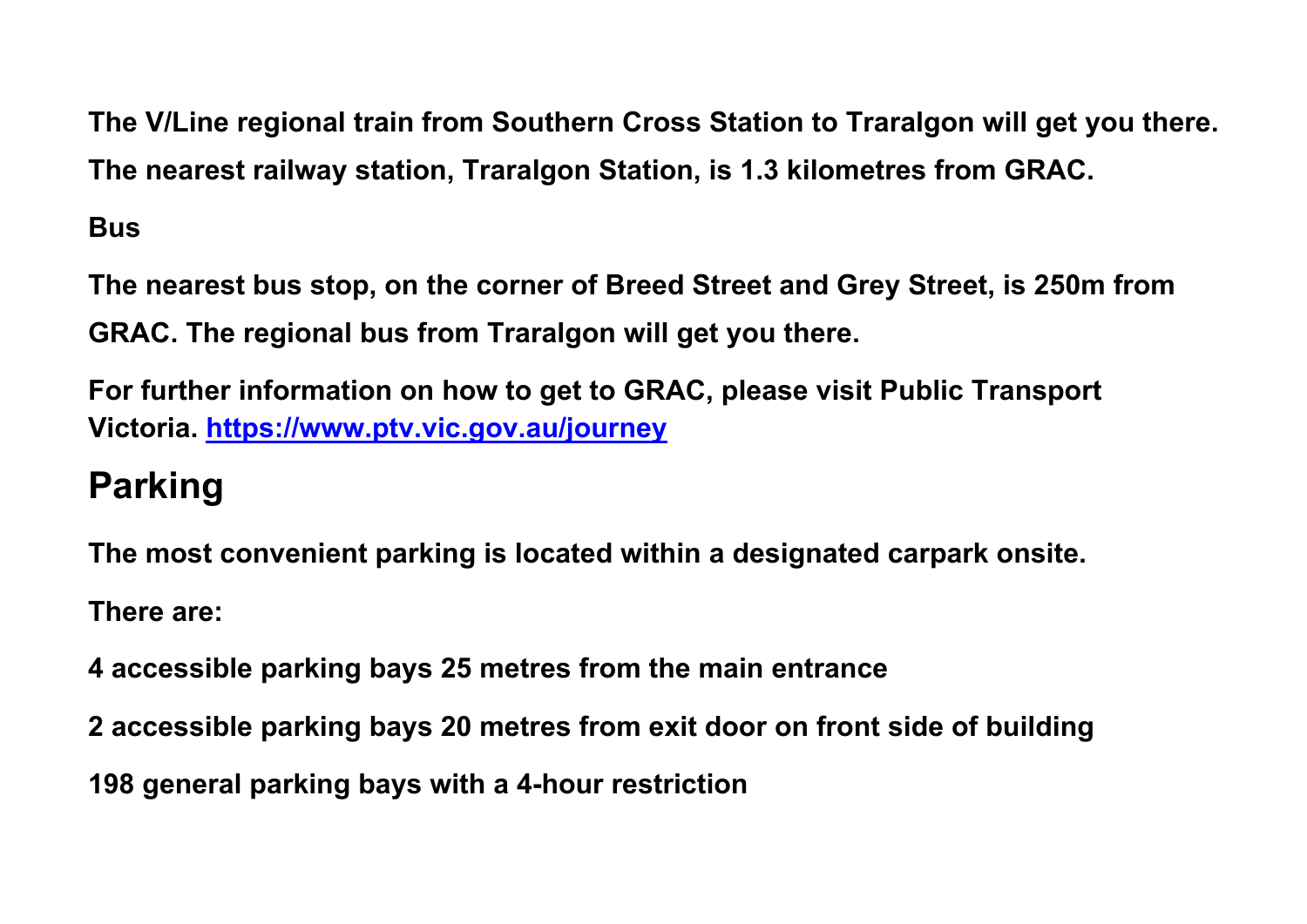**4 two-minute parking bays outside the main entrance.**

**Buses over 12.5m long are not permitted in the onsite carpark. Bus parking is available on Kay Street. Smaller buses are permitted to park onsite, near exit door on front side of building.**

**All day and 2-hour street parking are available nearby. Please check signage.** 

**An overflow carpark is located across the road on Breed Street at the Latrobe Performing Arts Centre from early 2022.**

**Bike racks are located outside the main entrance.**

### **Welcome**

**Welcome to Gippsland Regional Aquatic Centre.** 

**Main Entry**

**Entry is via two sets of glass automated doors, both sets with a clearance of 1840mm.**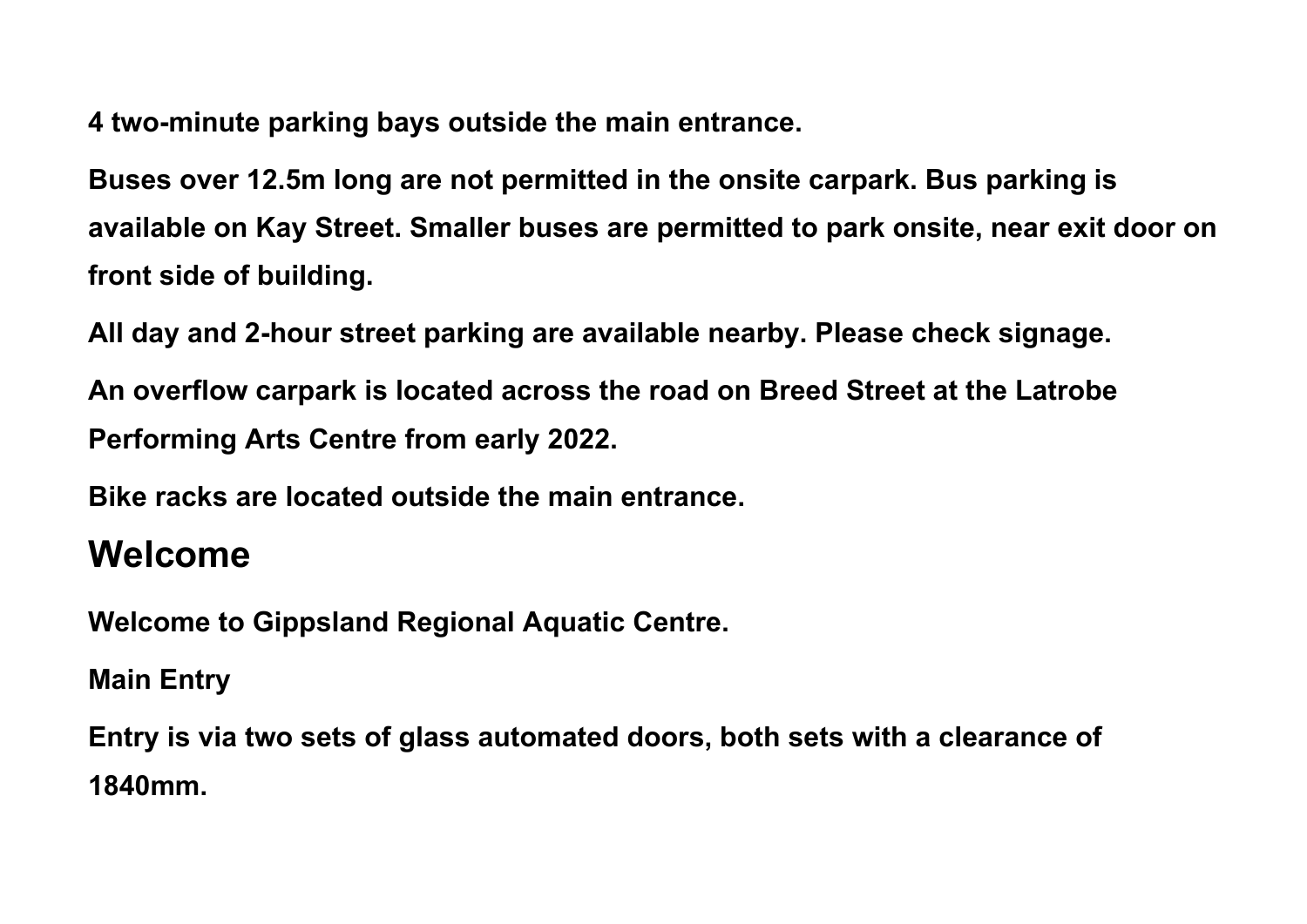**School/Group Entry**

**Location**

**At the rear of the centre, just off Kay Street.**

**Entry is via automated doors opening outward with a clearance of 1800mm. Please use the buzzer located on the wall, to the right.**

**To exit, press green push button on the wall, to the right at a height of 1030mm AFFL.** 

**For opening hours and contact details please visit our website.**

#### **<https://grac.ymca.org.au/visit/opening-hours>**

**Centre operating hours may vary depending on programs being run on a day-to-day basis. Please check before attending for availability of specific pools.**

**Seats with back and armrests are located outside the main entrance. Bench seating with no back or armrests are also available.**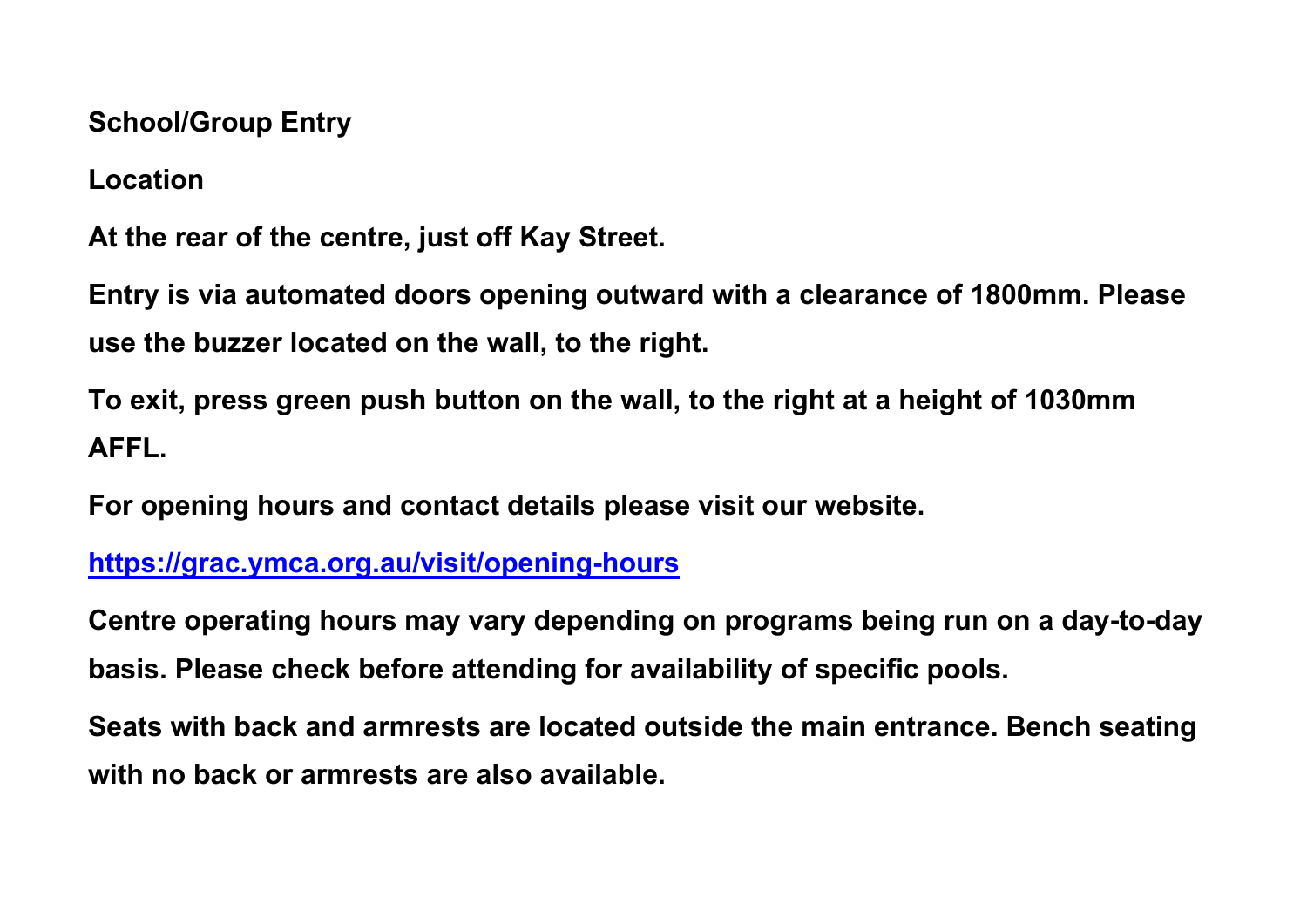**There is an undercover area directly outside the main entrance to the centre. Staff**

**Customer Service and Gymnasium staff wear dark grey polo shirts with Latrobe City logo on the front. The polo shirts have the word 'staff' and the branding wave on back. Staff wear black shorts or pants with the Latrobe City Council logo.**

**Lifeguards wear international standard uniform which comprises of a bright yellow and red shirt with red shorts. The word 'Lifeguard' is across the front and back of shirts. They carry a bum bag, a kickboard and a radio.**

**Swim instructors wear a red rash vest with the word 'Instructor' on the back.** 

**Group fit instructors wear a grey singlet with the word 'Staff' on the back in white letters.**

## **Reception**

**Reception is located directly ahead of the entrance, to the left.**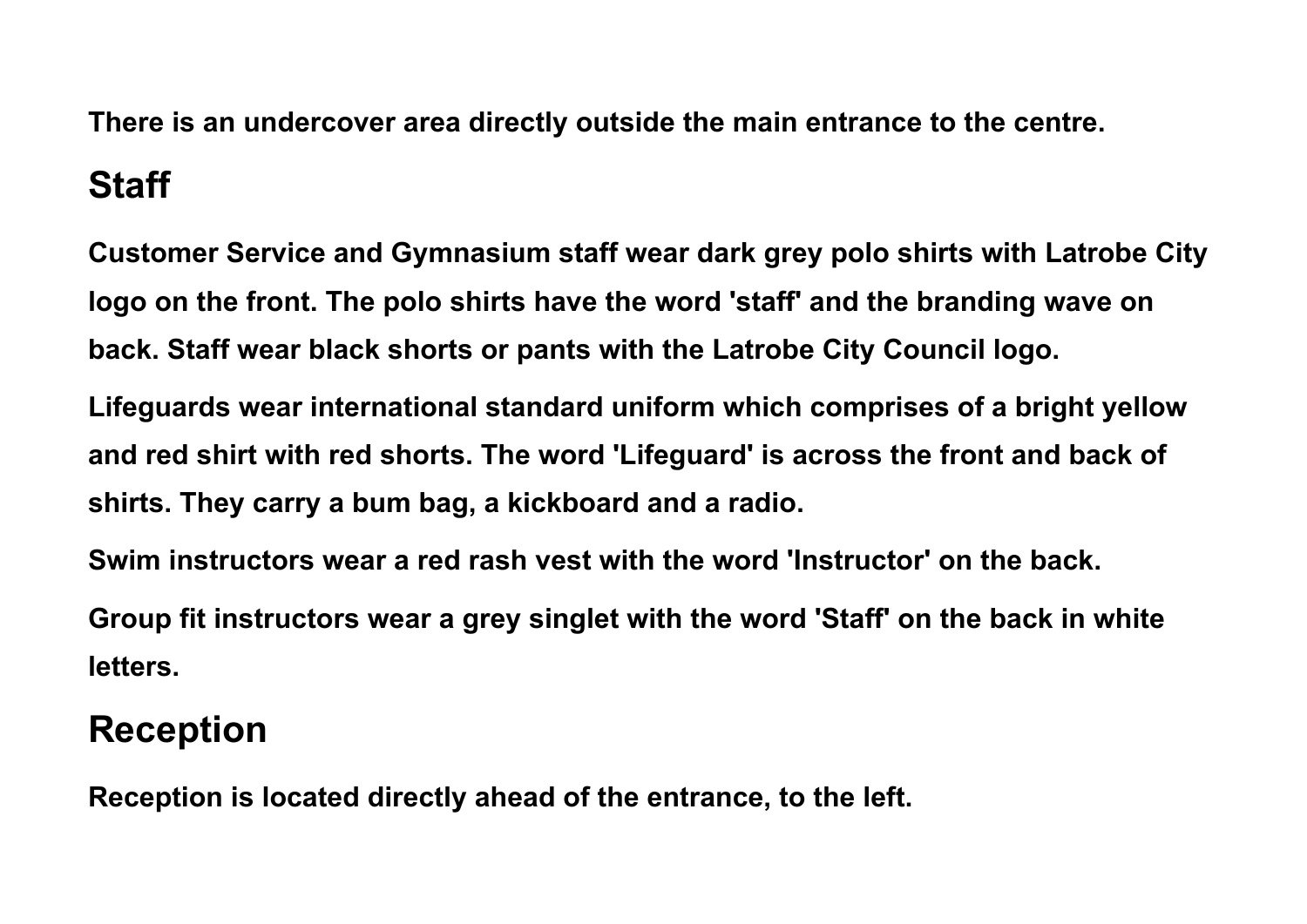**Staff are available to provide assistance with any enquiries, bookings, assist with payments or to provide directions.**

**There is a visual Communication Board at reception to support confident customer communication.** 

#### **Members**

- **1. Members can pick up a wristband at reception.**
- **2. Children report to reception to collect the appropriate coloured wrist band for the pool.**
- **3. Water slide, spa, sauna and steam room users report to reception to collect wristband 'colour of the day'.**
- **4.Swipe membership card or wristband at the scanner. This scanner is located on the member gate directly ahead of the entry doors. Scanner is at a height of 1010mm AFFL. Member gate automatically opens inward and has a clearance of 1000mm.**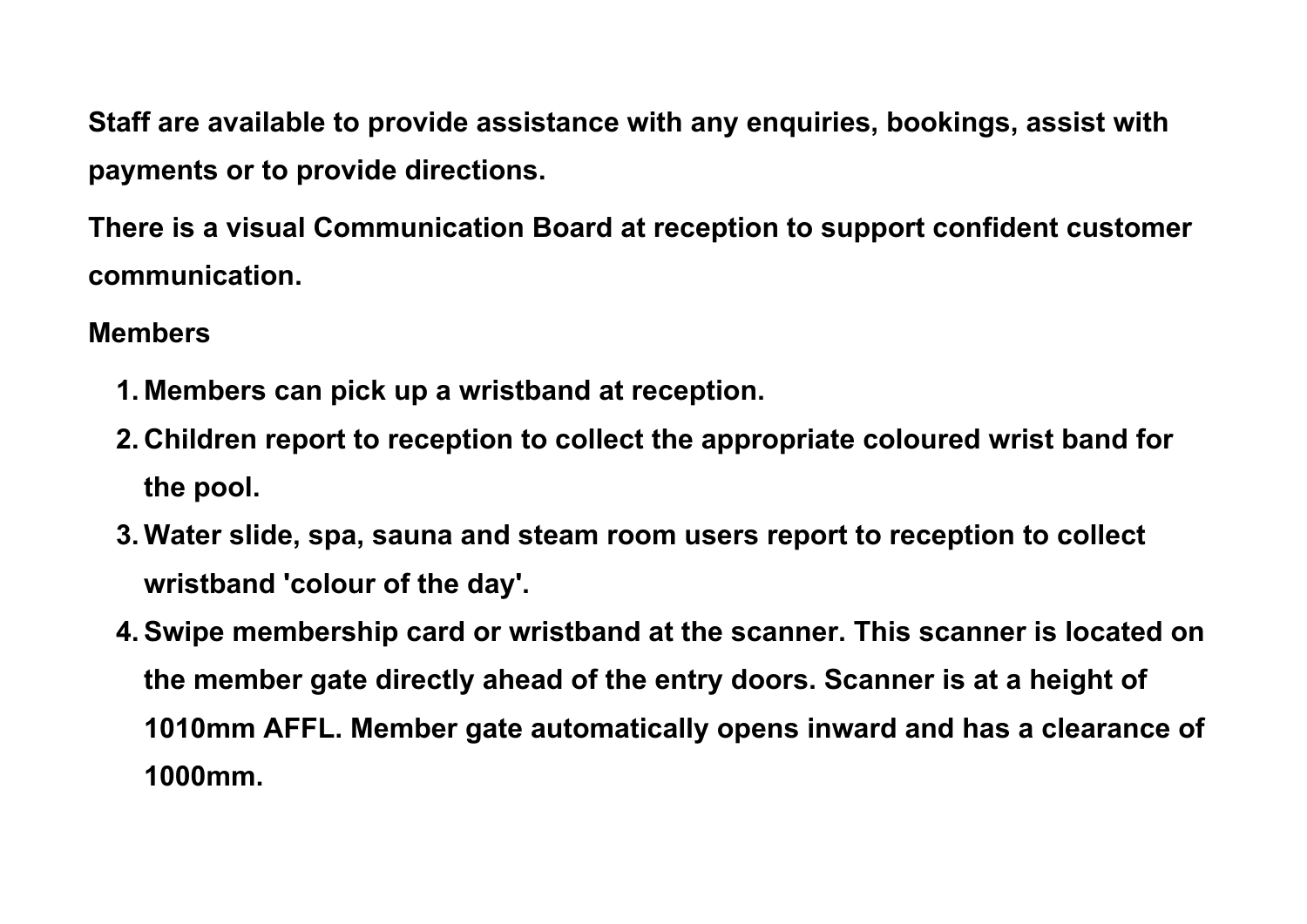#### **Casual Guests**

- **1. Report to reception.**
- **2.Pay for visit. Discuss what program you would like to access. Cash or EFTPOS is accepted.**
- **3. Children report to reception to collect the appropriate coloured wrist band for the pool.**
- **4. Water slide, spa, sauna and steam room users report to reception to collect wristband 'colour of the day'.**
- **5.Enter through the automatic entry gate directly ahead of the entry doors. Gate opens inward with a clearance of 1000mm.**

**The main reception desk features a low height desk to the left as well as another low height desk through the gates.**

**Seating options in reception include stools with no back or armrests.**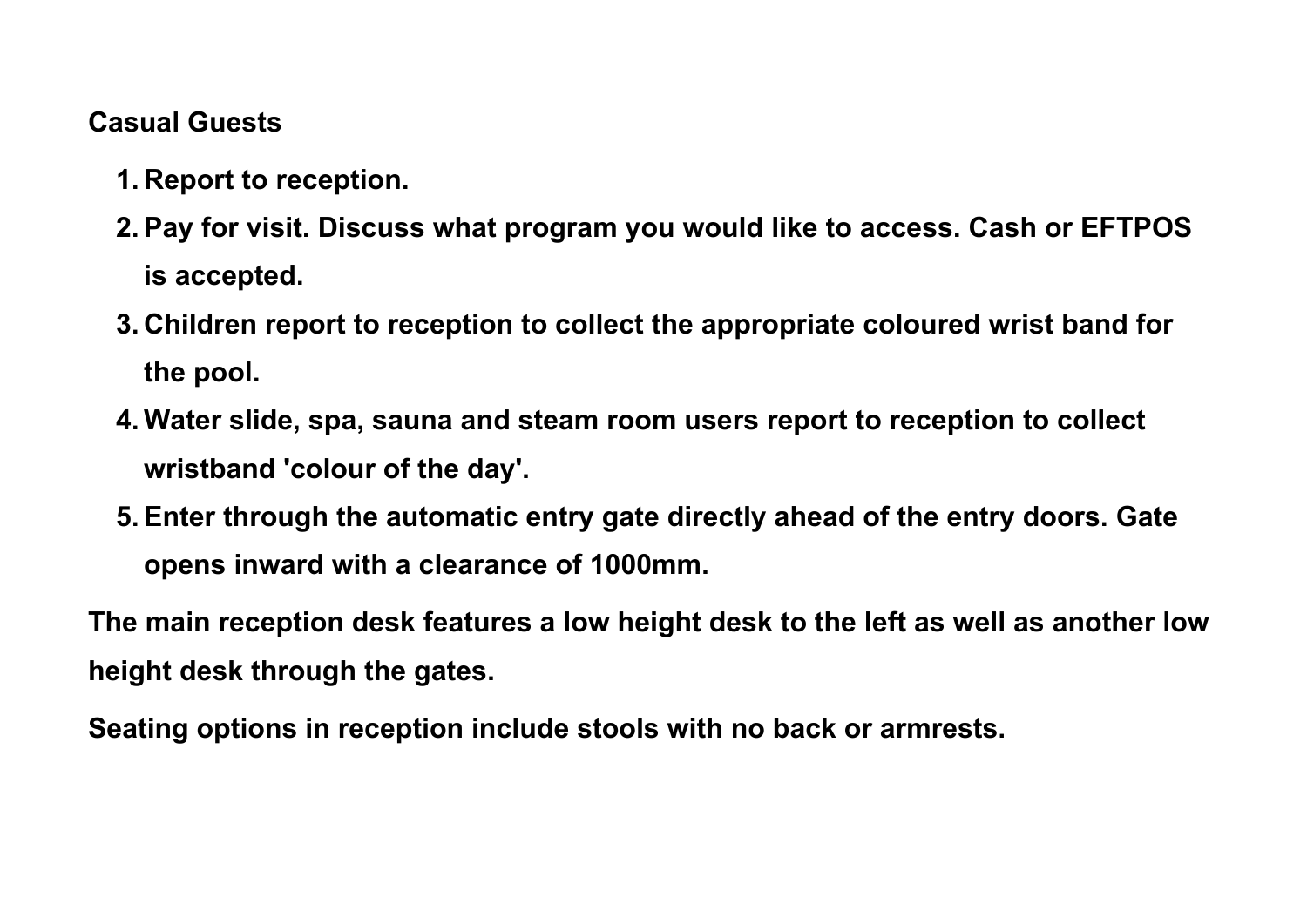**Audio-visual screens are located on the wall above the reception desk. Screens are captioned.**

**Manual water wheelchairs are available for use. These are located within the pool** 

**hall, next to the warm water program pool.**

## **Sensory Guide Reception**

**Feel**

- **Change in ground surface**
- **Heating/Cooling**
- **Shared personal space**

#### **Sounds**

- **Automated doors**
- **Café equipment**
- **Heating/Cooling**
- **People**
- **Splashing**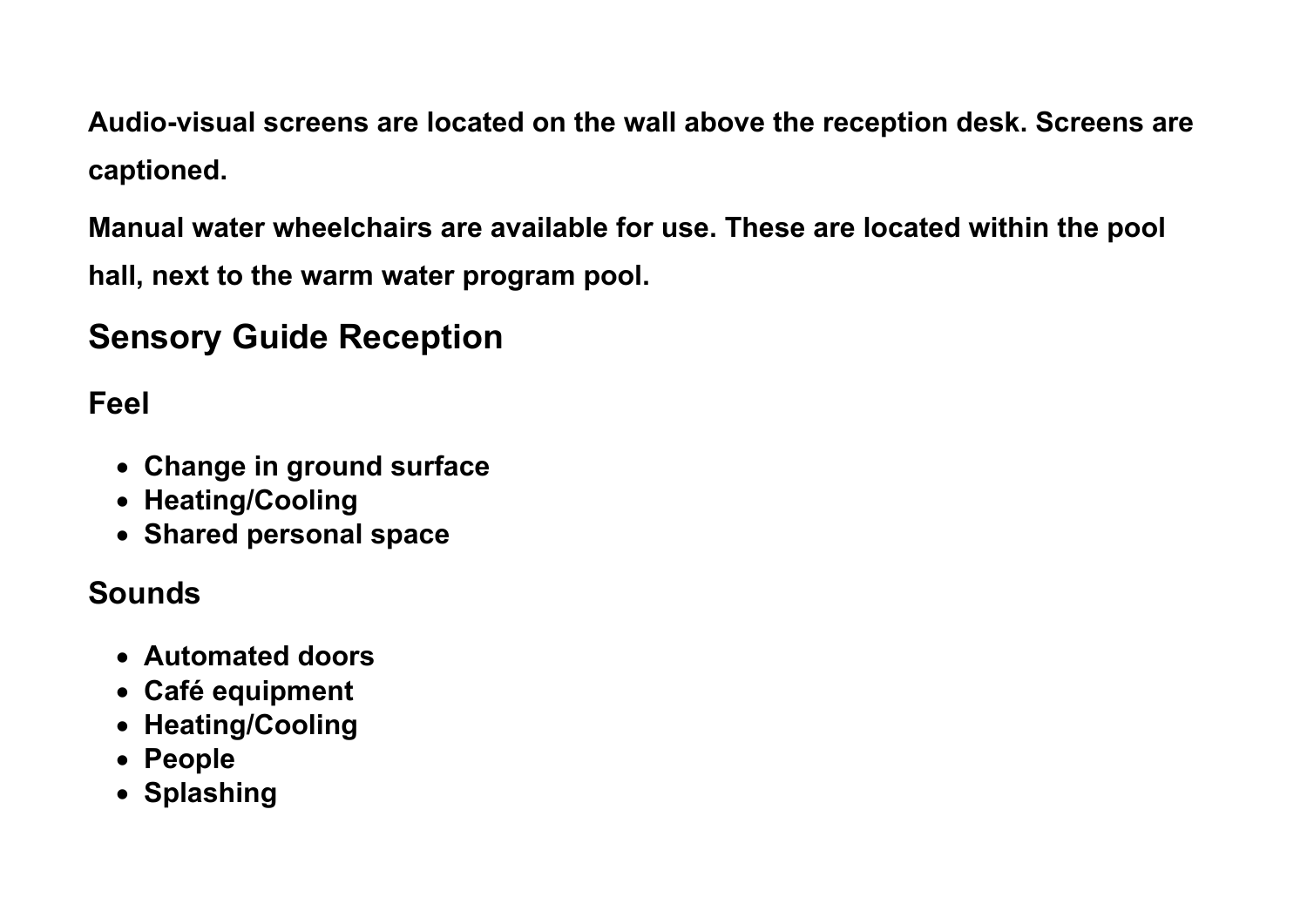• **Telephones**

#### **Sights**

- **Bright lights**
- **Glare**
- **People**

## **Smells**

- **Chlorine**
- **Food/Drink (café)**

# **Reception Foyer - Toilets**

**There is one accessible toilet in the reception foyer.**

**Location**

**1. Walk through the entry doors.**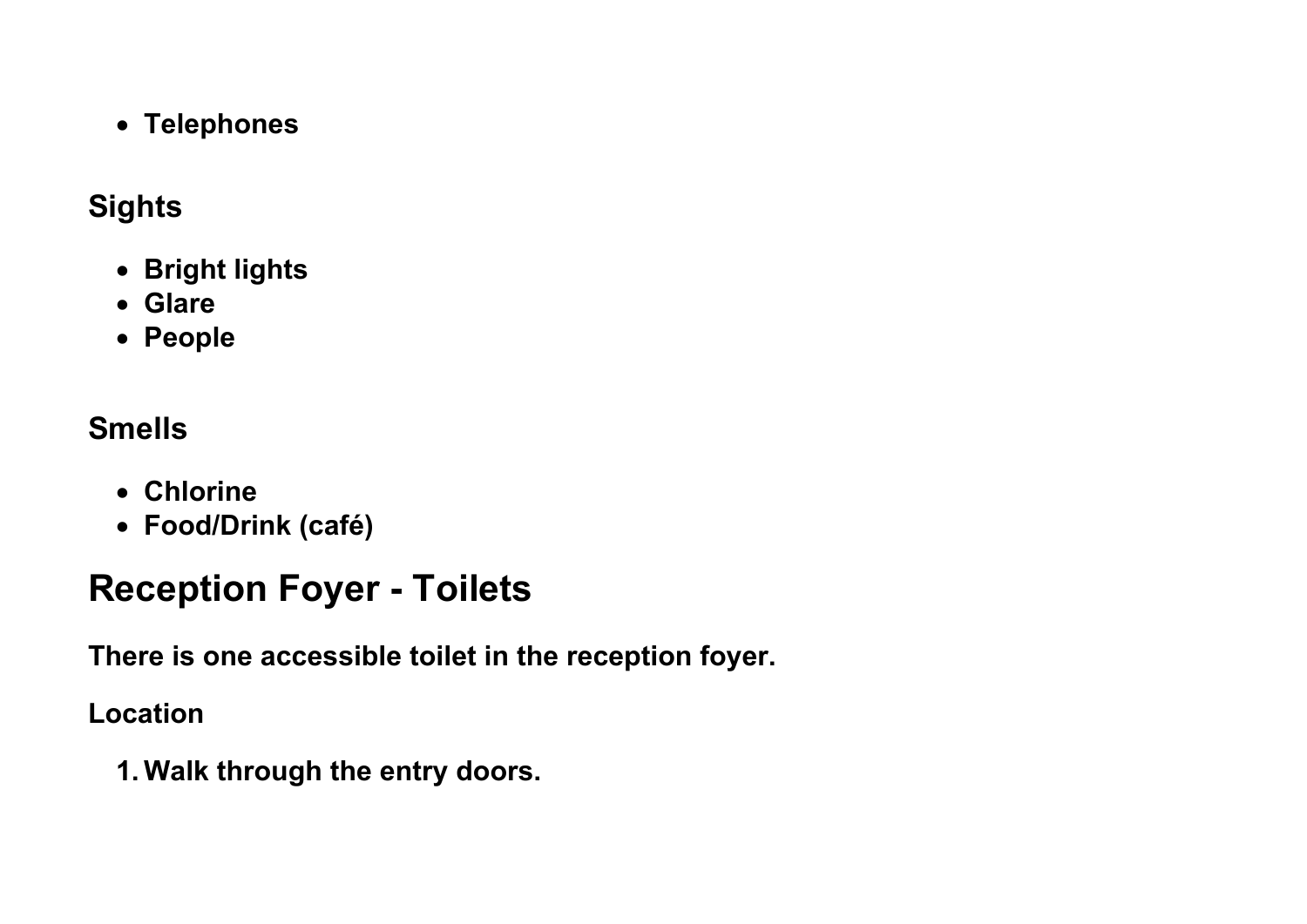- **2. Walk through the glass automated doors to the left. Doors have a clearance of 1810mm.**
- **3. Walk through this hallway.**
- **4. The toilet is located past the staircase, on the right-hand side.**

**Includes:** 

```
unisex, accessible toilet with sensor lighting
```
**door opening inward. Door clearance of 870mm. Twist lock at 1040mm AFFL**

**cubicle space 1920mm x 2580mm** 

- **grab bars to the right and behind toilet**
- **colour contrast toilet seat at height 470mm AFFL with right-hand transfer**

**padded backrest to toilet**

**emergency button located 620mm from toilet**

**sink height 810mm AFFL with knee clearance 510mm and lever tap at 1000mm AFFL**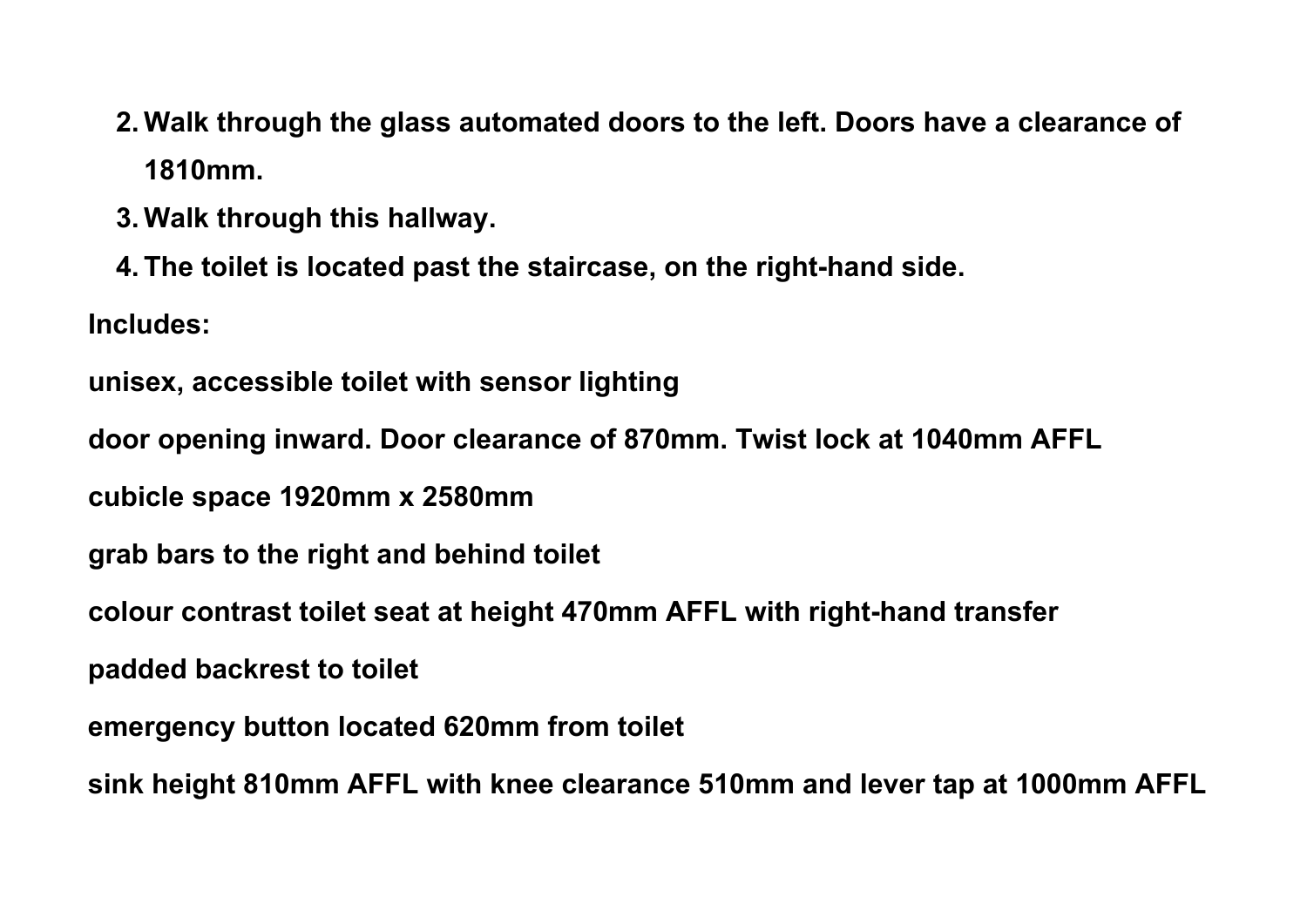#### **baby change**

## **Sensory Guide Reception Foyer - Toilets**

#### **Feel**

• **Heating/Cooling**

### **Sounds**

- **Echo**
- **Heating/Cooling**
- **Toilet flushing**
- **Water running**

### **Sights**

- **Bright lights**
- **Mirror/Reflection**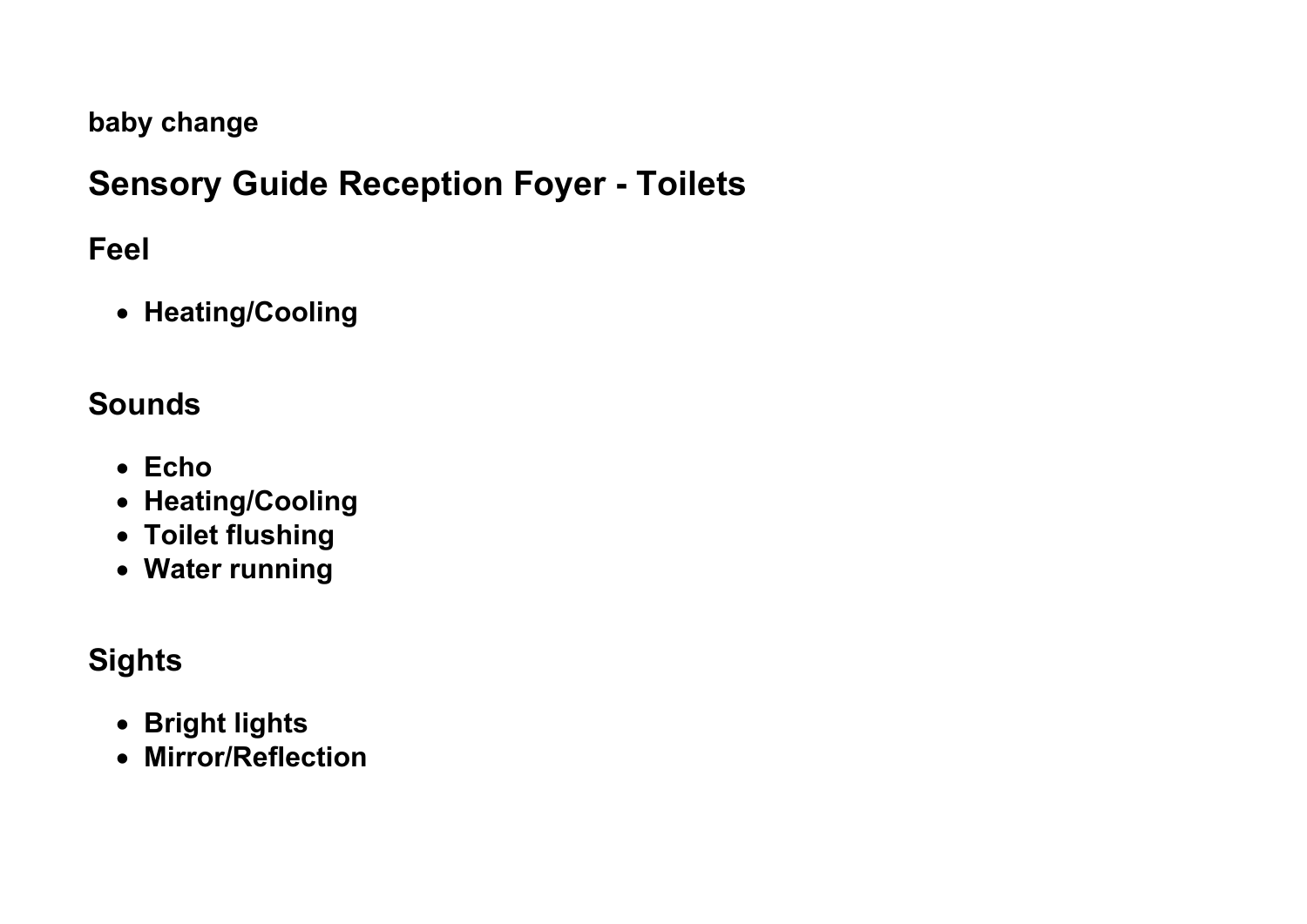#### **Smells**

- **Air Freshener**
- **Bathroom smells**
- **Disinfectants**

## **Reception Foyer - Café and Retail**

**Café and retail are located through the main entry doors on the right-hand side.**

**The café offers a wide range of fresh, tasty and nutritious options. The café follows the Victorian Government's Healthy Choices Guidelines Traffic Light System to help guide patrons to make healthy food choices.** 

**<http://heas.health.vic.gov.au/healthy-choices/guidelines/traffic-light-system> Includes:**

- **serving counter at 900mm AFFL**
- **secondary serving counter, accessed from the wet area of the pool hall at 1060mm AFFL**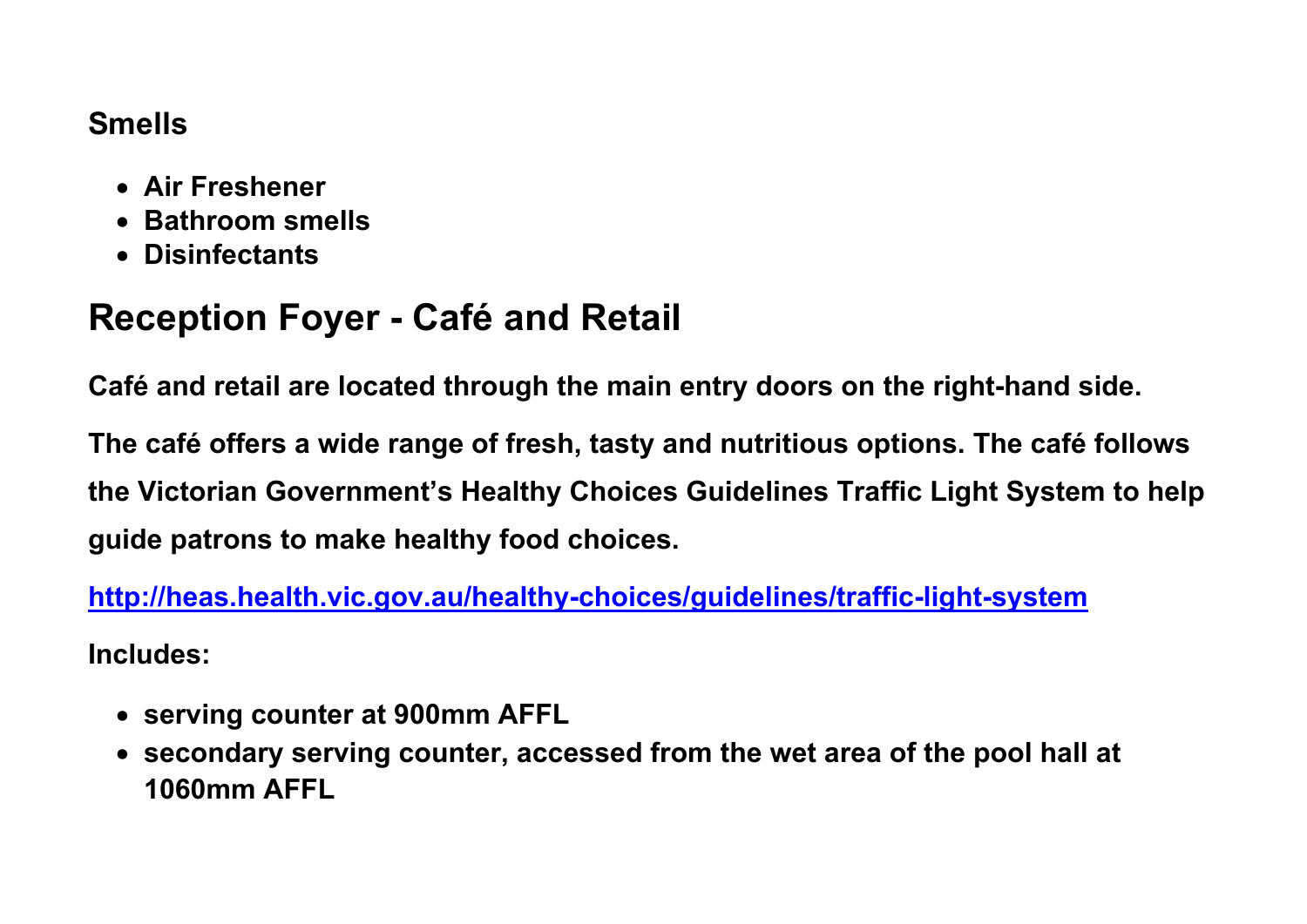- **cash and EFTPOS**
- **tables and chairs with backs, no armrests. A bench with stools and backs is also available**
- **entry to café outdoor area is via glass automated doors with a clearance of 1840mm. Push button at 1020mm AFFL**
- **merchandise stalls are located on the left-hand side of reception.**

**A visual menu is available on an audio-visual screen above the main serving counter, as well as in large print on a menu near the cash register.**

**Highchairs are available.**

### **Sensory Guide Reception Foyer - Café and Retail Precinct**

**Feel**

- **Change in ground surface (to outdoor eating areas)**
- **Heating/Cooling**
- **Shared personal space**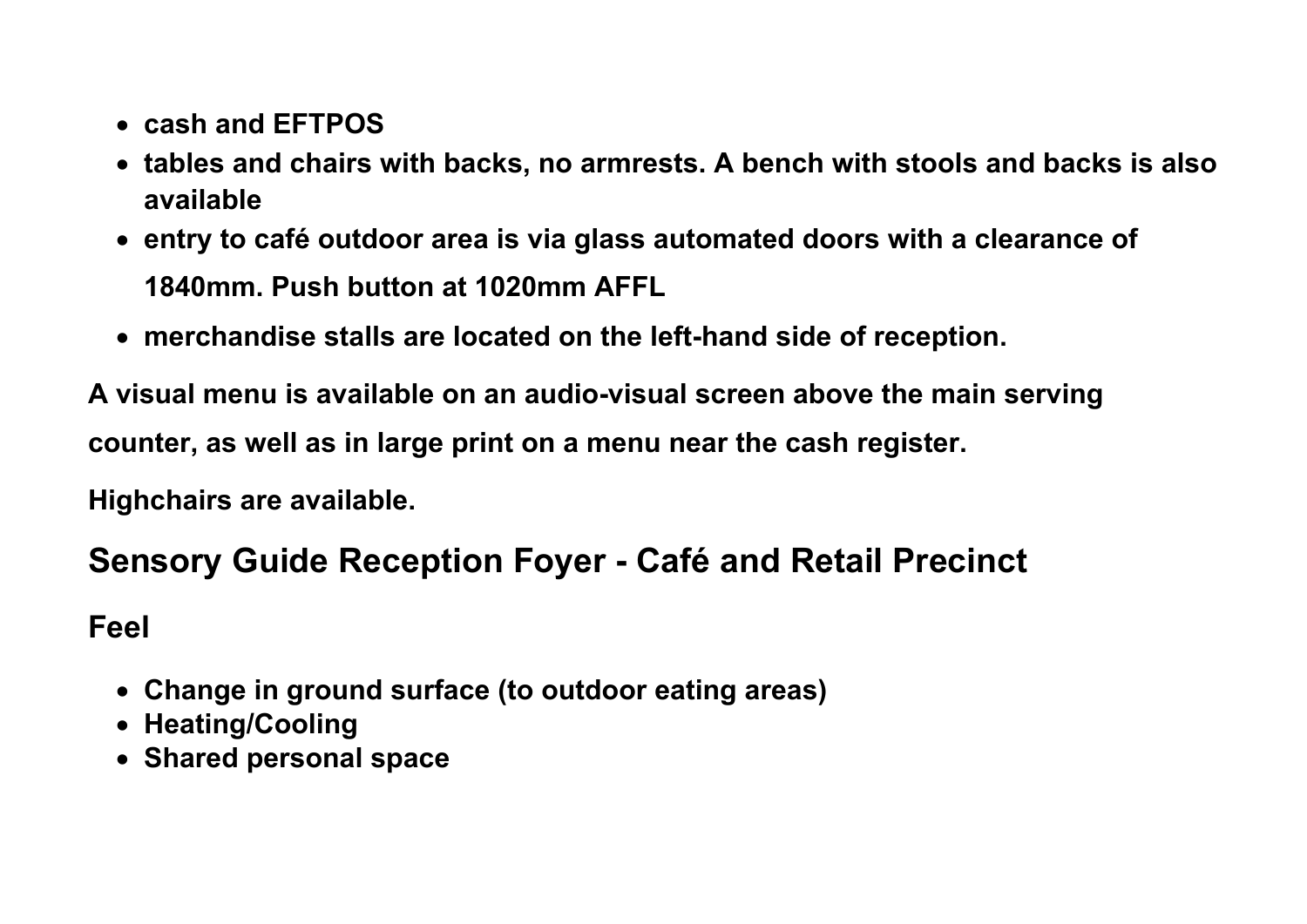#### **Sounds**

- **Automated door**
- **Café equipment**
- **Heating/Cooling**
- **People**

#### **Sights**

- **Bright lights**
- **Glare**

#### **Smells**

- **Food/Drink**
- **Chlorine**

## **Therapeutic Benefits**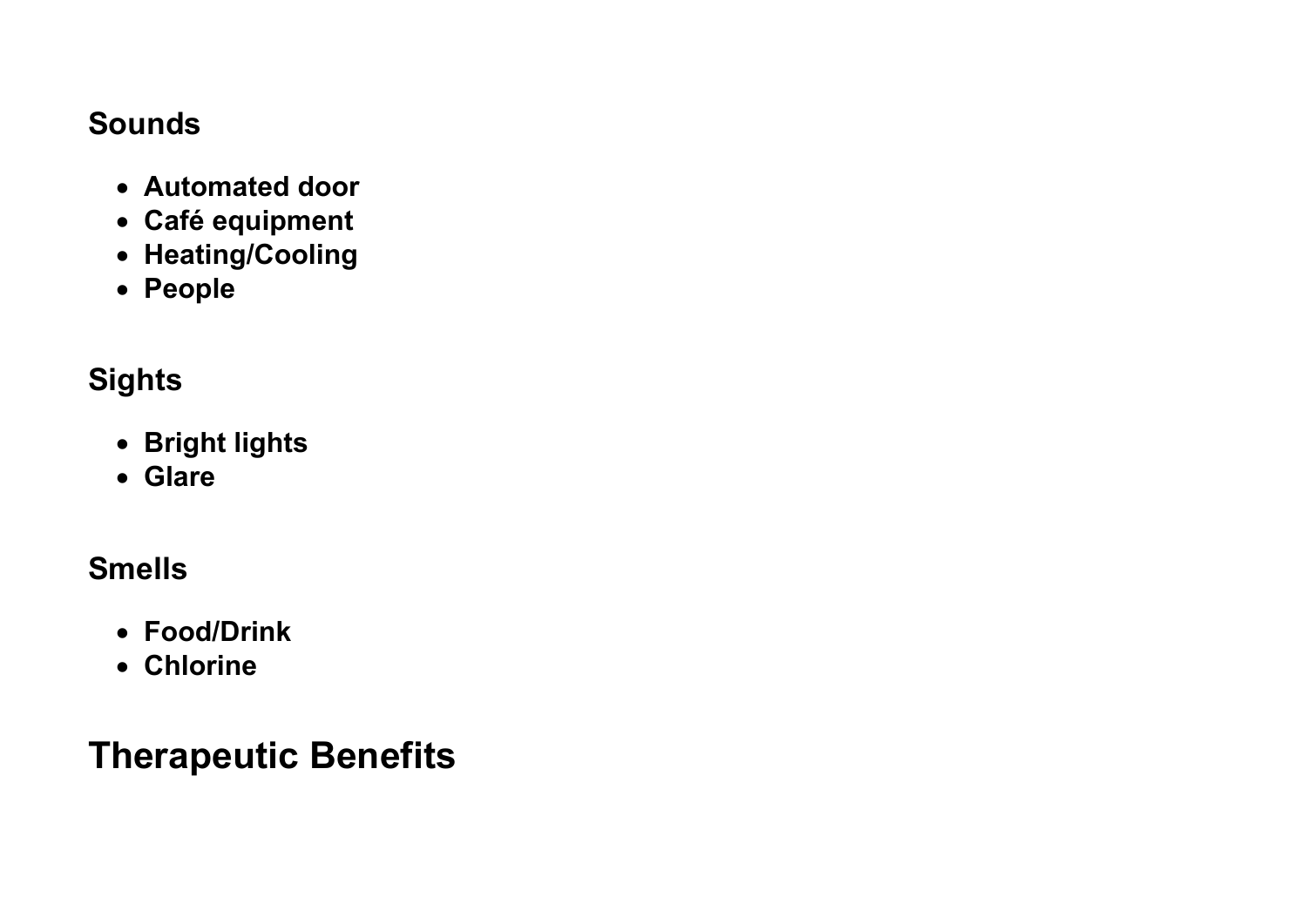**Being involved in regular moderate physical activity can provide numerous advantages including the support of regulation through sensory pathways. It is important for children and adults to meet their daily sensory requirements in order to remain regulated and support attention and participation in all daily activities.**

**Listed below are the associated therapeutic benefits of participating in activities available at Gippsland Regional Aquatic Centre.**

**Aquatic activities**

**develops interpersonal and social skills develops understanding of winning and losing encourages cooperation encourages sensory exploration facilitates development of gross motor skills**

**improves cardiovascular health**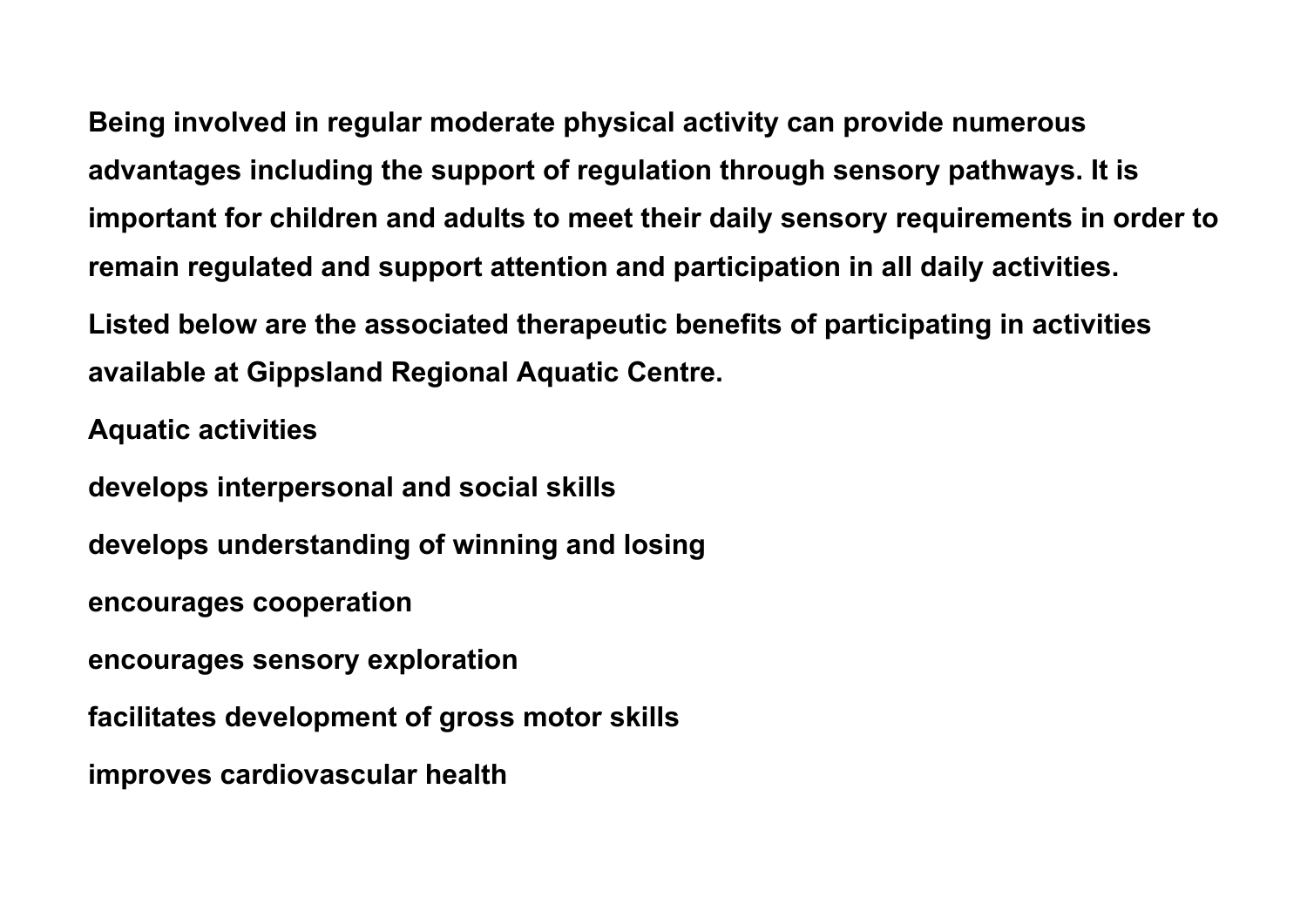**improves muscular strength**

**improves overall mental health and wellbeing**

**improves proprioception**

**promotes improvement in range of movement**

**reduces pain and inflammation**

**reduces stiffness**

**relaxation and calming benefits**

**supports injury rehabilitation**

**Spa, Sauna and Steam Room**

**helps relieve muscle and joint pain**

**improves immune system**

**assists with relaxation and stress relief**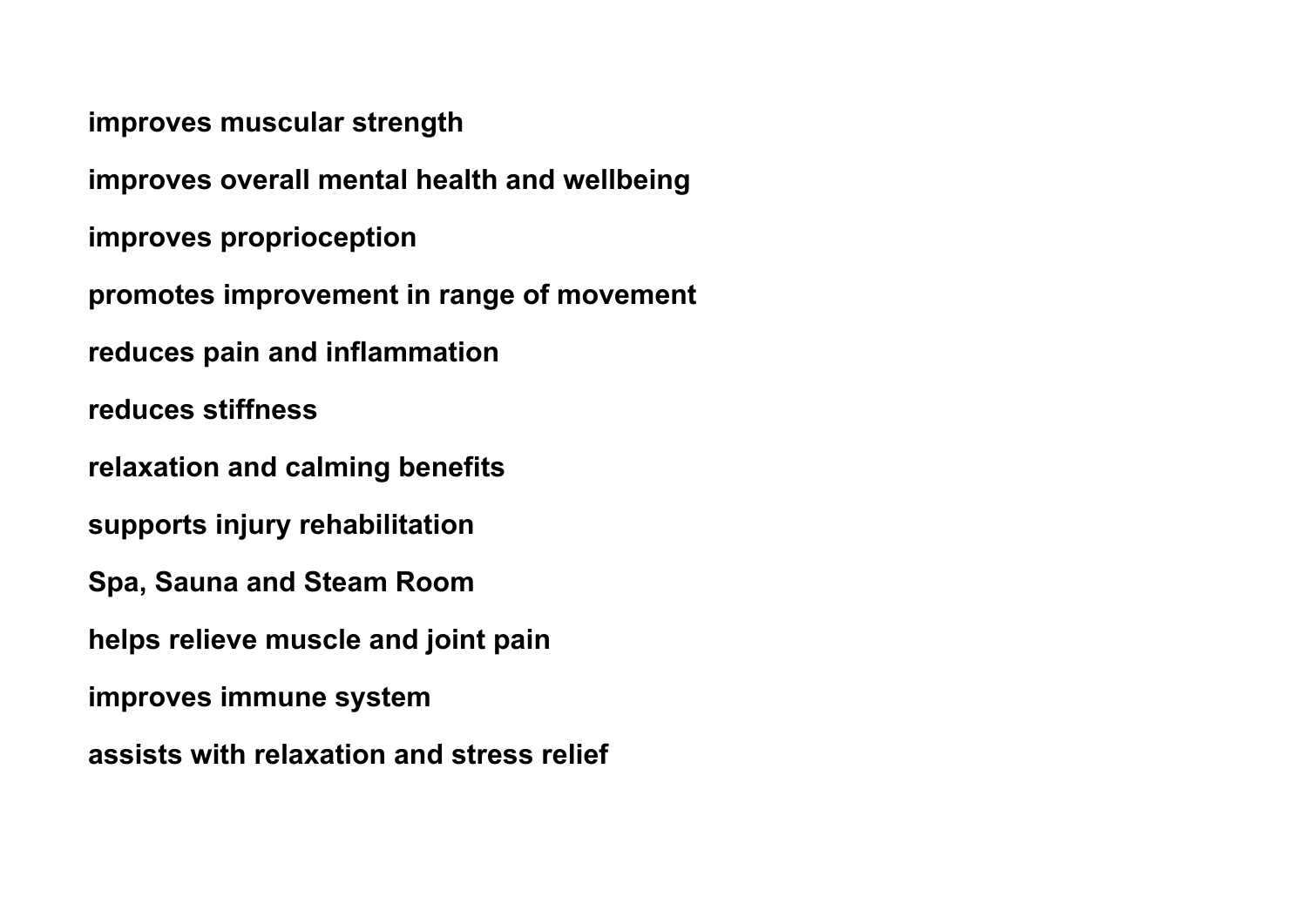**improves circulation and blood flow**

**assists with sleep disorders**

**Aqua Aerobics**

**improves physical fitness**

**improves endurance**

**increases flexibility**

**exercises the body without putting stress on joints**

**increases muscle strength**

**reduces pain and stiffness**

**assists in the management of injuries and rehabilitation**

**encourages social interaction and community participation**

**Gymnasium**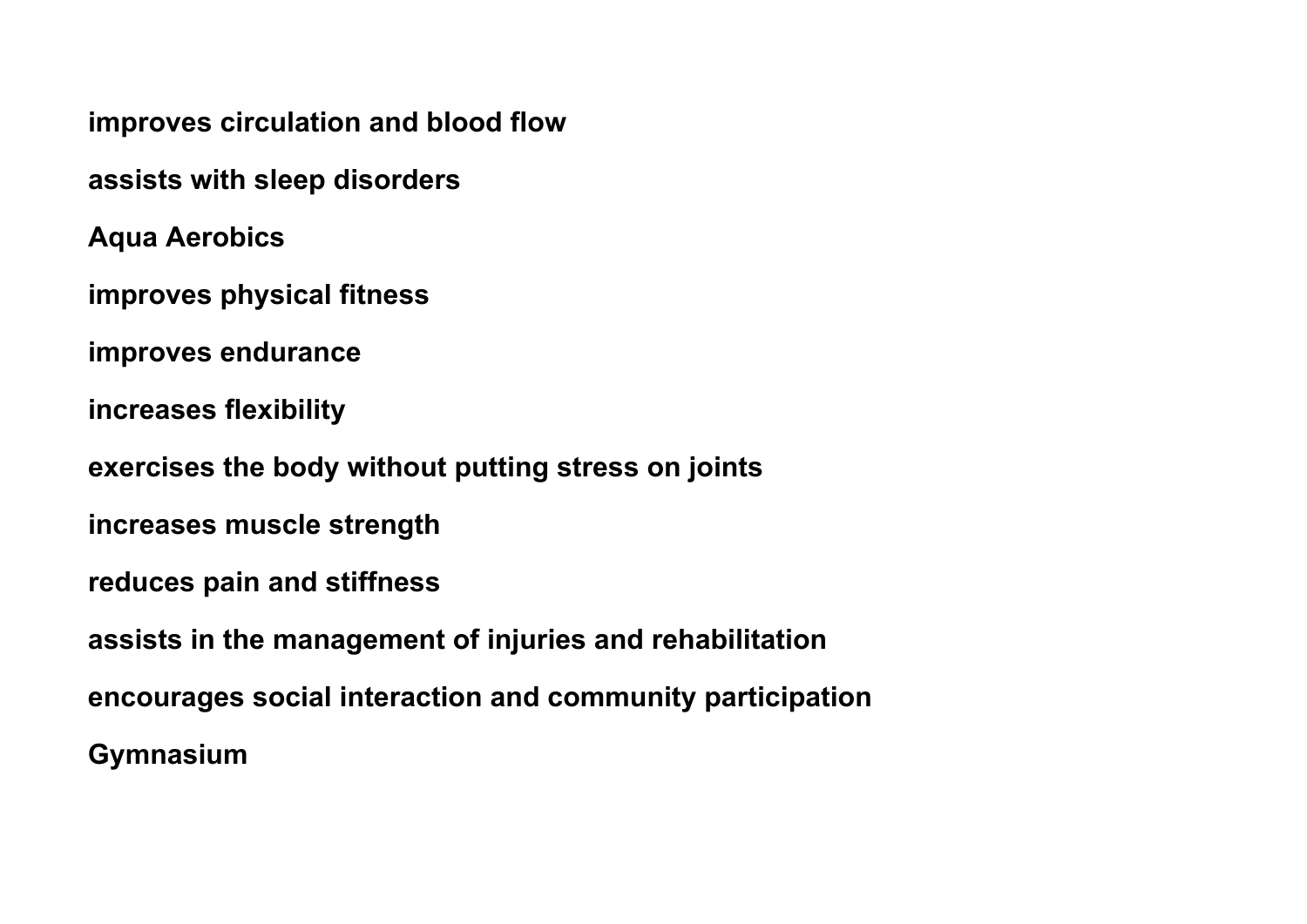**improves cardiovascular fitness**

**encourages social interaction and community participation**

**increases energy levels**

**helps reduce joint and muscle pain**

**assists with balance and flexibility**

**helps improve posture**

**assists with stress relief, decreased anxiety and better sleep**

**helps improve brain functionality and memory**

**helps improve mood**

**decreases risk of chronic disease**

**Group Fitness**

**helps improve physical fitness**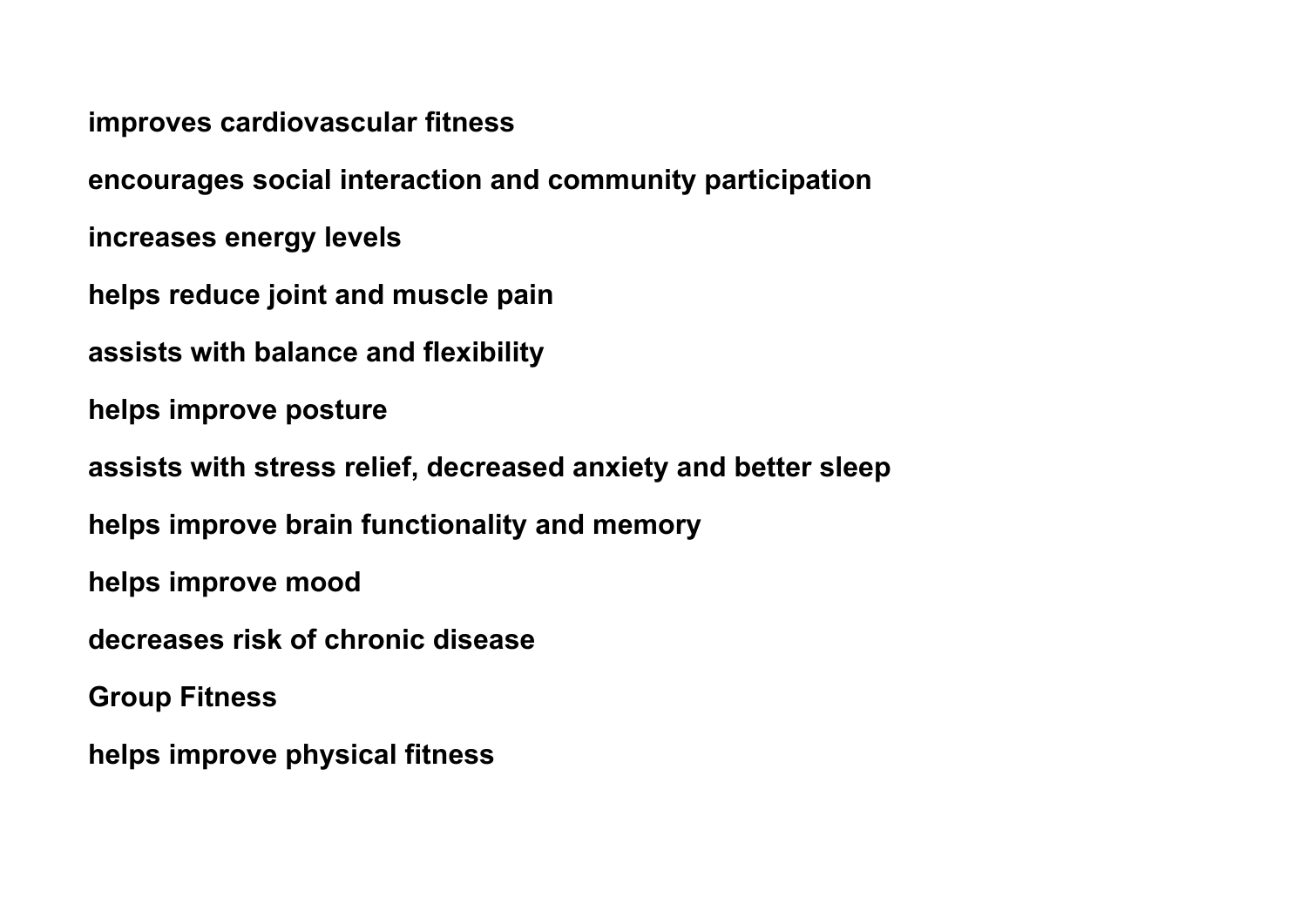**improves muscle strength in legs (spin classes)**

**gentle exercises for joints (spin and low impact classes)**

**encourages social interaction and community participation**

**improves energy levels**

**working out in a group assists with fitness motivation and accountability**

**fitness instructors help to ensure exercises are executed in the correct way**

**Did you know that sport and active recreation can fit into four different NDIS funding categories?**

**The NDIS Sports Guide will walk you through how to include sport and recreation into your NDIS planning goals.**

**<https://dsr.org.au/ndis-sports-guide/>**

## **Pool Hall**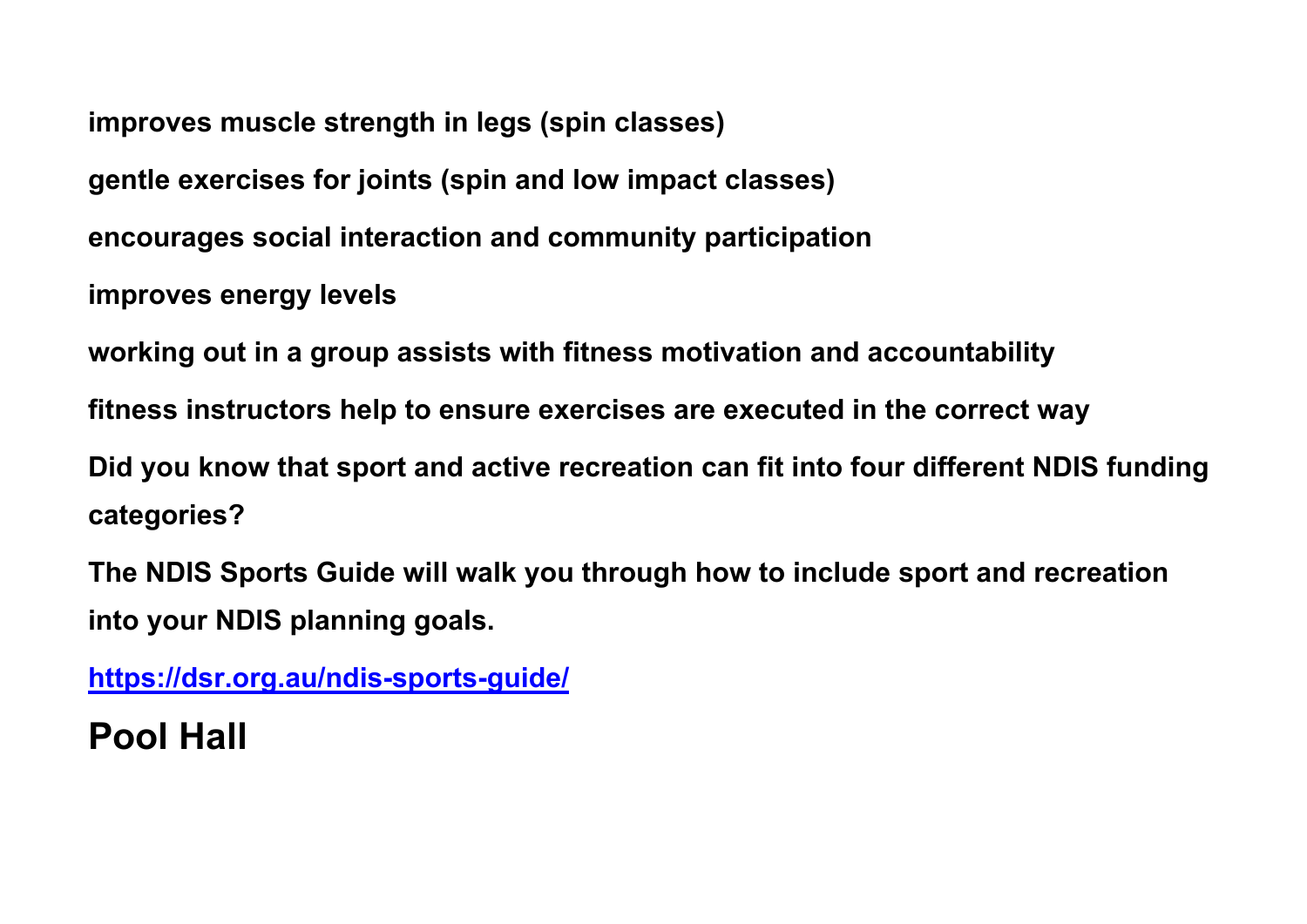**The pool hall is located directly ahead of the reception entry gates.**

**Entry is via a set of glass automated doors with a clearance of 2150mm.** 

**Includes:**

- **two Changing Places**
- **change facilities**
- **manual water wheelchairs**
- **warm water program pool**
- **indoor 50m pool**
- **learn to swim pool**
- **toddler pool**
- **AquaPlay area**
- **water slides**
- **spas**
- **sauna and steam rooms**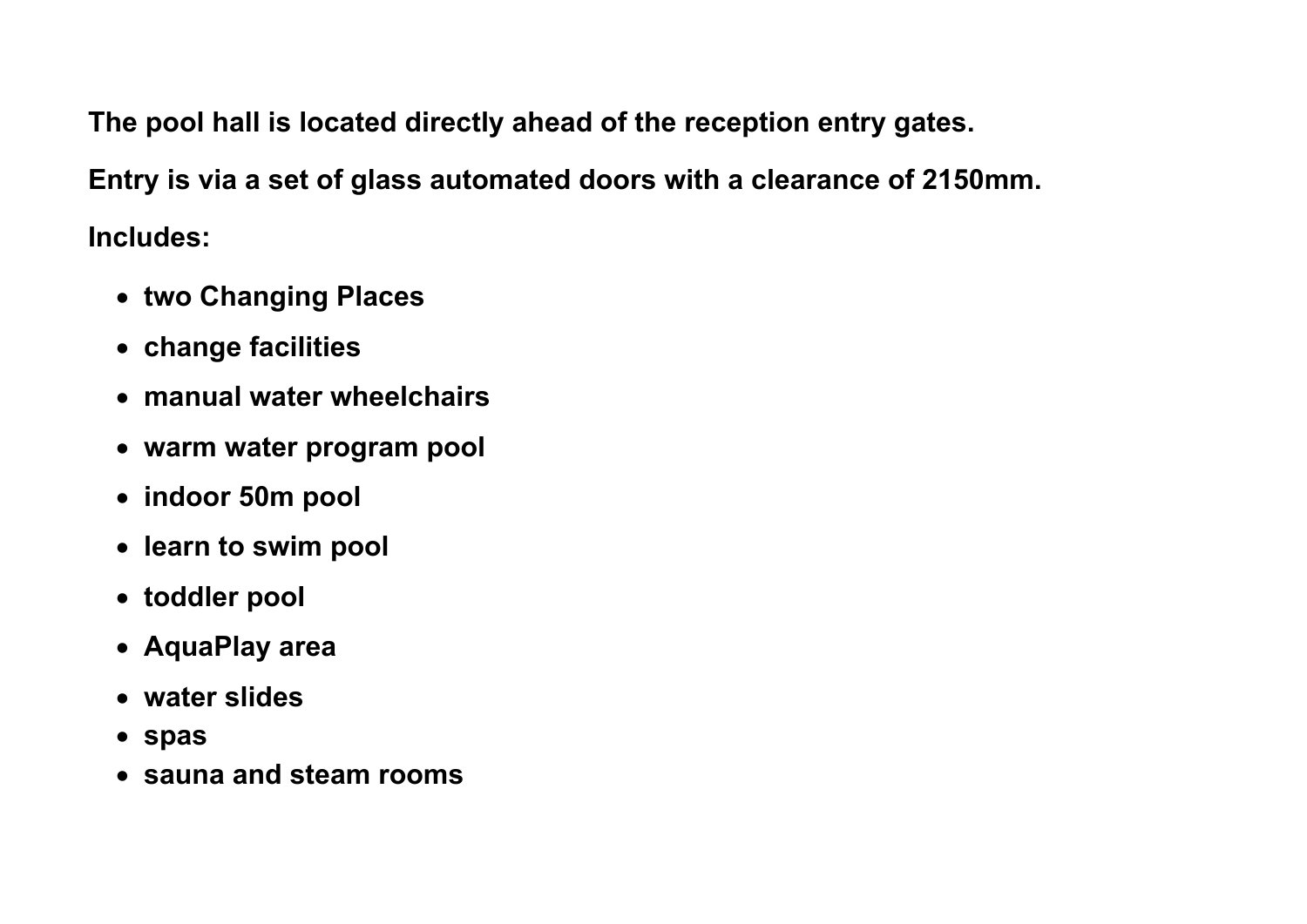- **communal showers**
- **bench seating, some with armrests**
- **lockers**
- **access to café and seating as well as café outdoor area.**

## **Pool Hall - Changing Places**

**There are two dedicated Changing Places.**

**Changing Places toilets have extra features and more space to meet the needs of people with disabilities or additional requirements.**

**Location: Both next to the warm water program pool, on the far wall.**

**Each includes:** 

**unisex, fully accessible toilet and adult change facility with sensor lighting push button entry at 1000mm AFFL**

**Sliding door. Door clearance of 950mm. Push button lock at 1170mm AFFL**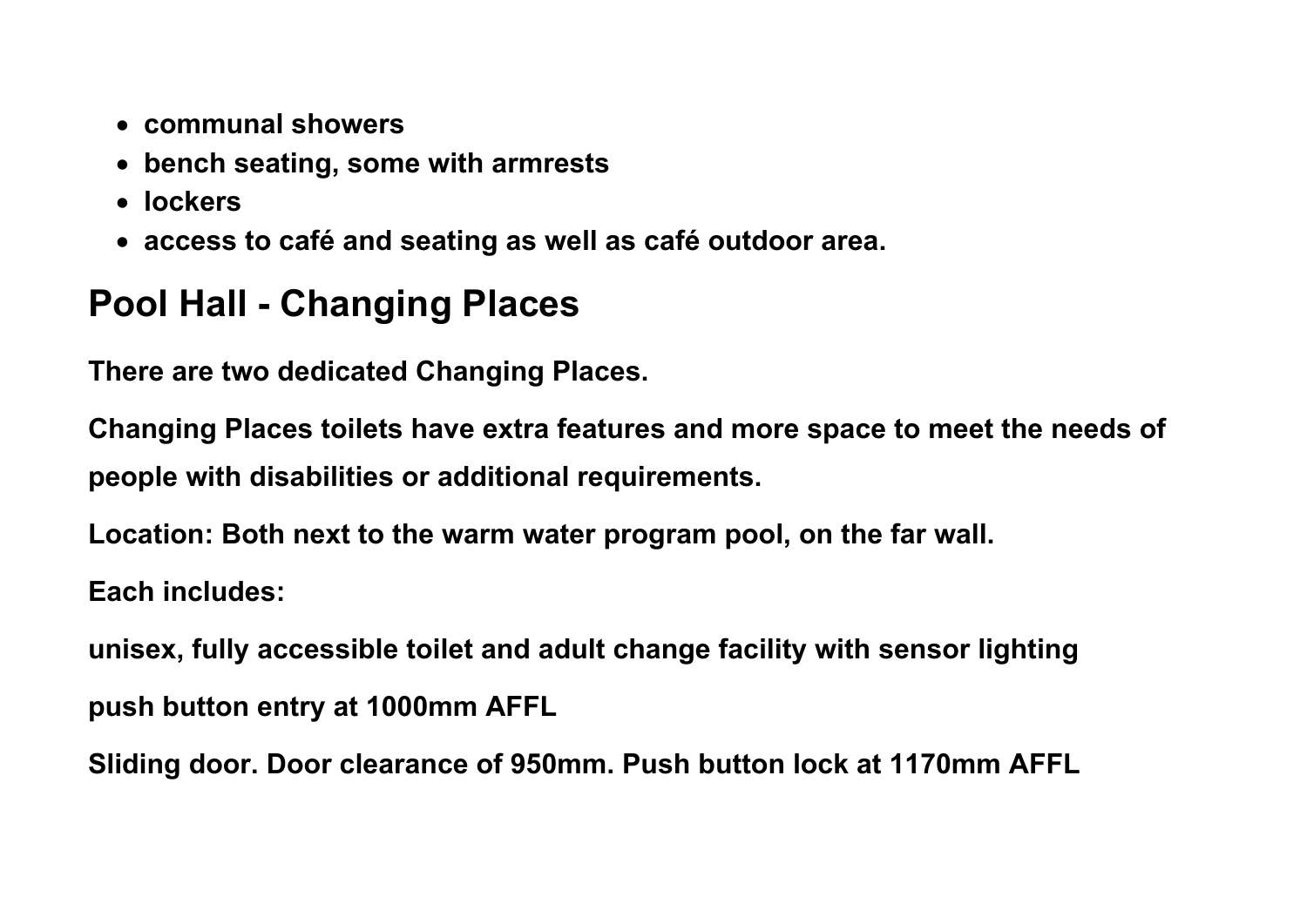**cubicle space 4650mm x 3170mm**

**retractable grab bars on both sides of toilet**

**colour contrast toilet seat at height 470mm AFFL with right- and left-hand transfer**

**emergency button located 870mm from toilet**

**padded backrest to toilet**

**sink height 810mm AFFL with knee clearance 510mm AFFL and lever tap at 1040mm AFFL**

**shower with HHSH, grab bars and shower bench**

**privacy screen**

**signage detailing operating instructions for the safe use of the change table and ceiling hoist located on wall behind change table**

**adult change table – electronically height adjustable and manual foldable table with maximum load 200kg**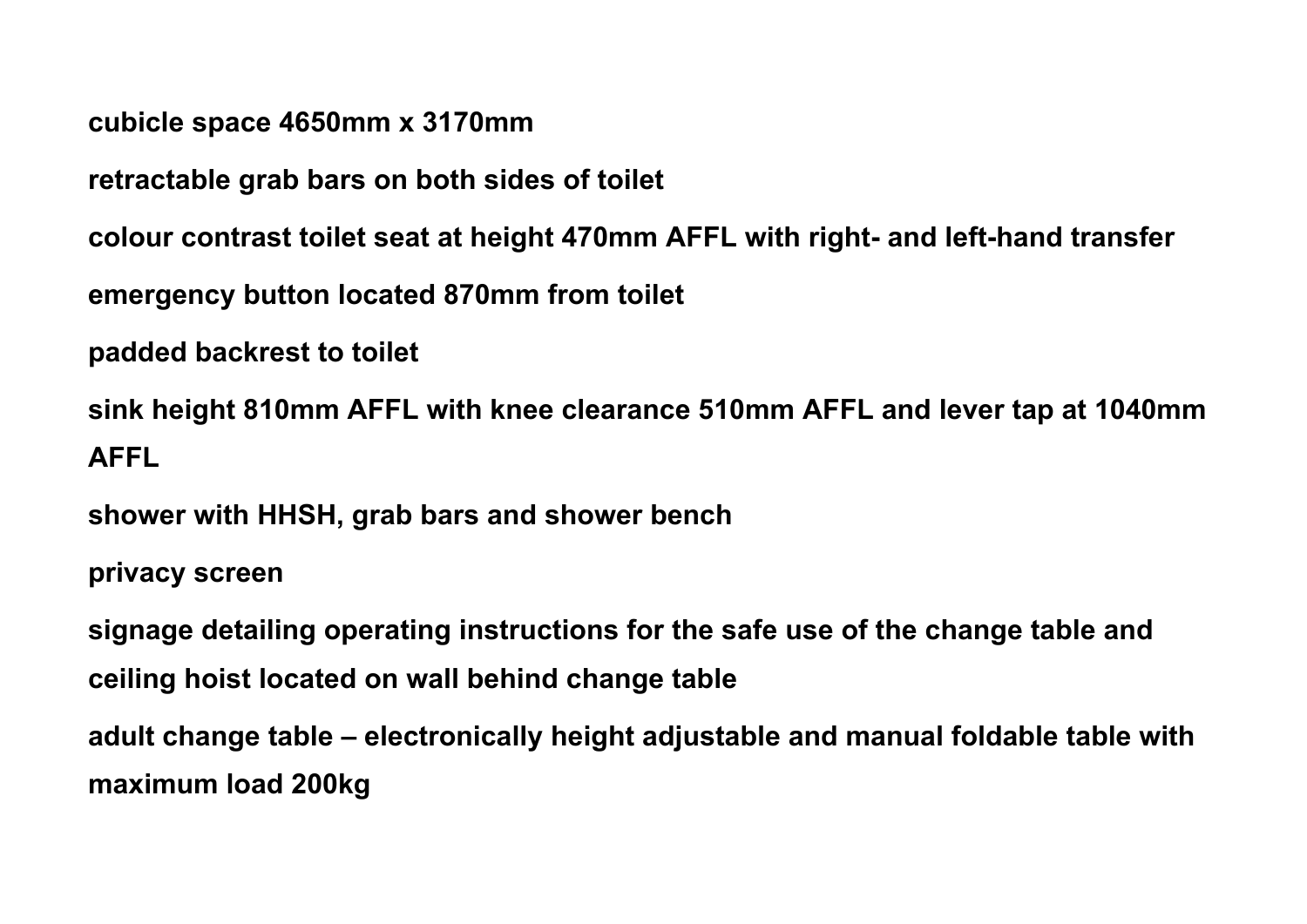**C450 ceiling hoist with hoist/carry bar with maximum load 200kg**

**exit door push button at 1000mm AFFL.**

**Slings are located in the first aid room and available upon request. Slings are sprayed with disinfectant, wiped down and dried after each use. Patrons can use their own sling, as long as it is compatible with hoist.**

## **Sensory Guide Changing Places**

**Feel**

• **Heating/Cooling**

#### **Sounds**

- **Echo**
- **Hand dryer**
- **Heating/Cooling**
- **Splashing**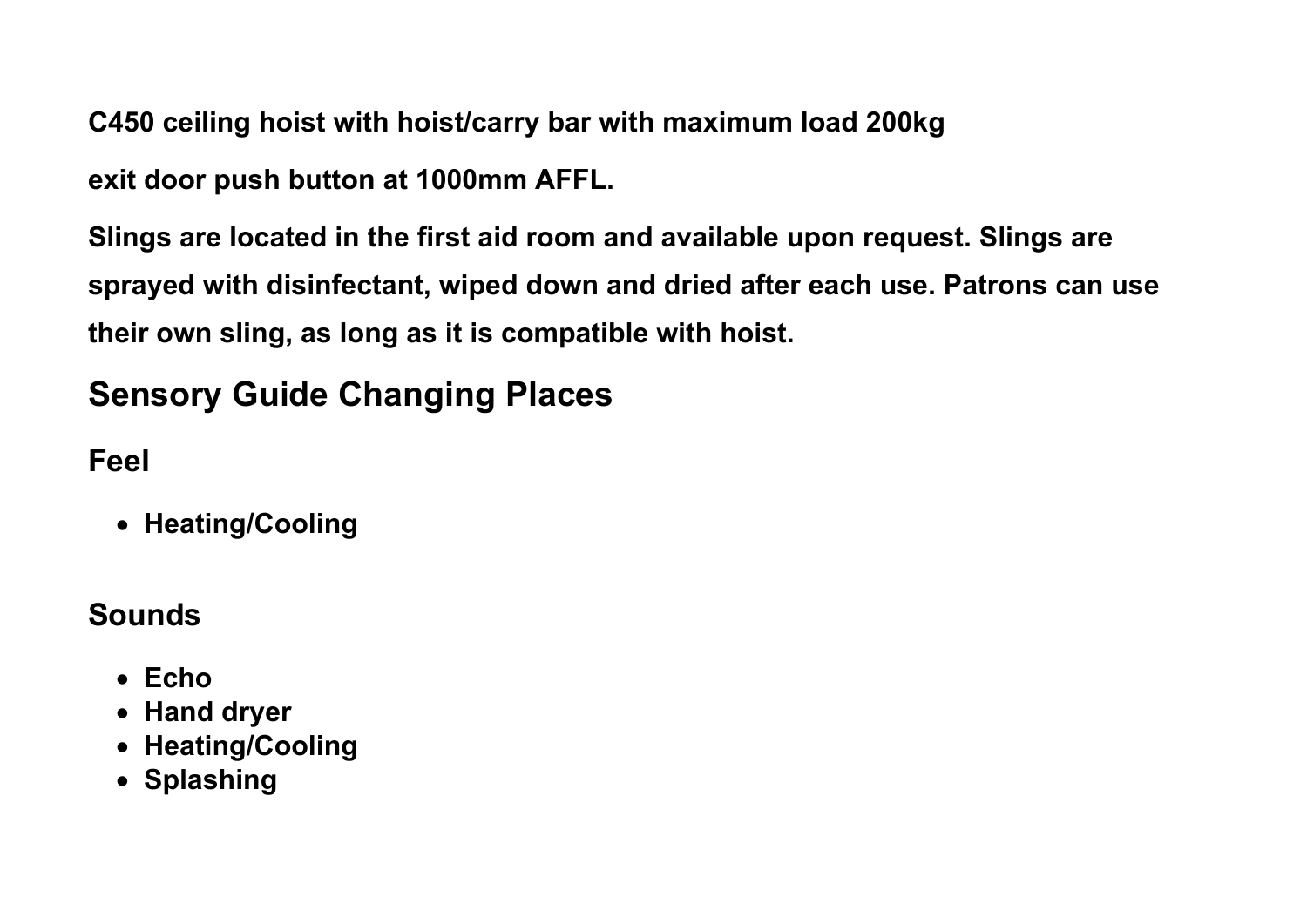- **Toilet flushing**
- **Water running**

### **Sights**

- **Bright lights**
- **Mirror/Reflection**

### **Smells**

- **Air Freshener**
- **Bathroom smells**
- **Chlorine**
- **Disinfectants**
- **Shower products**

# **Pool Hall - Change and Toilets Set One**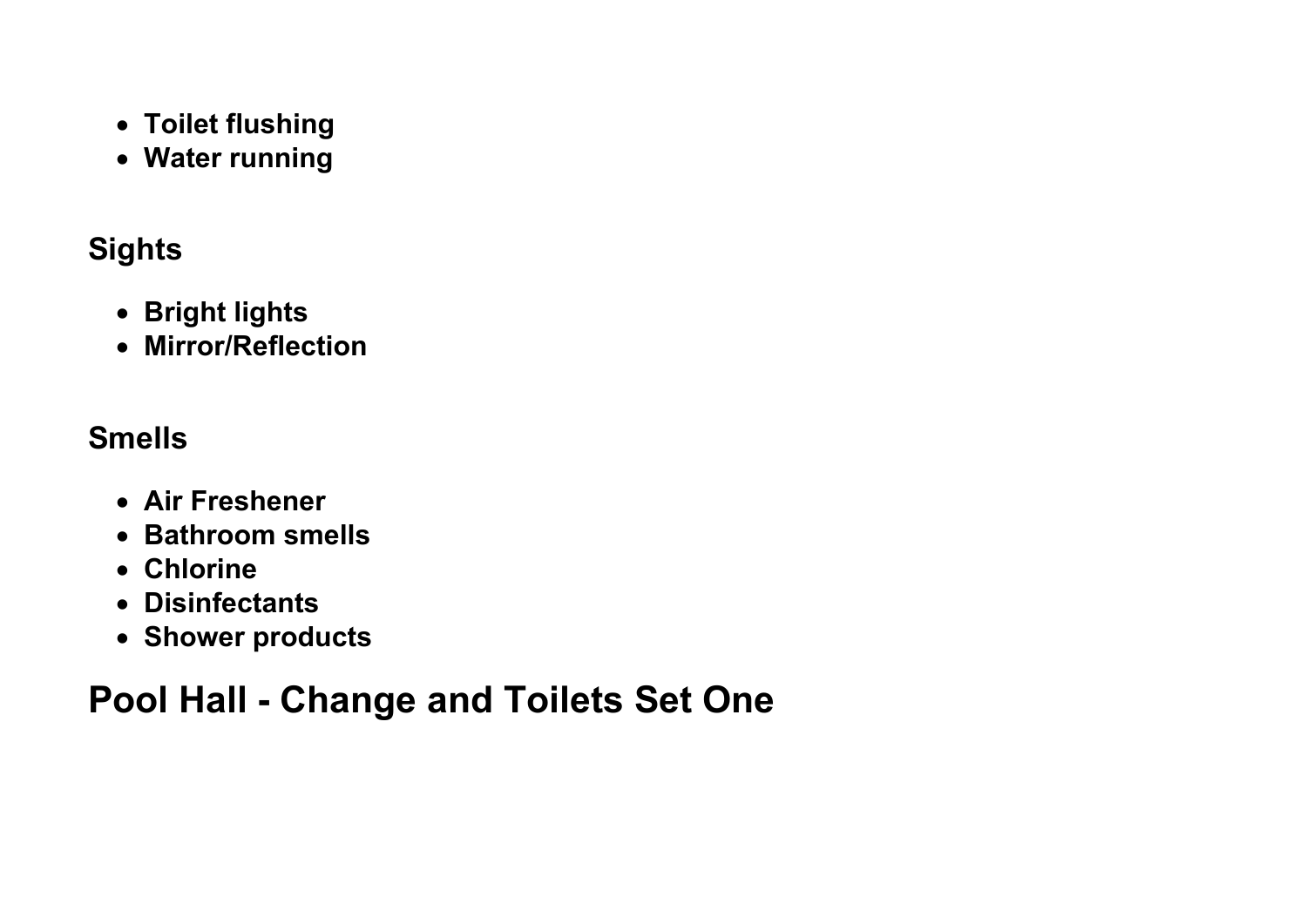**There are three sets of toilets and a host of unisex family friendly change facilities within the pool hall.**

**Set One**

**Location: Through the pool hall entry doors, on the left, past the communal showers. Accessible toilet includes: unisex toilet with sensor lighting manual door opening inward. Door clearance of 870mm. Twist lock at 1040mm AFFL cubicle space 2920mm x 2800mm grab bars to the left and behind toilet colour contrast toilet seat at height 470mm AFFL with left hand transfer padded backrest to toilet emergency button located 870mm from toilet**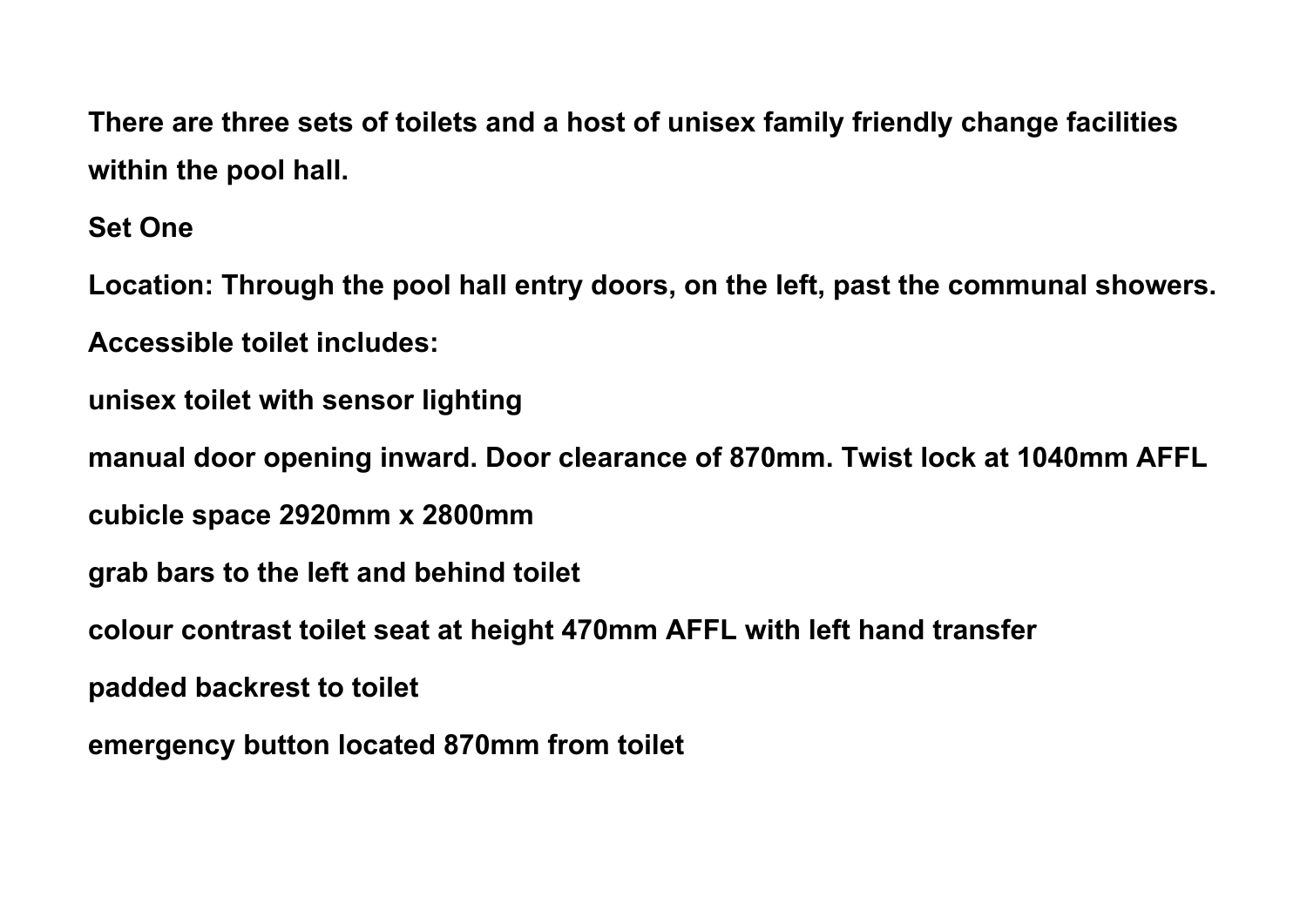## **sink height 840mm AFFL with 510mm AFFL knee clearance and lever tap at 1040mm AFFL**

**HHSH with curtain, shower bench and grab bars**

**baby change.**

**Other Facilities:**

- **five unisex change rooms with bench and hooks. Entry is through manual doors opening inward. Door clearances 730mm**
- **one unisex accessible change room with bench and hooks. Entry is through a manual door opening inward. Door clearance 880mm.**
- **male and female toilets including ambulant toilet and showers. Communal area with bench seating and hooks**
- **lockers within the entryway to both male and female toilets. Lockers are coded by patrons and free to hire.**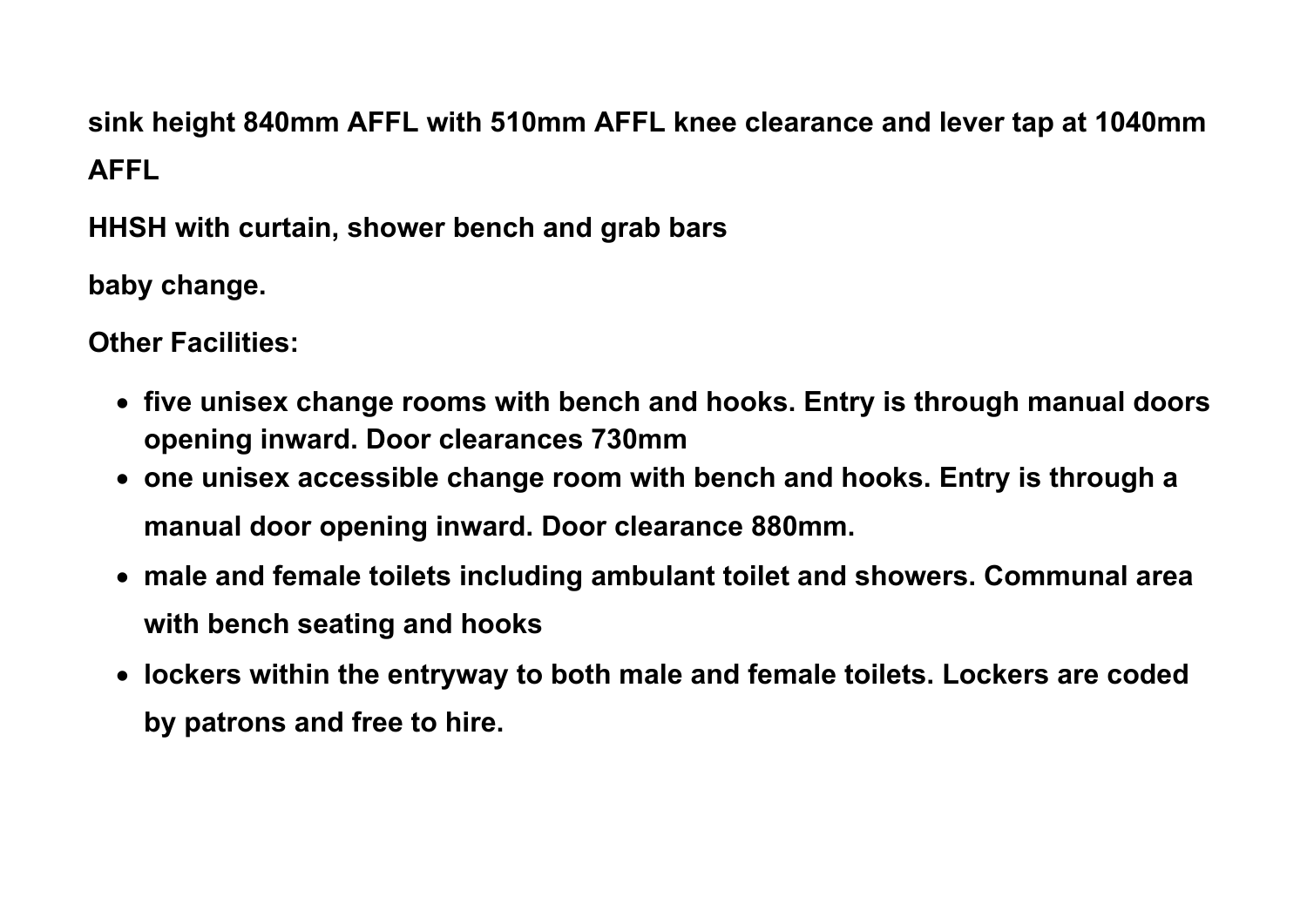### **Sensory Guide Pool Hall - Change and Toilets Set One**

#### **Feel**

- **Heating/Cooling**
- **Shared personal space (excl accessible)**

#### **Sounds**

- **Echo**
- **Hand dryers (excl accessible)**
- **Heating/Cooling**
- **People (excl accessible)**
- **Splashing**
- **Toilet flushing**
- **Water running**

### **Sights**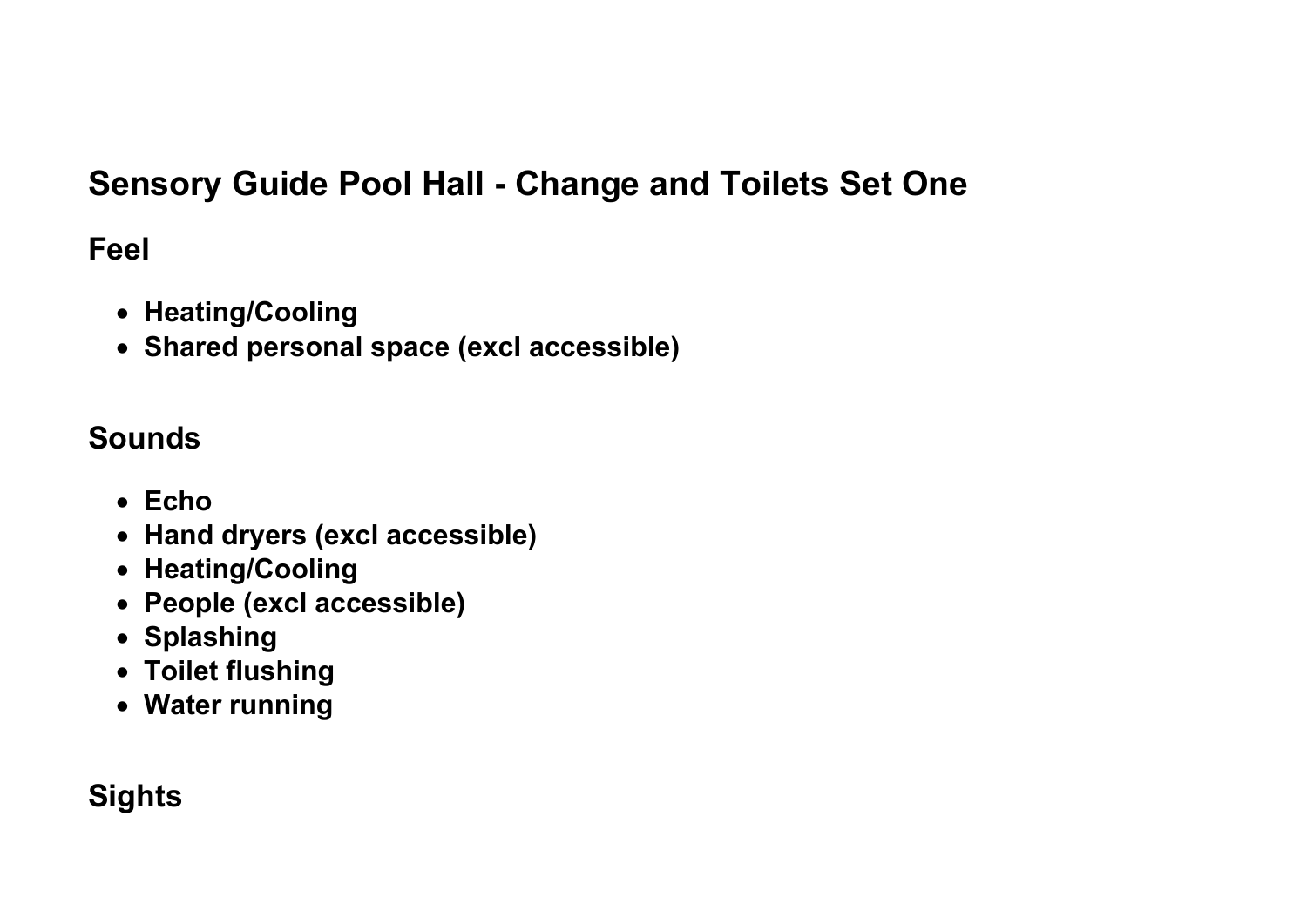- **Bright lights**
- **Mirror/Reflection**
- **People (excl accessible)**

#### **Smells**

- **Air freshener**
- **Bathroom smells**
- **Chlorine**
- **Disinfectants**
- **Shower products**

# **Pool Hall - Toilets | Change Set Two**

**There are two accessible toilets.** 

**Location: Next to the warm water program pool.**

**Each accessible toilet includes:** 

**unisex toilet with sensor lighting**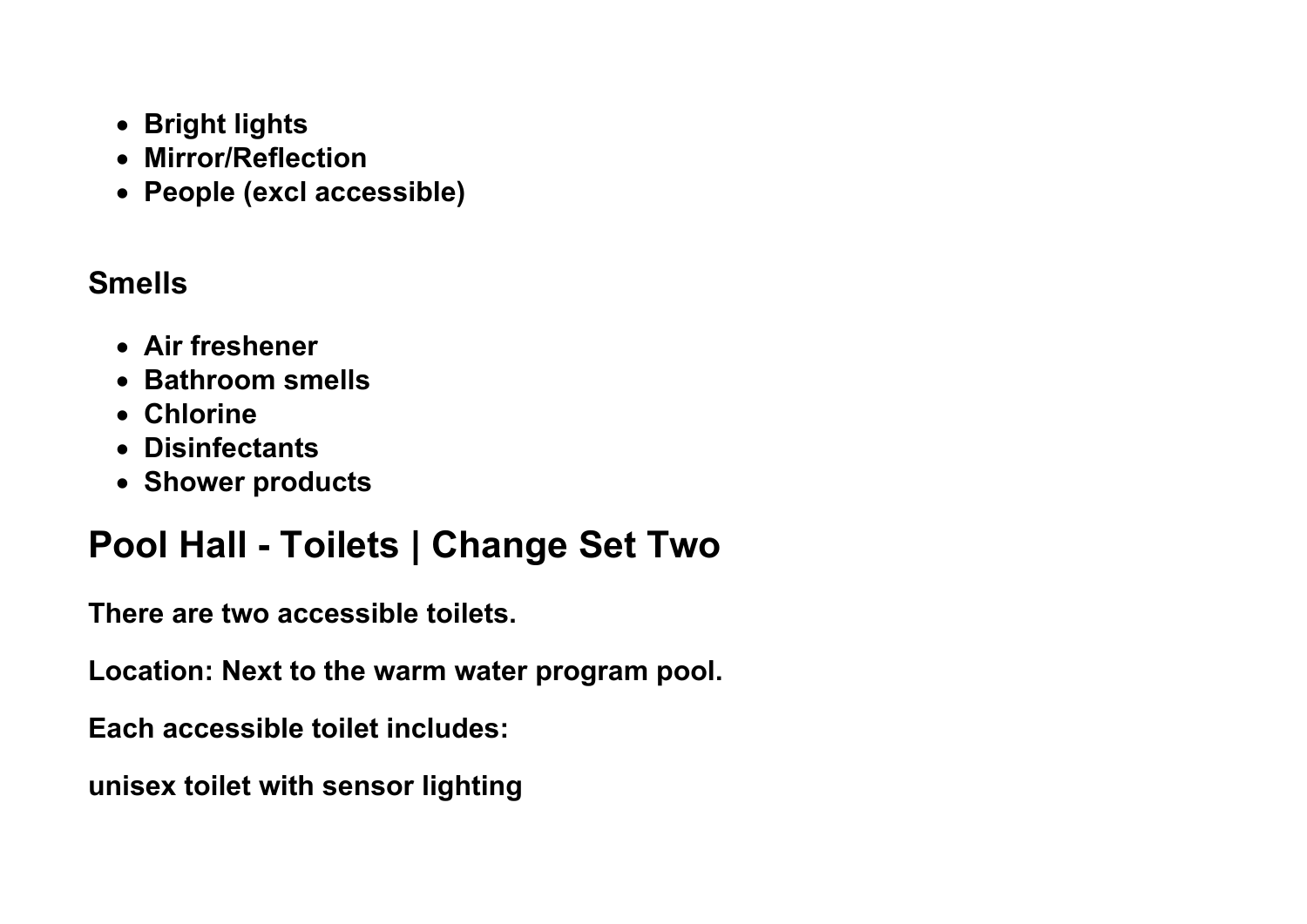**manual door opening inward. Door clearance of 860mm. Twist lock at 1070mm AFFL**

**cubicle space 3010mm x 2840mm** 

**grab bars to the left and behind toilet**

**colour contrast toilet seat at height 470mm AFFL with left hand transfer**

**padded backrest to toilet**

**sink height 830mm AFFL with 510mm AFFL knee clearance and lever tap at 1040mm AFFL**

**HHSH with shower curtain, bench and grab bar**

**Baby change.**

**Sensory Guide Pool Hall - Change and Toilets Set Two**

**Feel**

• **Heating/Cooling**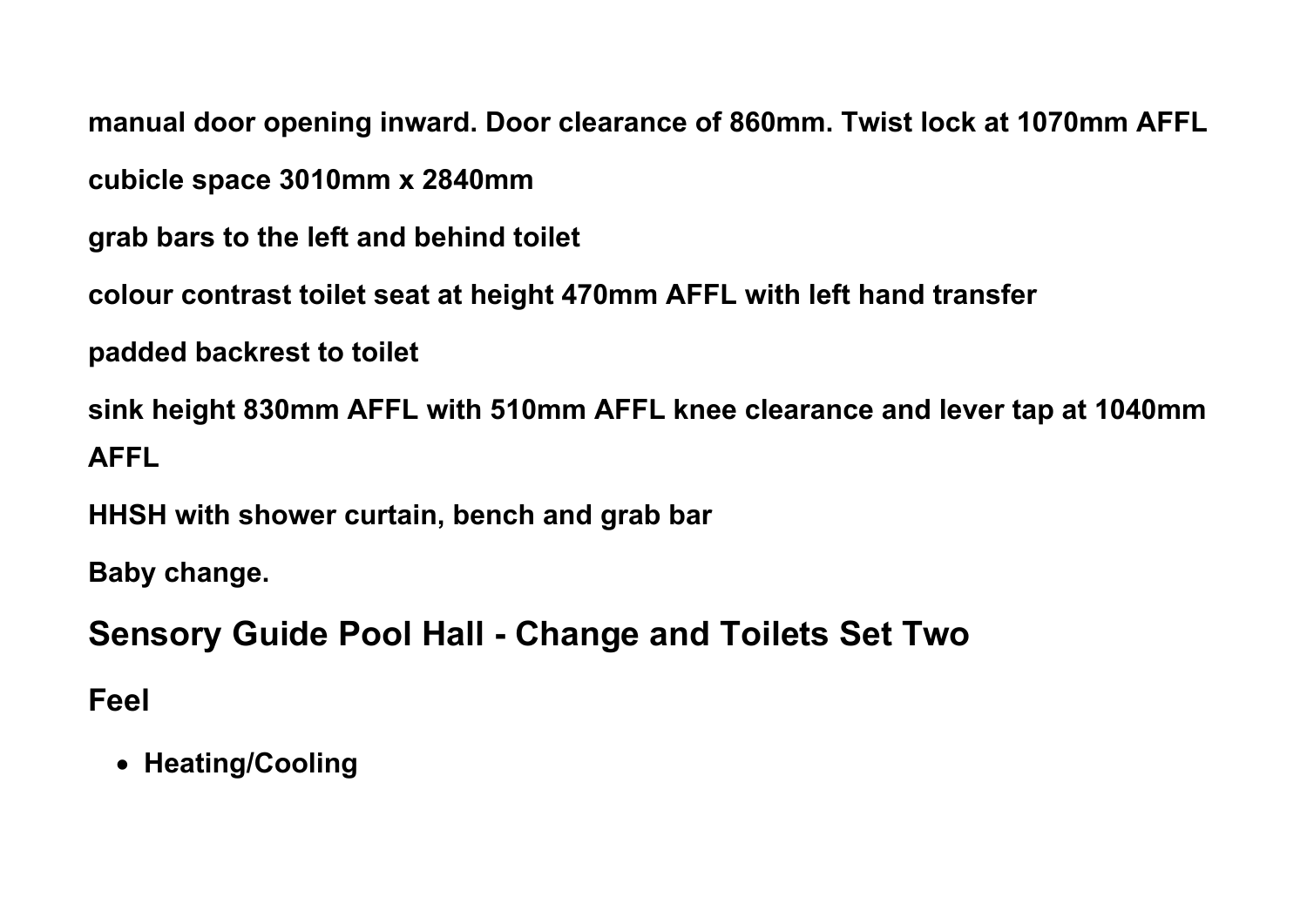#### **Sounds**

- **Echo**
- **Heating/Cooling**
- **Splashing**
- **Toilet flushing**
- **Water running**

### **Sights**

- **Bright lights**
- **Mirror/Reflection**

#### **Smells**

- **Air freshener**
- **Bathroom smells**
- **Chlorine**
- **Disinfectants**
- **Shower products**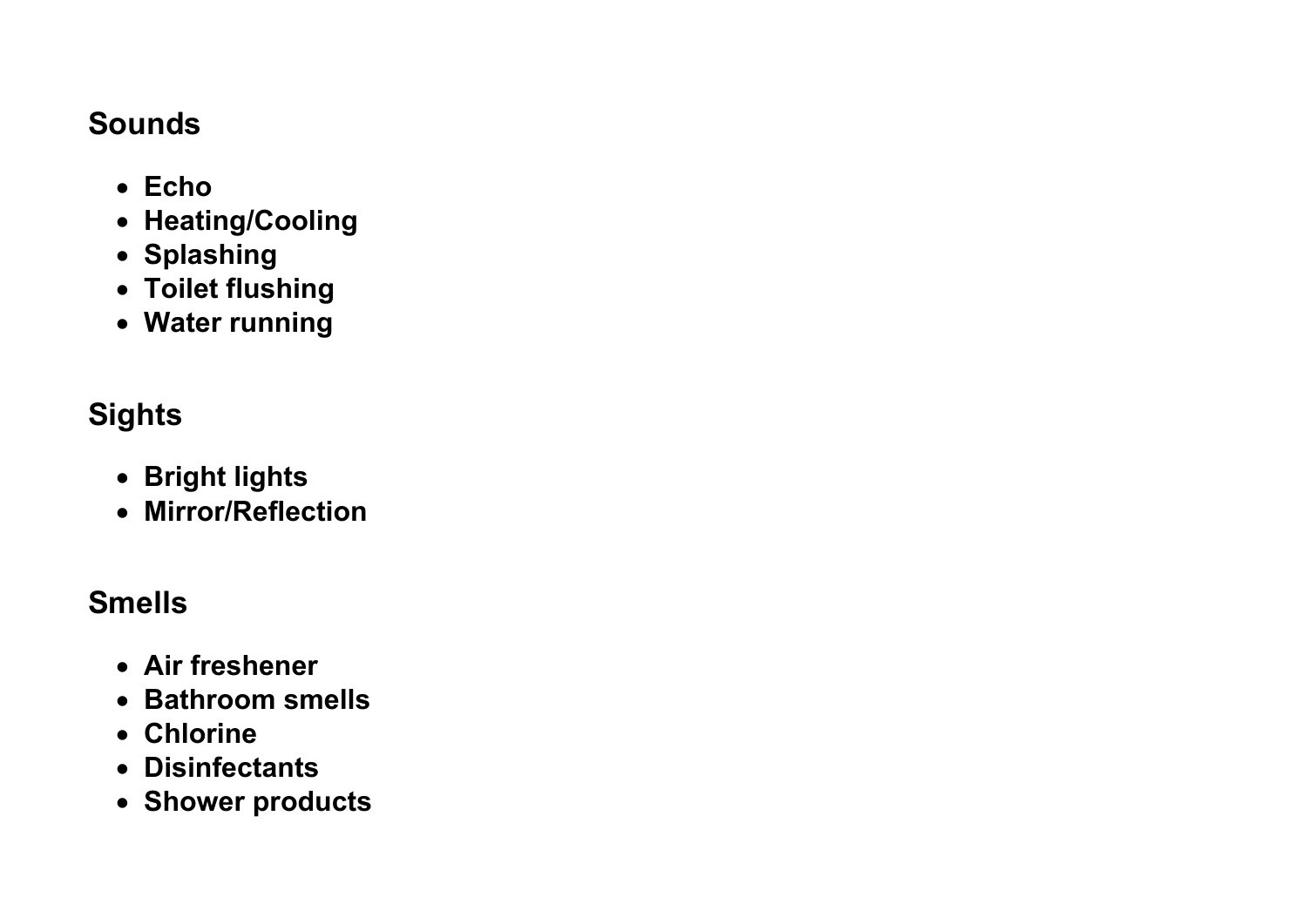### **Pool Hall - Change and Toilets Set Three**

**Location: Opposite the indoor 50m pool, between the two sections of spectator seating.**

**Accessible Toilet includes:** 

**unisex toilet with sensor lighting**

**manual door opening inward. Door clearance of 870mm. Twist lock at 1080mm AFFL**

**cubicle space 3870mm x 2670mm** 

**grab bars to the right and behind toilet**

**colour contrast toilet seat at height 470mm AFFL with right-hand transfer**

**padded backrest to toilet**

**emergency button 870mm from toilet**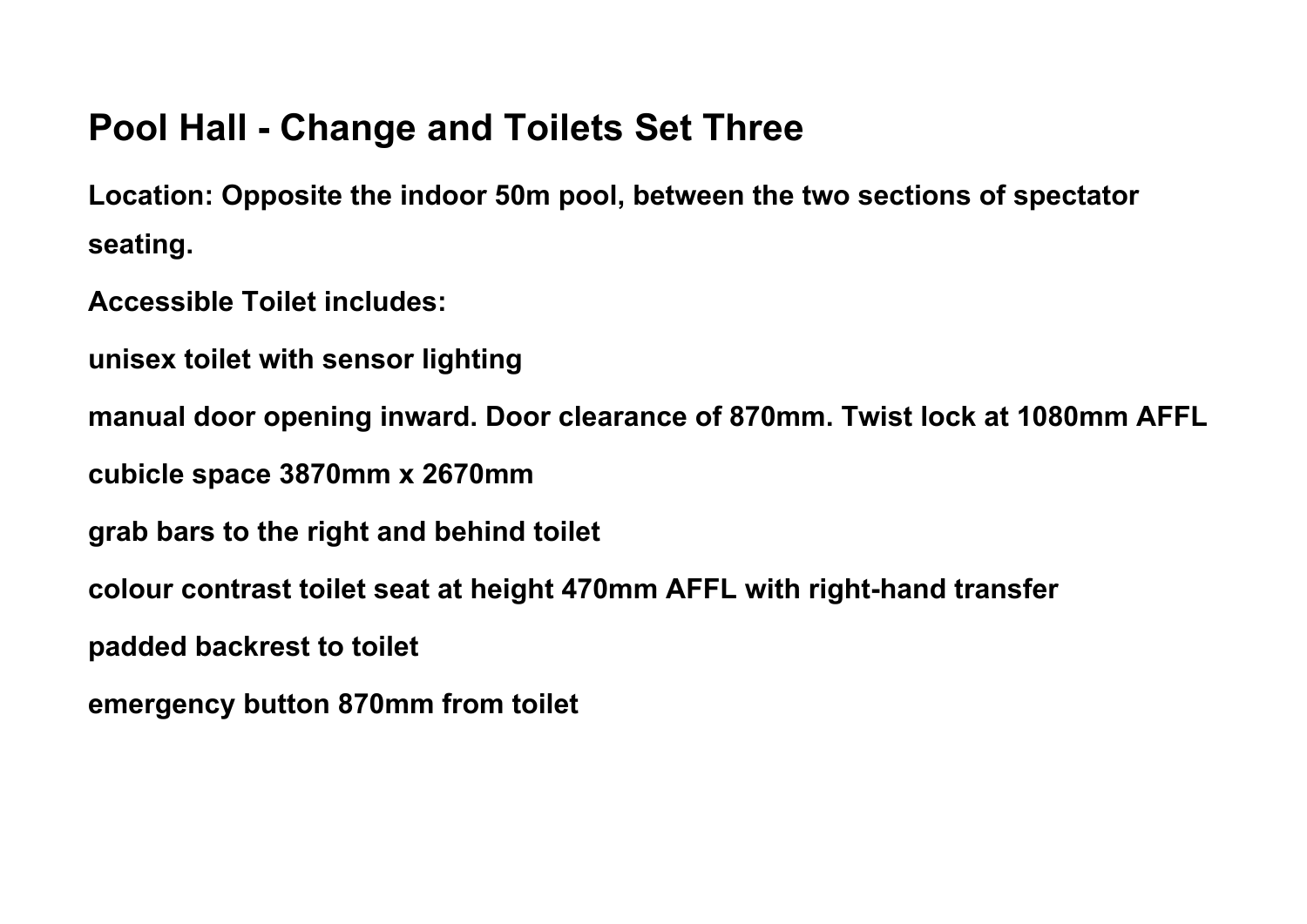**sink height 820mm AFFL with 510mm AFFL knee clearance and lever tap at 1040mm AFFL**

**HHSH with shower curtain, bench and grab bars**

**baby change.**

**Other facilities include male and female toilets with ambulant toilet and showers. Communal area with bench seating and hooks.**

# **Sensory Guide Pool Hall - Change and Toilets Set Three**

**Feel**

- **Heating/Cooling**
- **Shared personal space (excl accessible)**

#### **Sounds**

• **Echo**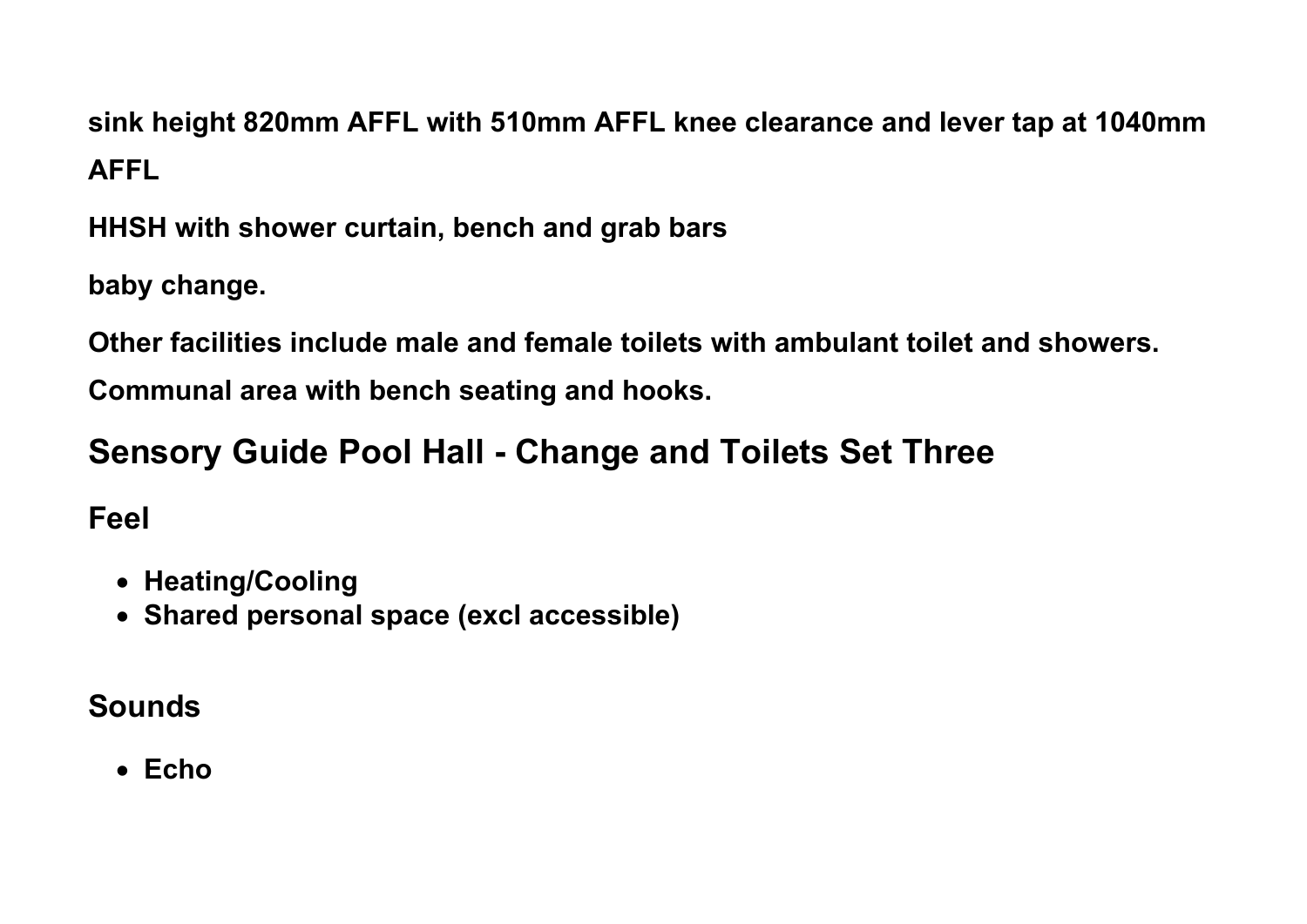- **Hand dryers (excl accessible)**
- **Heating/Cooling**
- **People (excl accessible)**
- **Splashing**
- **Toilet flushing**
- **Water running**

# **Sights**

- **Bright lights**
- **Mirror/Reflection**
- **People (excl accessible)**

### **Smells**

- **Air freshener**
- **Bathroom smells**
- **Chlorine**
- **Disinfectants**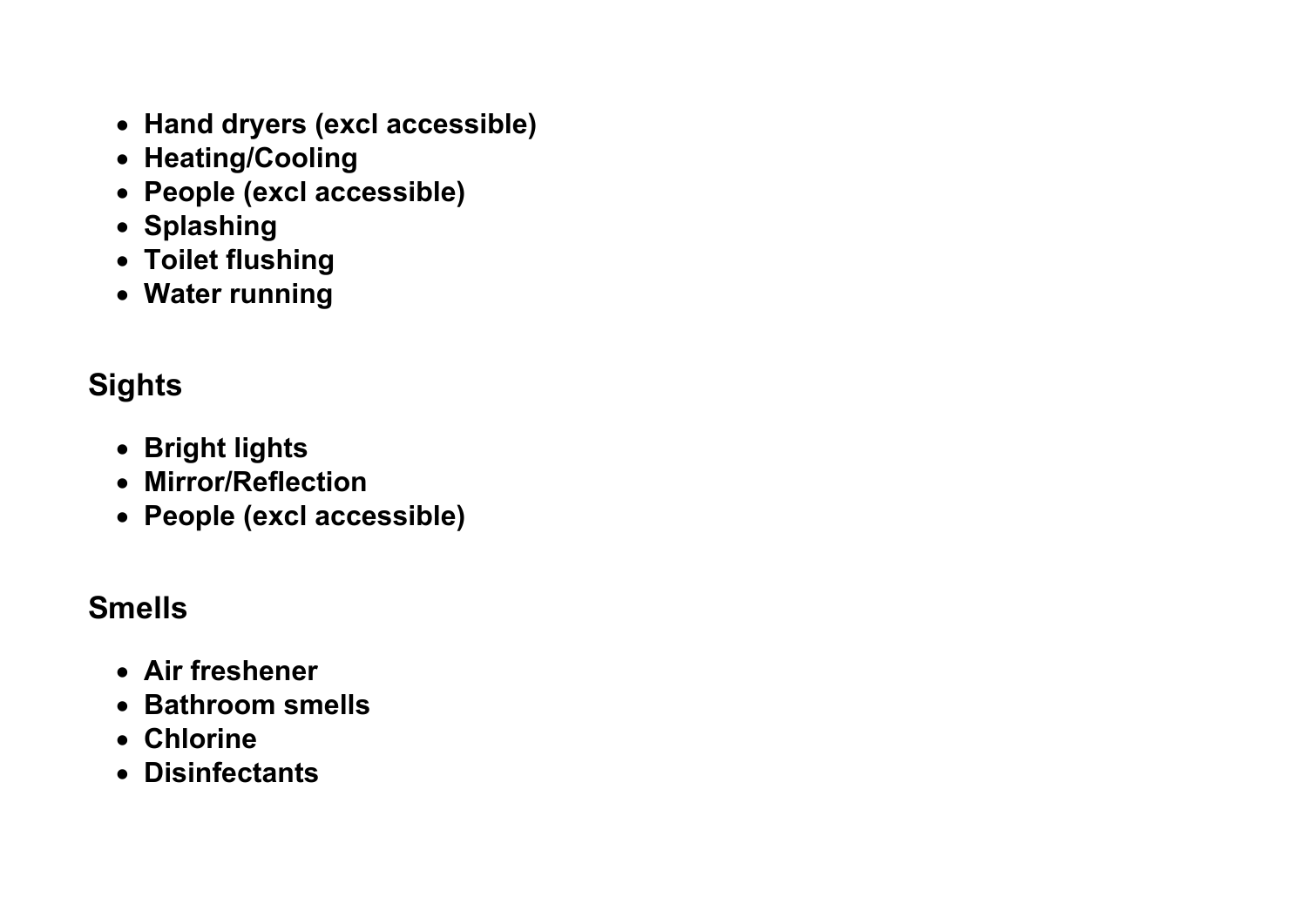• **Shower products**

## **Pool Hall - Warm Water Program Pool**

**The warm water program pool is located through the pool hall entry doors, at the far left of the pool hall, just after the first aid room.** 

**It is utilised for rehabilitation and gentle exercise, which is optimal for recovery and relaxation. It is also used for aquatic group fitness classes. Lap and recreational swimming are not permitted in this pool.**

**It is available for public access, including during aquatic classes. However, there may be limited room for public use when classes are running.** 

**Includes:**

- **pool access ramp with handrails on both sides. Ramp length 17m with gradient 1:14 (7%)**
- **one stepped entry point with handrails on both sides**
- **ladder entry points with handrails on both sides**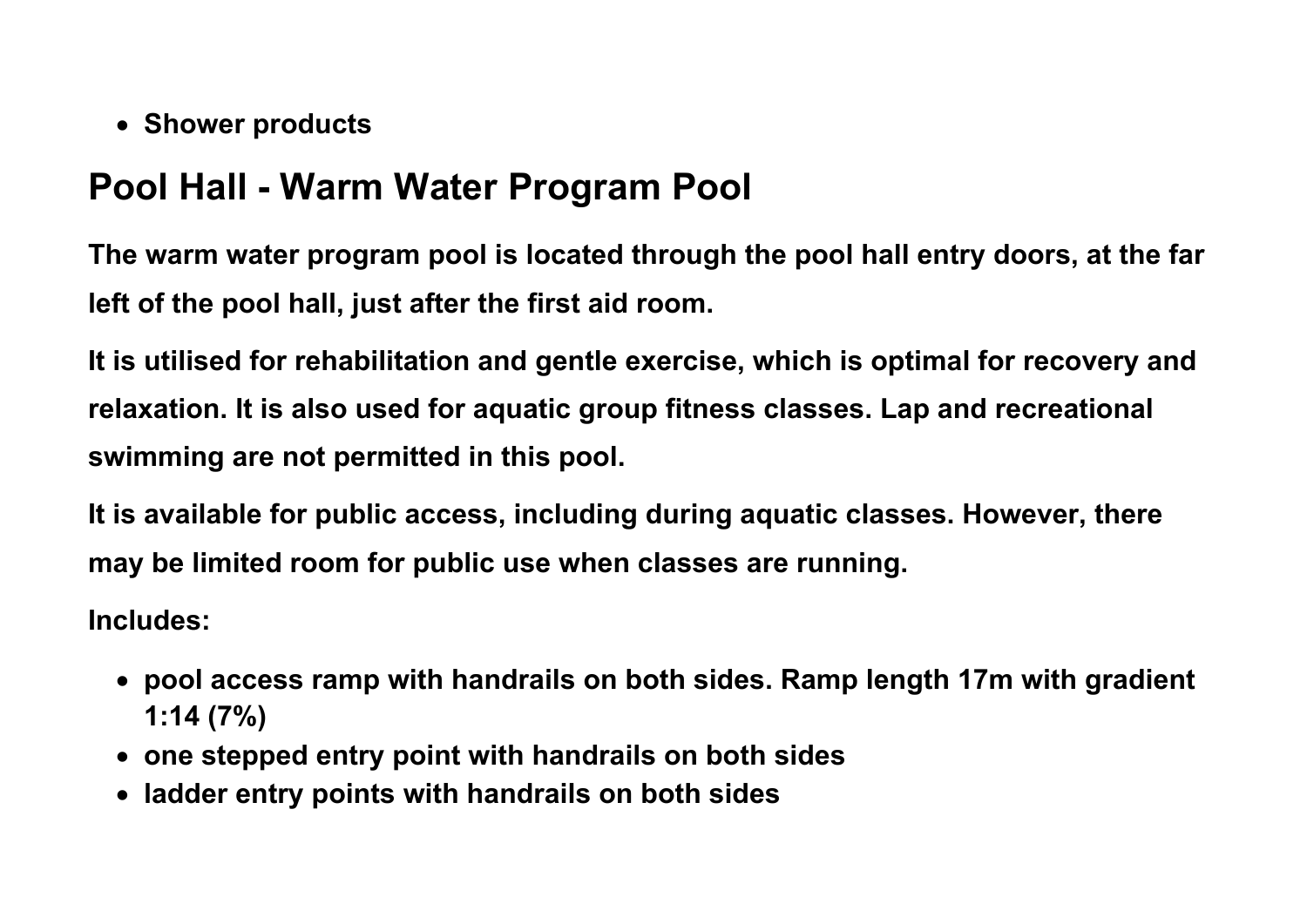- **pool hoist**
- **depth 1.1 to 1.4 metres**
- **pool temperature 34 degrees Celsius.**

## **Sensory Guide Warm Water Program Pool**

#### **Feel**

- **Being splashed**
- **Heat/Humidity**
- **Increased body temperature**
- **Increased heart rate**
- **Shared personal space**
- **Warm water**
- **Water resistance**
- **Weightlessness**

#### **Sounds**

• **Amplified voice (during classes)**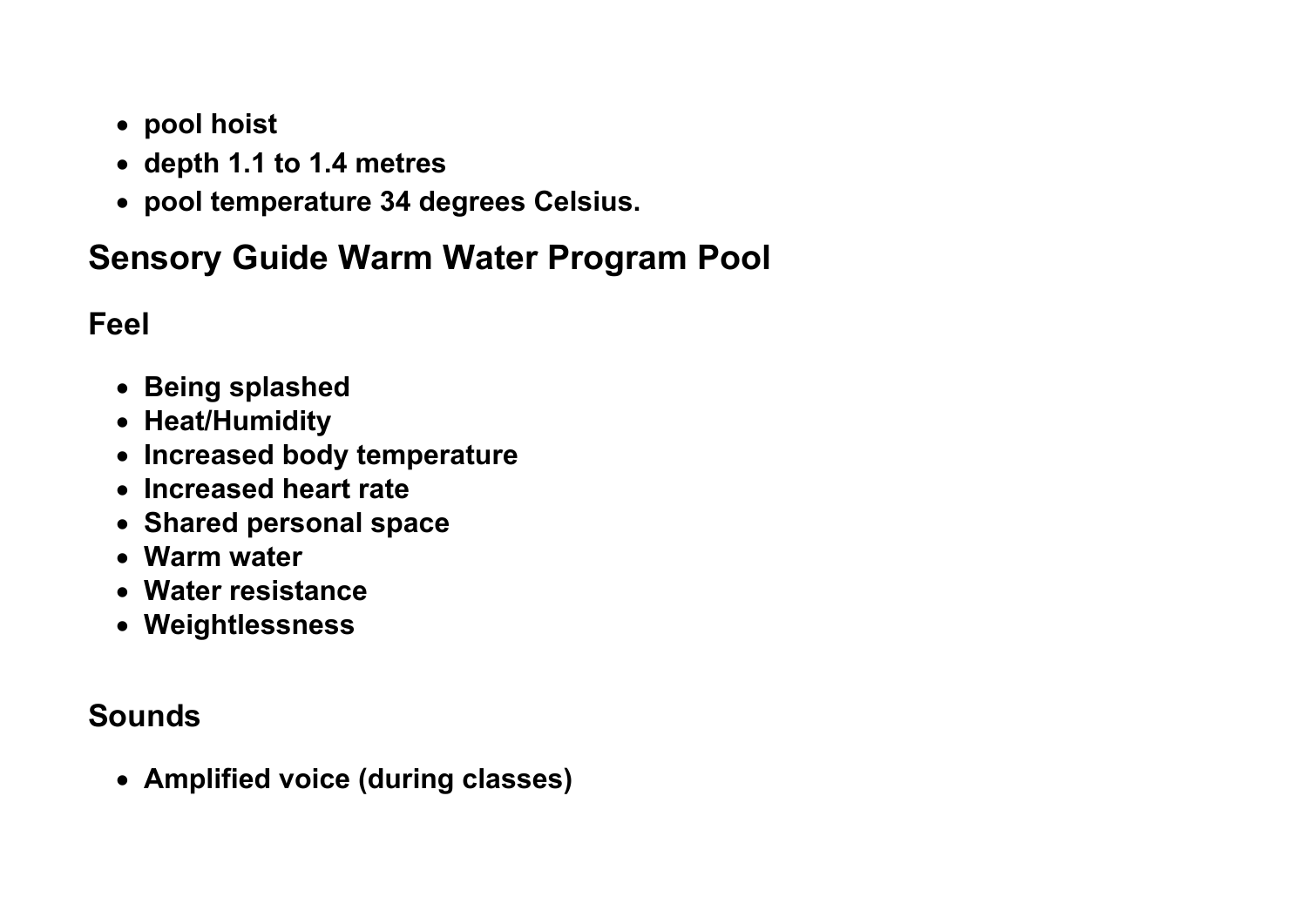- **Announcements**
- **Echo**
- **Heating/Cooling**
- **Music (during classes)**
- **People**
- **Running water**
- **Spa bubbling**
- **Splashing**

### **Sights**

- **Bright lights**
- **Glare**
- **People**
- **Splashing**

### **Smells**

• **Chlorine**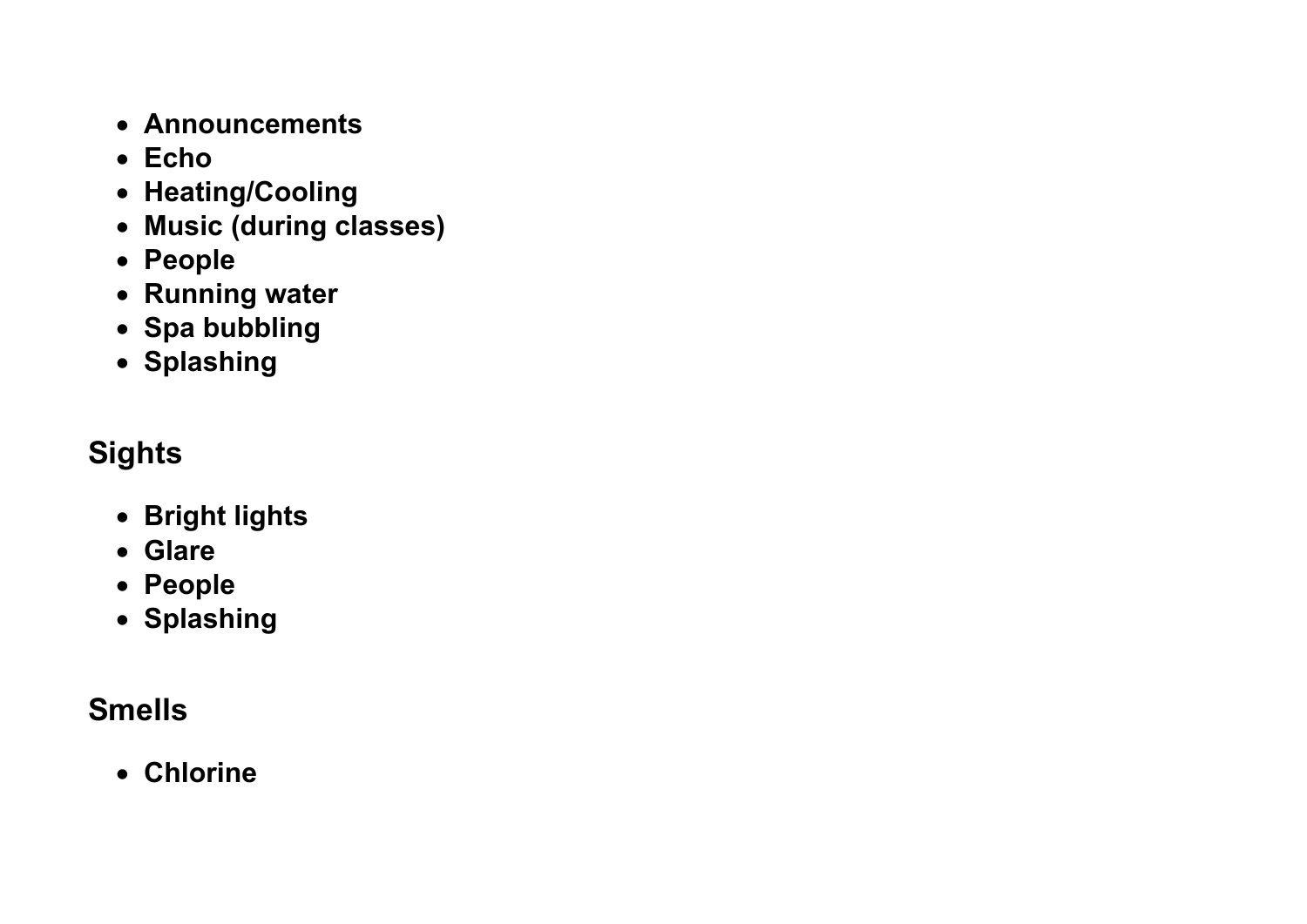### **Pool Hall - Indoor 50m Pool**

**The indoor 50m pool is located through the pool hall entry doors, on the far-left end.**

**It is utilised for lap swimming, swimming lessons, group fitness classes, swimming carnivals, competitions, pool games and casual swimming.**

**Includes:**

- **pool access ramp with handrails on both sides. Ramp length 19m, including flat area at base, with gradient 1:14 (7%)**
- **one stepped entry point with handrails on both sides**
- **ladder entry points with handrails on both sides**
- **depth 1.1 to 2 metres**
- **pool temperature 28 degrees Celsius**
- **pool hoist available on request**
- **moveable boom that can create 2 x 25m pools**
- **tiered spectator seating with allocated accessible seating.**

**Lap Lane Etiquette:**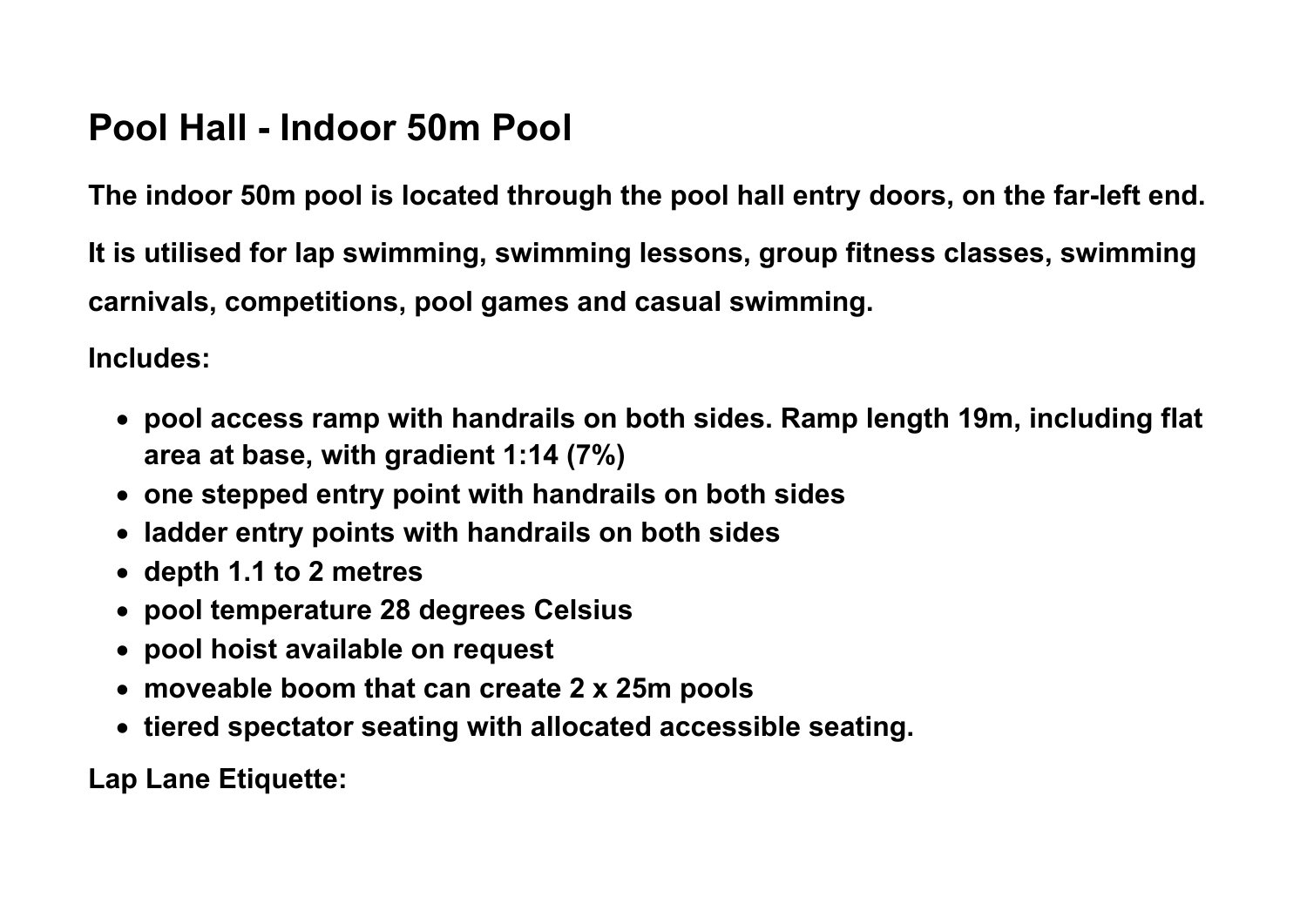- **show courtesy and consideration to others at all times**
- **comply with poolside signage**
- **select a lane based on your swimming speed (slow, medium, fast)**
- **take care when passing another swimmer. Always pass to the right and return promptly to the left of the lane**
- **allow faster swimmers to pass**
- **to avoid congestion at the end of the lane, move to the corner of the lane**
- **avoid activities/drills that may disrupt other swimmers**
- **please co-operate with any requests made by the supervising lifeguard**
- **for your safety, please keep away from the moveable boom while it is being moved.**

## **Sensory Guide Indoor 50m Pool**

#### **Feel**

- **Being splashed**
- **Cool water**
- **Humidity**
- **Increased body temperature**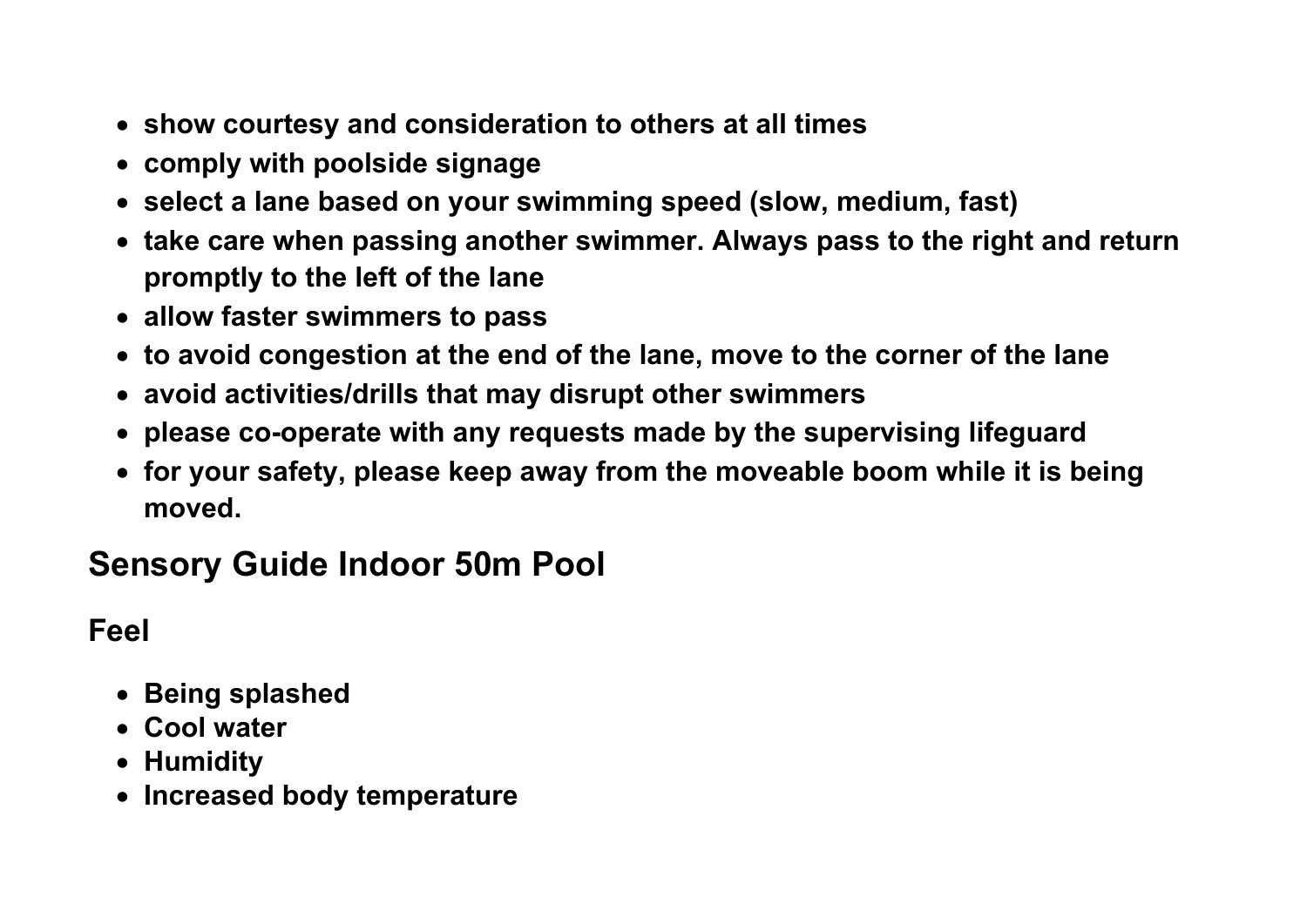- **Increased heart rate**
- **Shared personal space**
- **Water resistance**
- **Weightlessness**

#### **Sounds**

- **Amplified voice**
- **Announcements**
- **Echo**
- **Heating/Cooling**
- **Music**
- **People**
- **Running water**
- **Splashing**
- **Starter guns (events)**

## **Sights**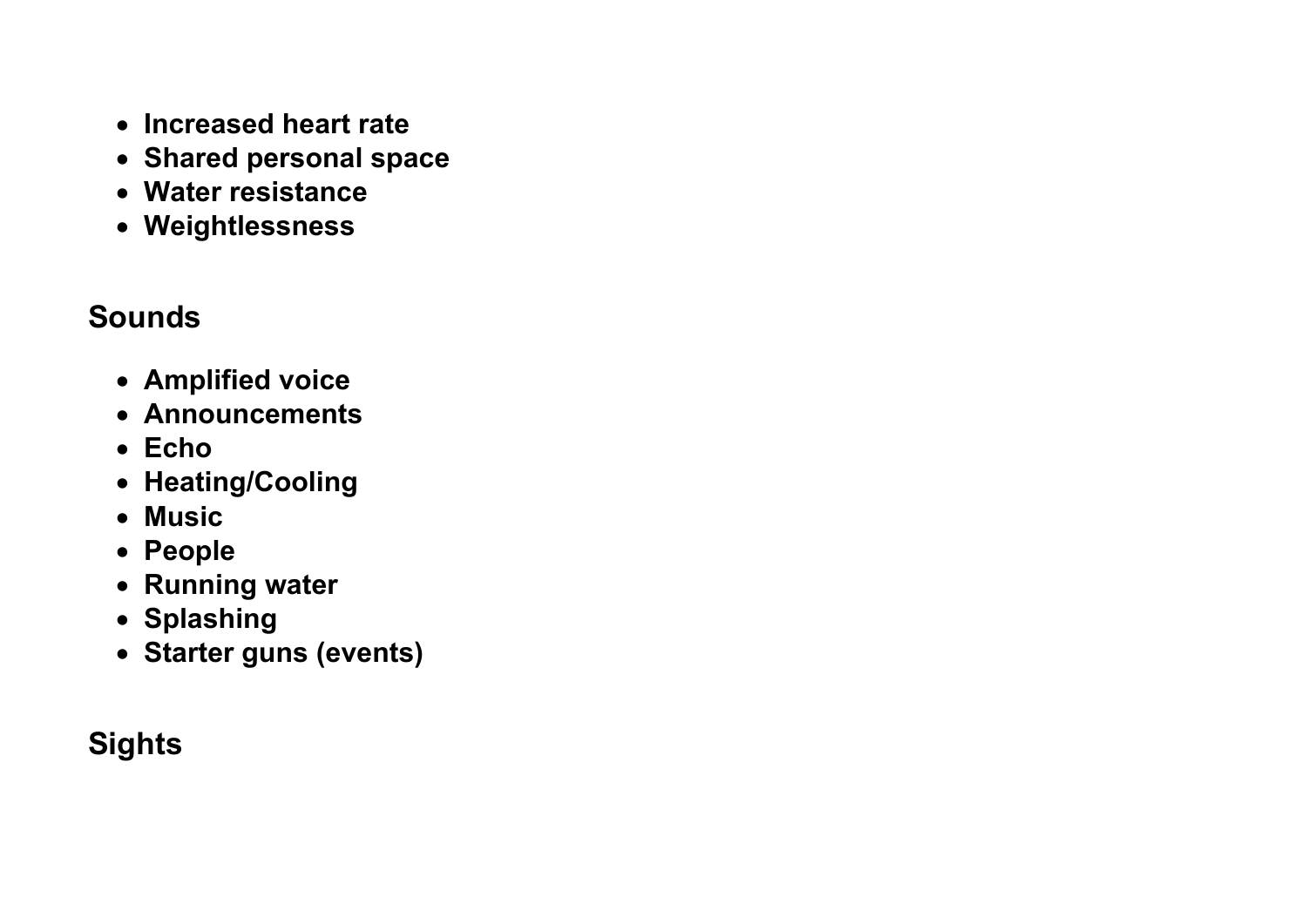- **Bright lights**
- **Glare**
- **People**
- **Splashing**

### **Smells**

• **Chlorine**

# **Pool Hall - Learn to Swim Pool**

**The learn to swim pool is located through the pool hall entry doors, past the AquaPlay area, on the right.**

**The learn to swim pool is utilised for swimming lessons for people of all ages and abilities.** 

**For further information on swimming lessons, please visit our website.**

**<https://grac.ymca.org.au/swim/swimming-lessons>**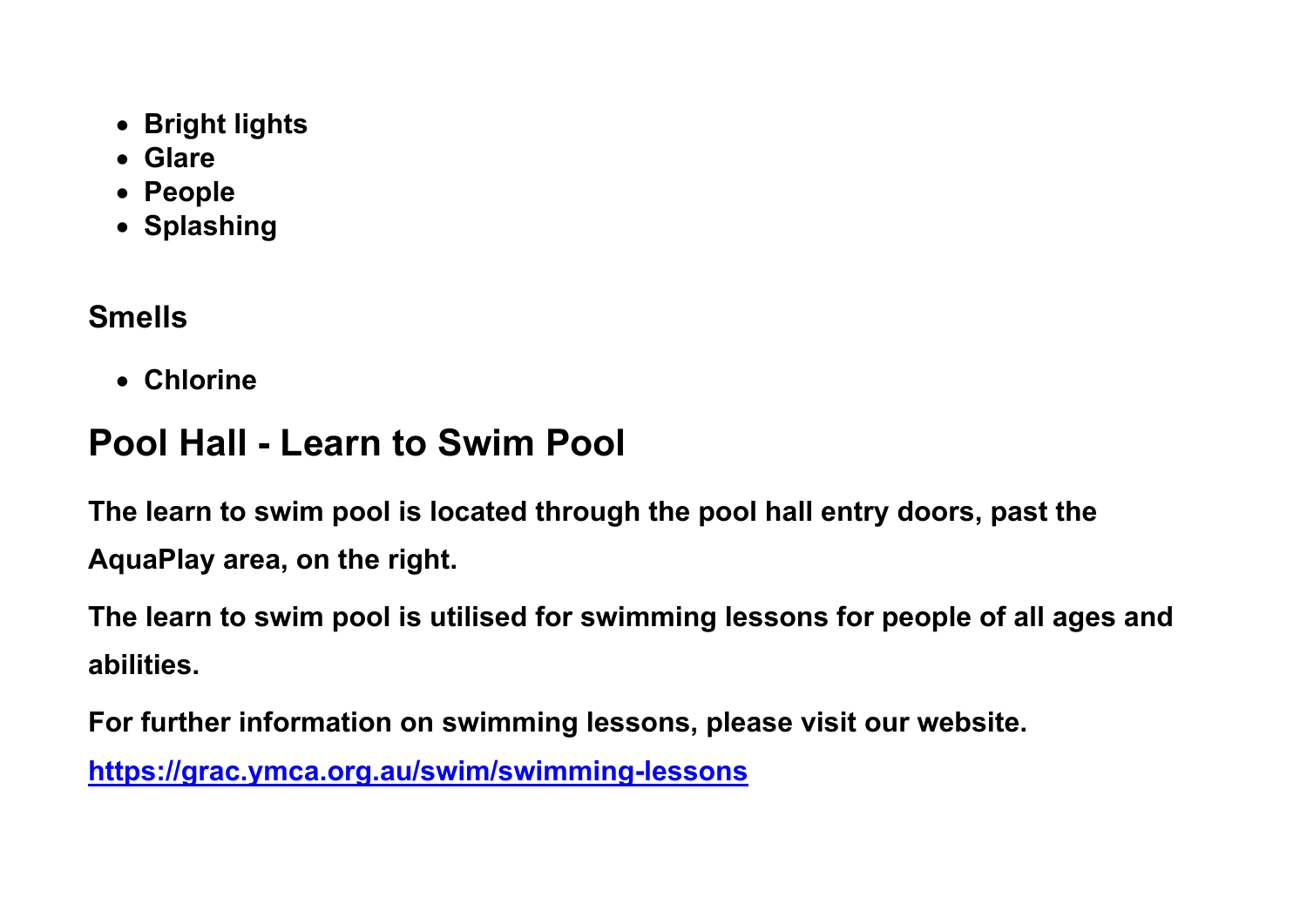**This pool is also available for adults with disability and older children to use when the pool is not being used for lessons.** 

**Includes:**

- **pool access ramp with handrails on both sides. Ramp length 15m with gradient 1:14 (7%)**
- **ledged entry around the perimeter of the pool**
- **depth 1 metre**
- **pool temperature 32 degrees Celsius**
- **pool hoist**
- **an emphasis on safety and survival skills.**

# **Sensory Guide Learn to Swim Pool**

**Feel**

- **Being splashed**
- **Humidity**
- **Increased body temperature**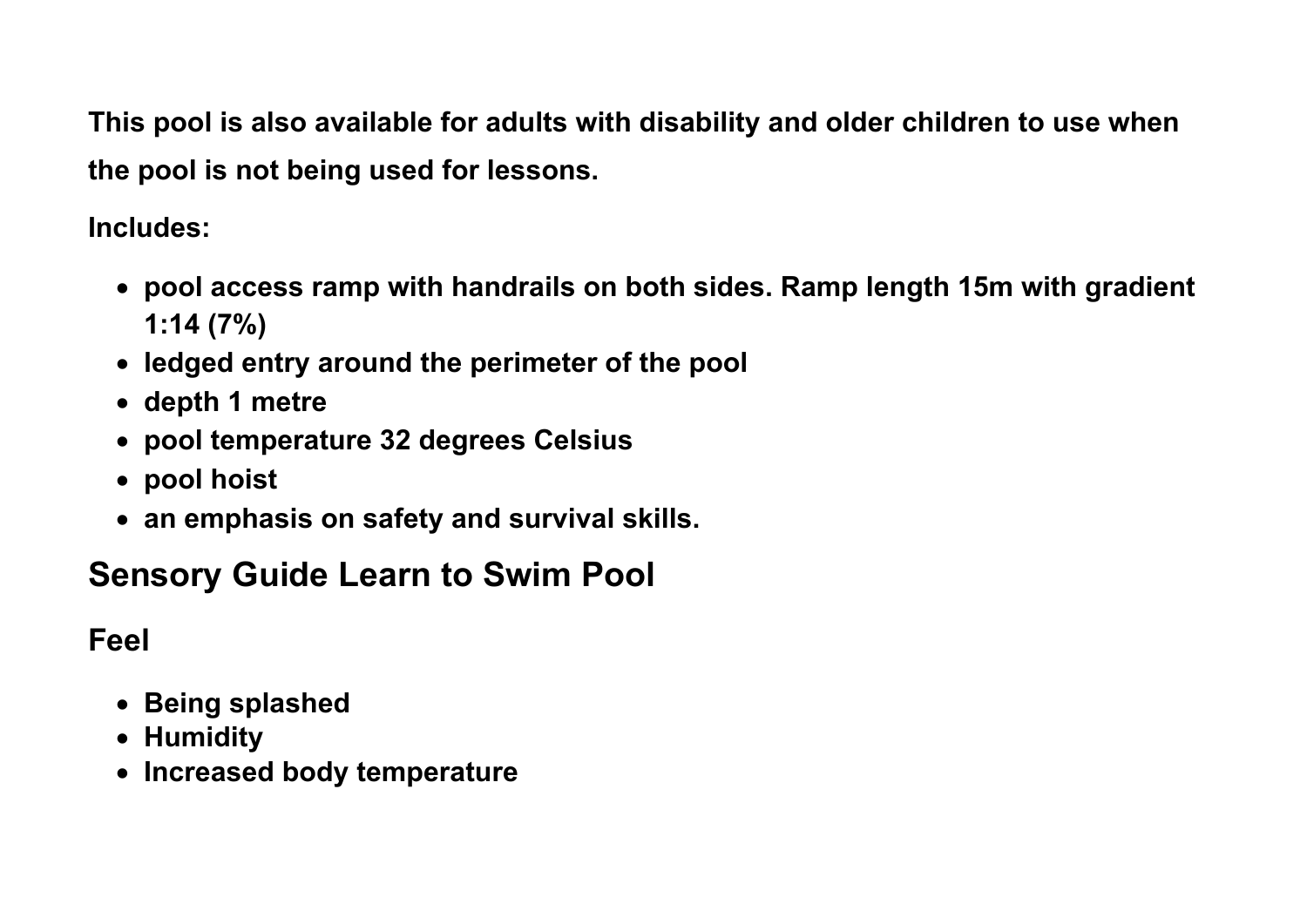- **Increased heart rate**
- **Shared personal space**
- **Warm water**
- **Water features**
- **Water resistance**
- **Weightlessness**

### **Sounds**

- **Amplified voice**
- **Announcements**
- **Echo**
- **Heating/Cooling**
- **Music**
- **People**
- **Running water**
- **Splashing**
- **Water features**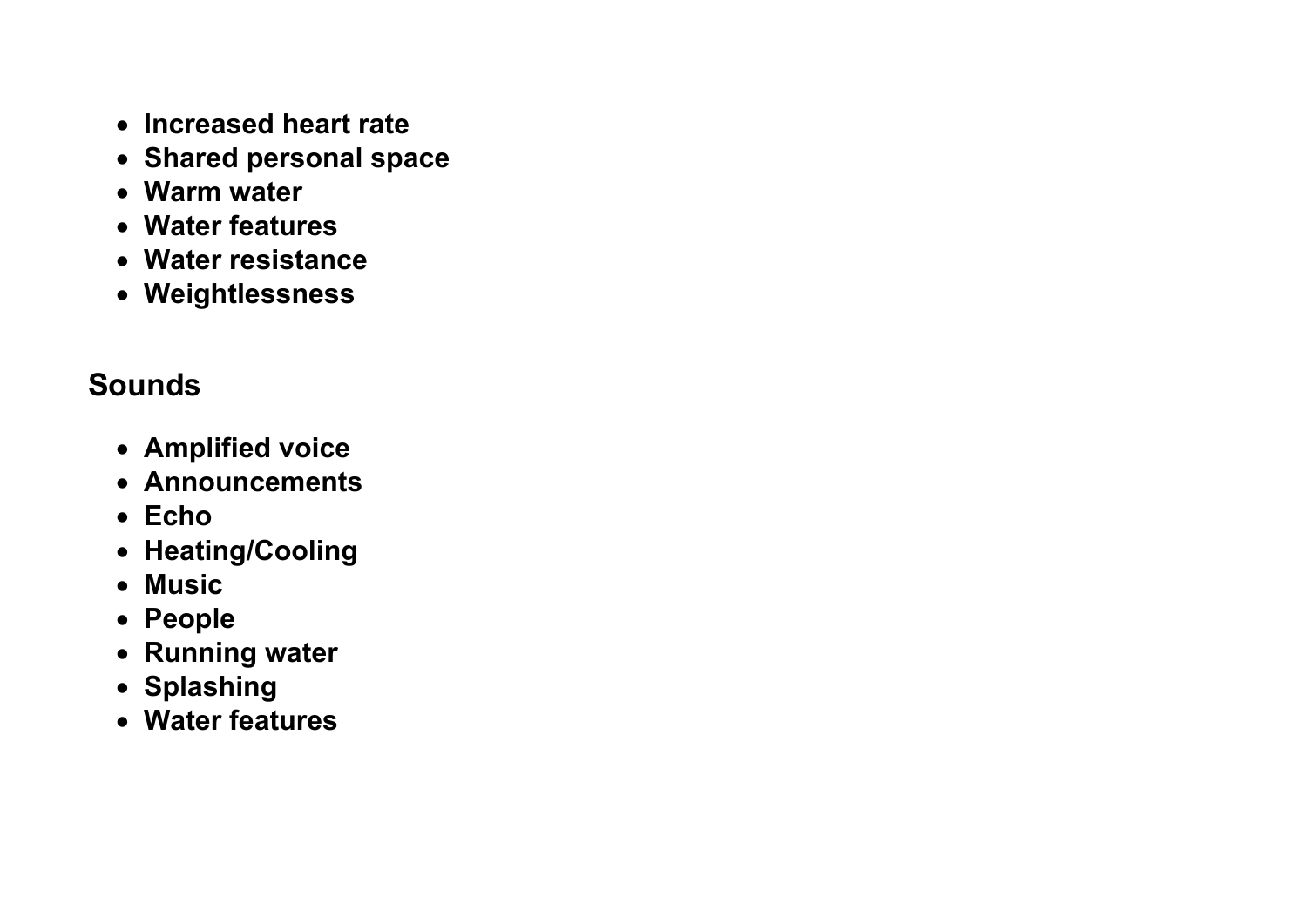#### **Sights**

- **Bright lights**
- **Glare**
- **People**
- **Splashing**
- **Water features**

### **Smells**

• **Chlorine**

# **Pool Hall - AquaPlay**

**The AquaPlay area is located directly ahead of the pool hall entry doors.**

**This is a vibrant aquatic play area, packed with exciting features to entertain people of all ages and abilities. Interactive water features such as spray nozzles, jets,**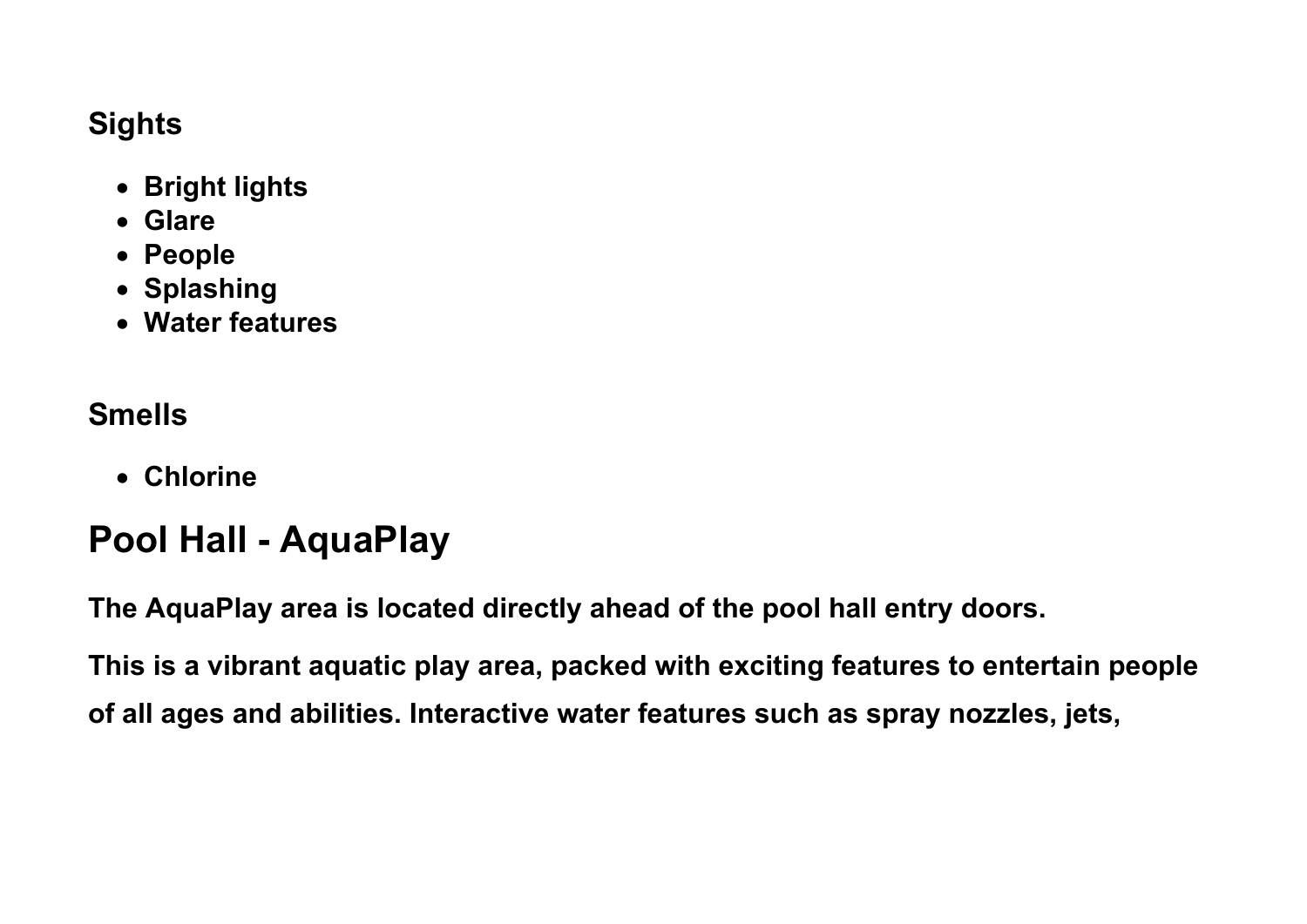**valves, slides, a spinning water wheel and a water bucket are just some of the attractions on offer.**

**The AquaPlay area also has an adjoining infant's pool.** 

**Infant pool includes:**

- **stepped access points with handrails on both sides leading to two higher levels with more water play/slides**
- **ramp to the first level**
- **beach entry to adjoining infant pool**
- **infant pool depth 0.3 metres**
- **pool temperature 32 degrees Celsius**
- **water bucket that periodically splashes water over this area.**

**AquaPlay Rules:**

- **walking only**
- **wait until the person in front of you exits the slides before taking your turn**
- **slide feet first**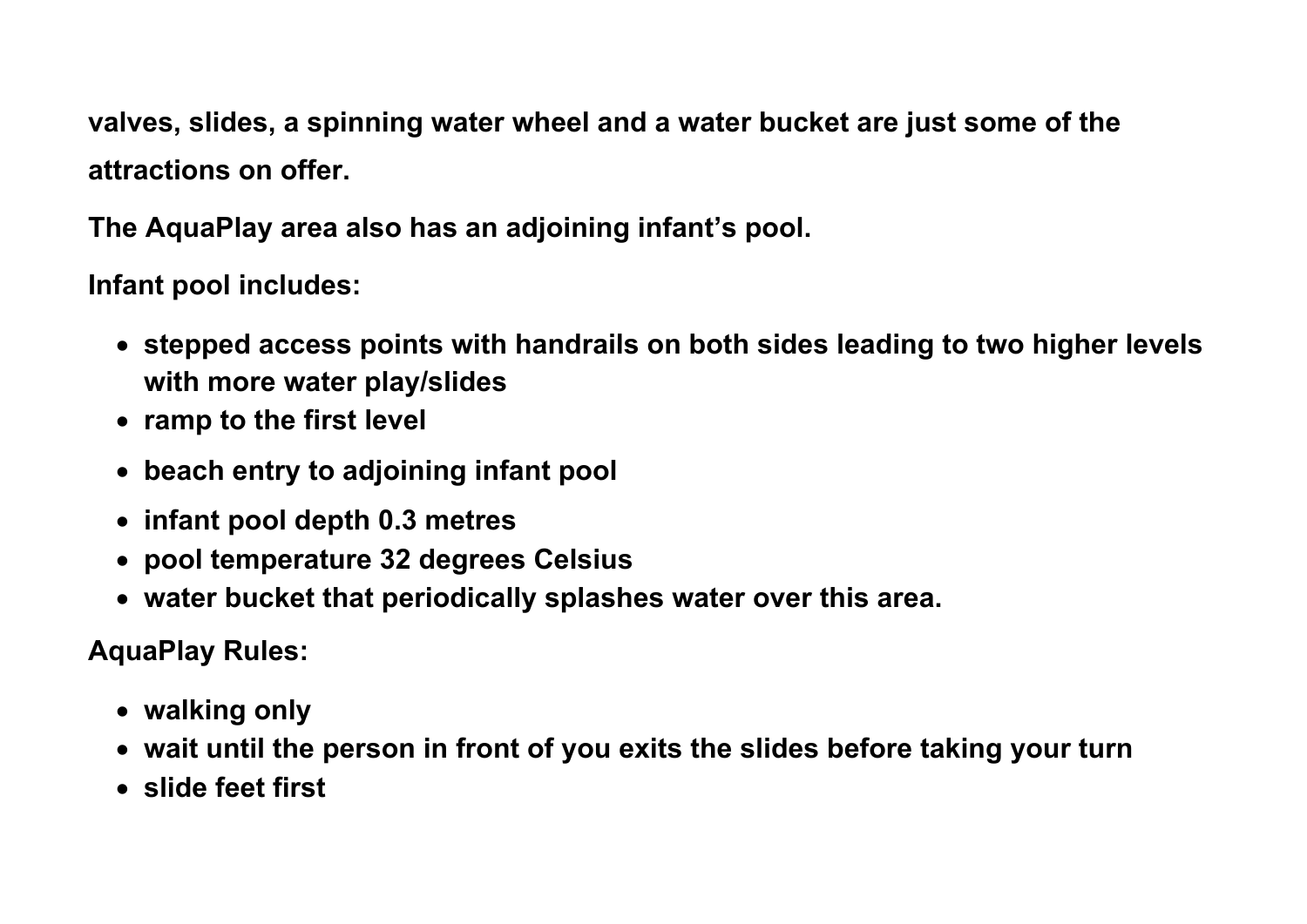• **exit the slide once you have finished.**

**Operating times can be viewed on our website.**

**<https://grac.ymca.org.au/visit/opening-hours>**

## **Sensory Guide AquaPlay Area**

**Feel**

- **Being splashed**
- **Humidity**
- **Increased body temperature**
- **Increased heart rate**
- **Shared personal space**
- **Water features**
- **Warm water**
- **Water resistance**
- **Weightlessness**

#### **Sounds**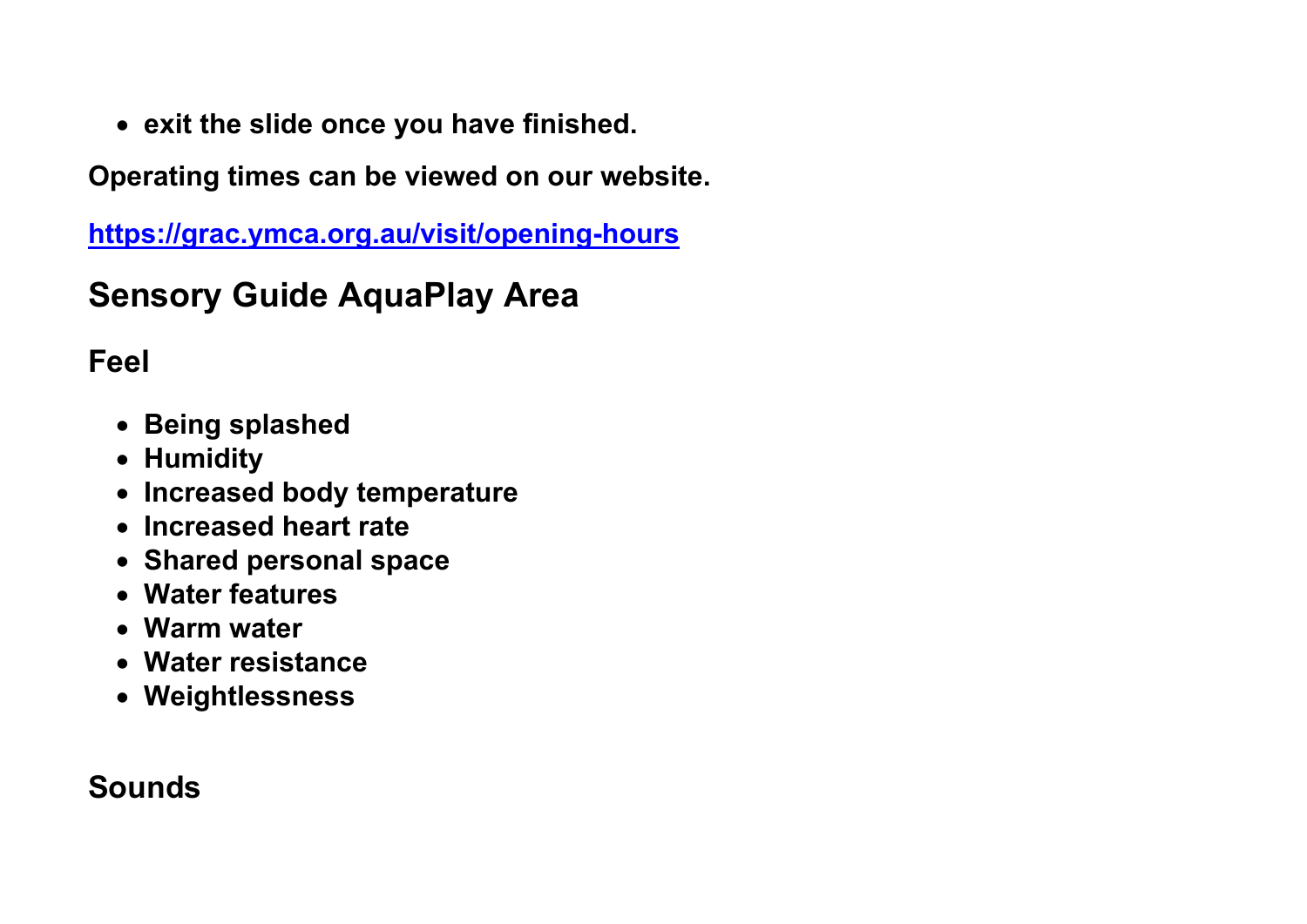- **Amplified voice**
- **Announcements**
- **Heating/Cooling**
- **Echo**
- **Music**
- **People**
- **Running water**
- **Splashing**
- **Water features**

#### **Sights**

- **Bright lights**
- **Glare**
- **People**
- **Splashing**
- **Water features**

#### **Smells**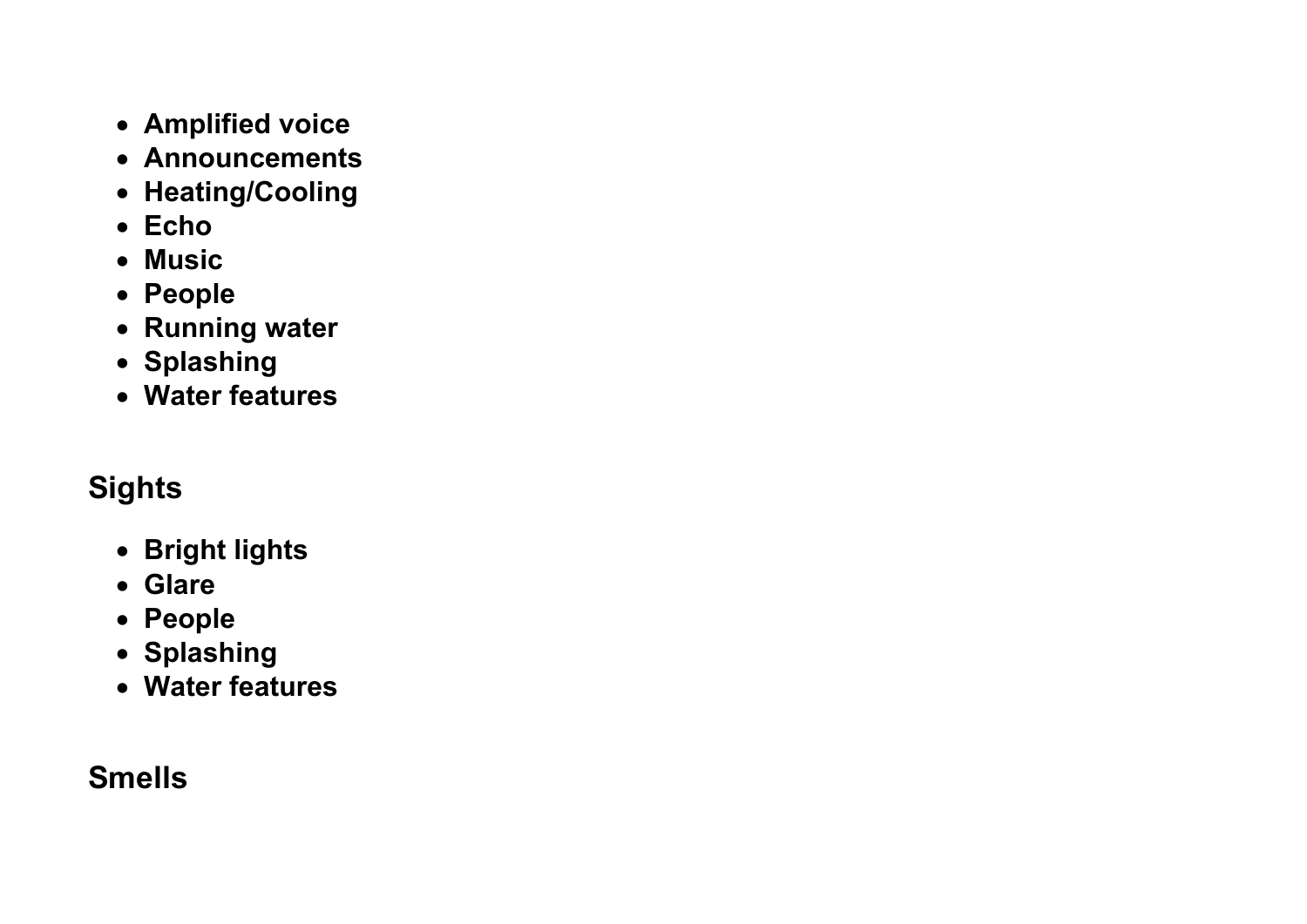• **Chlorine**

## **Pool Hall - Water Slides**

**Gippsland Regional Aquatic Centre has two large water slides. They are located through the pool hall doors on the right. Access to the top of the slides is via a stairway next to the AquaPlay area.**

**Members and guests purchase wristbands for the water slides from reception. Includes:**

- **stepped entry to the top of the water slides. There are 55 steps up to the top of the slide**
- **2 fully enclosed slides**
- **blue slide is 73m long, yellow slide 76m.**

**To use the water slide**

**1.Enter via steps with handrails.**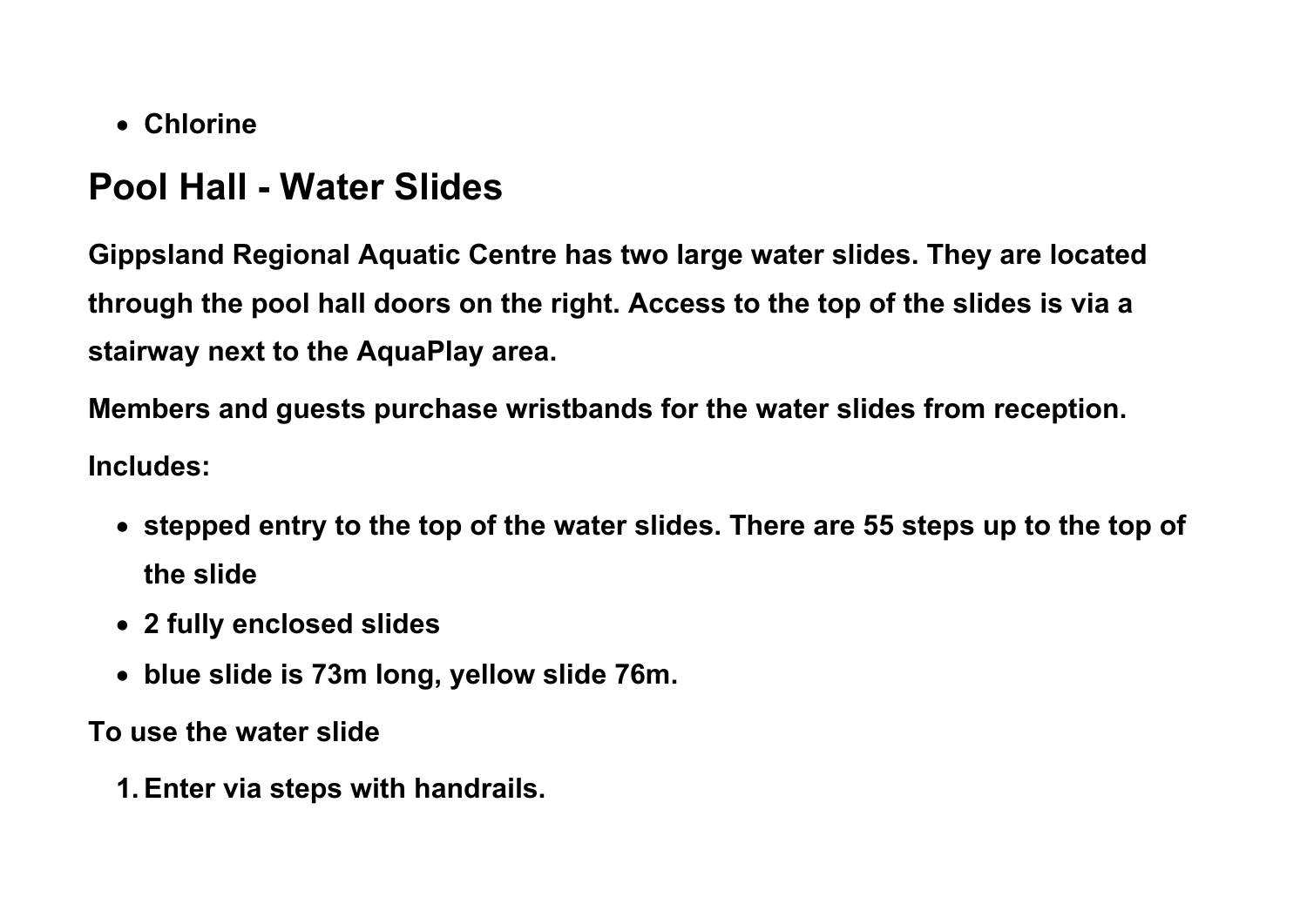- **2. Meet a lifeguard at the top of the steps.**
- **3. A lifeguard will check that you are over 1.2m tall.**
- **4. A lifeguard will advise when it is safe to slide down.**
- **5.Step up into the slide tube. Feet first only! Lie down on your back with your arms across your chest.**
- **6.You will reach the bottom in as little as 20 seconds.**
- **7. The ride will finish in the flume which has a shallow depth.**
- **8. Take a moment to control your balance and then exit immediately.**
- **9. A lifeguard at the bottom of the slide will assist you to exit in a timely manner.**

**For water slide operating hours, please visit our website.** 

**<https://grac.ymca.org.au/visit/opening-hours>**

**Water slide rules:**

- **riders should be a minimum of 1.2m in height**
- **120kg maximum weight**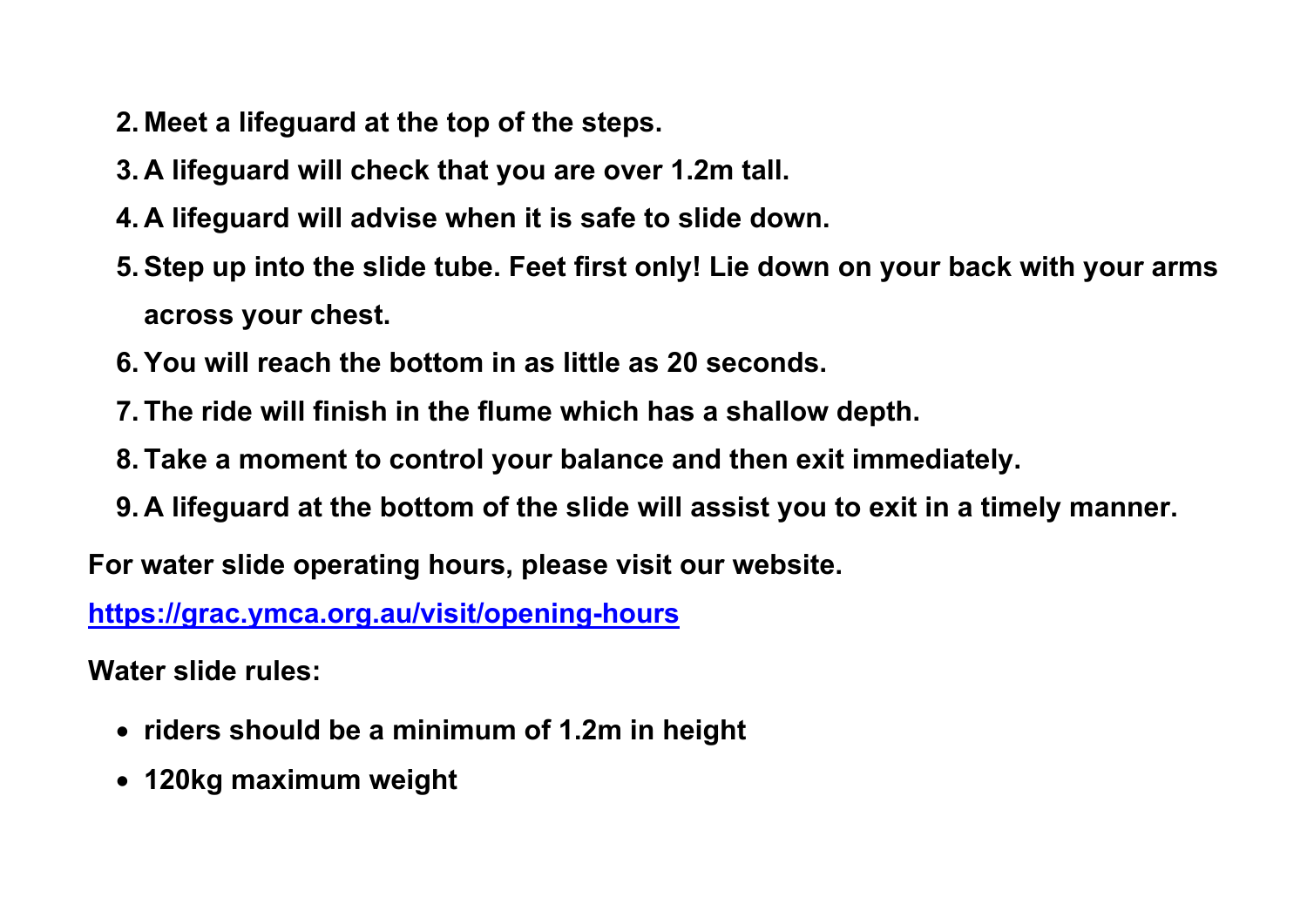- **please walk up the stairs and stay to the left-hand side**
- **one rider at a time**
- **no stopping in the slide**
- **lifeguard will tell you when to go**
- **please do not re-enter the slide exit area.**

**Water slides may not be suitable for persons who:**

- **are pregnant**
- **have heart conditions**
- **have pre-existing medical conditions**
- **have leg or back weakness**
- **are under the influence of alcohol or drugs.**

### **Sensory Guide Water Slide**

**Feel**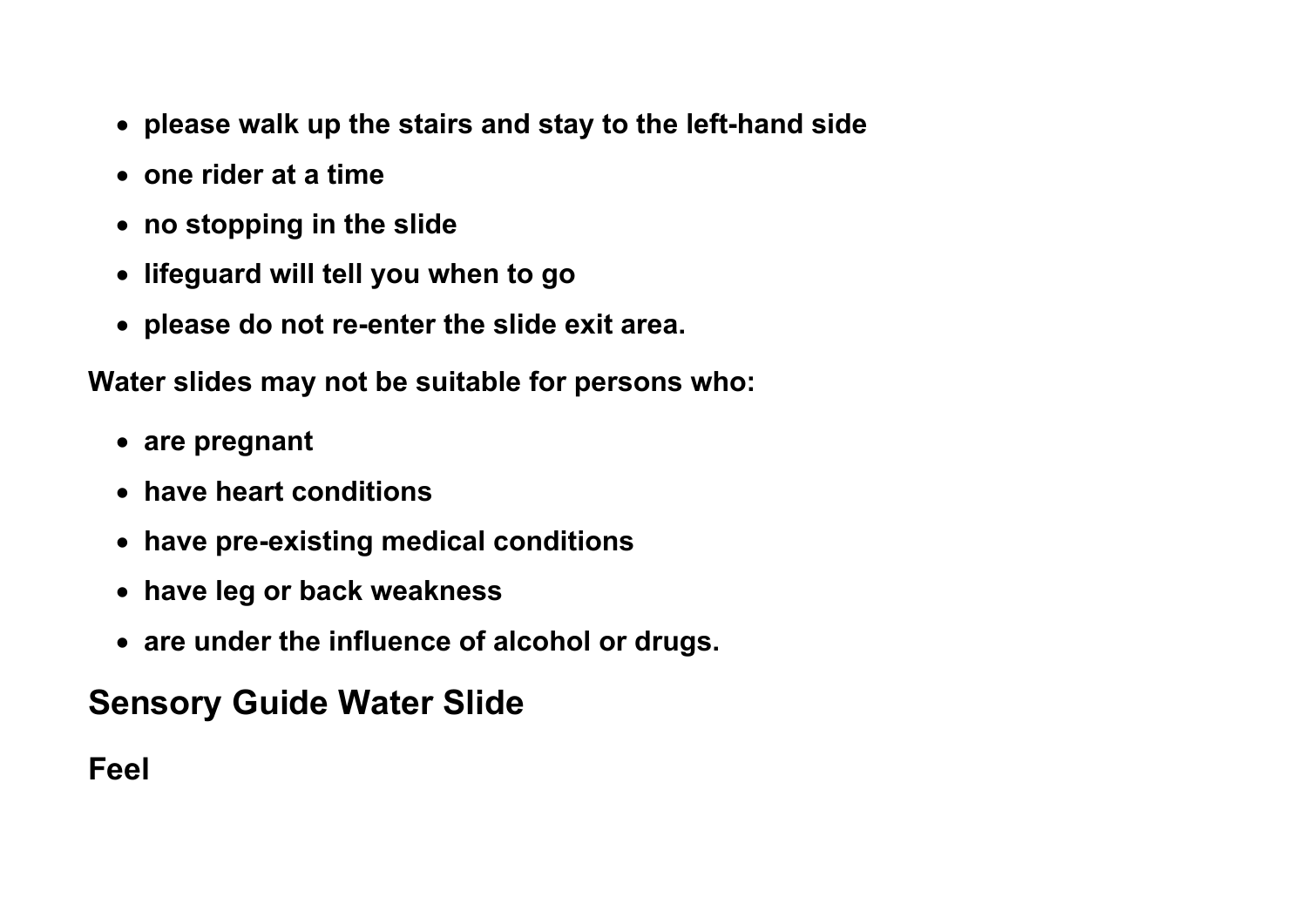- **Balance**
- **Being splashed**
- **Cool water**
- **Enclosed space**
- **Humidity**
- **Increased heart rate**
- **No resistance**
- **Stomach drop**
- **Shared personal space**
- **Weightlessness**

#### **Sounds**

- **Echo**
- **Fans oscillating**
- **People**
- **Running water**
- **Splashing**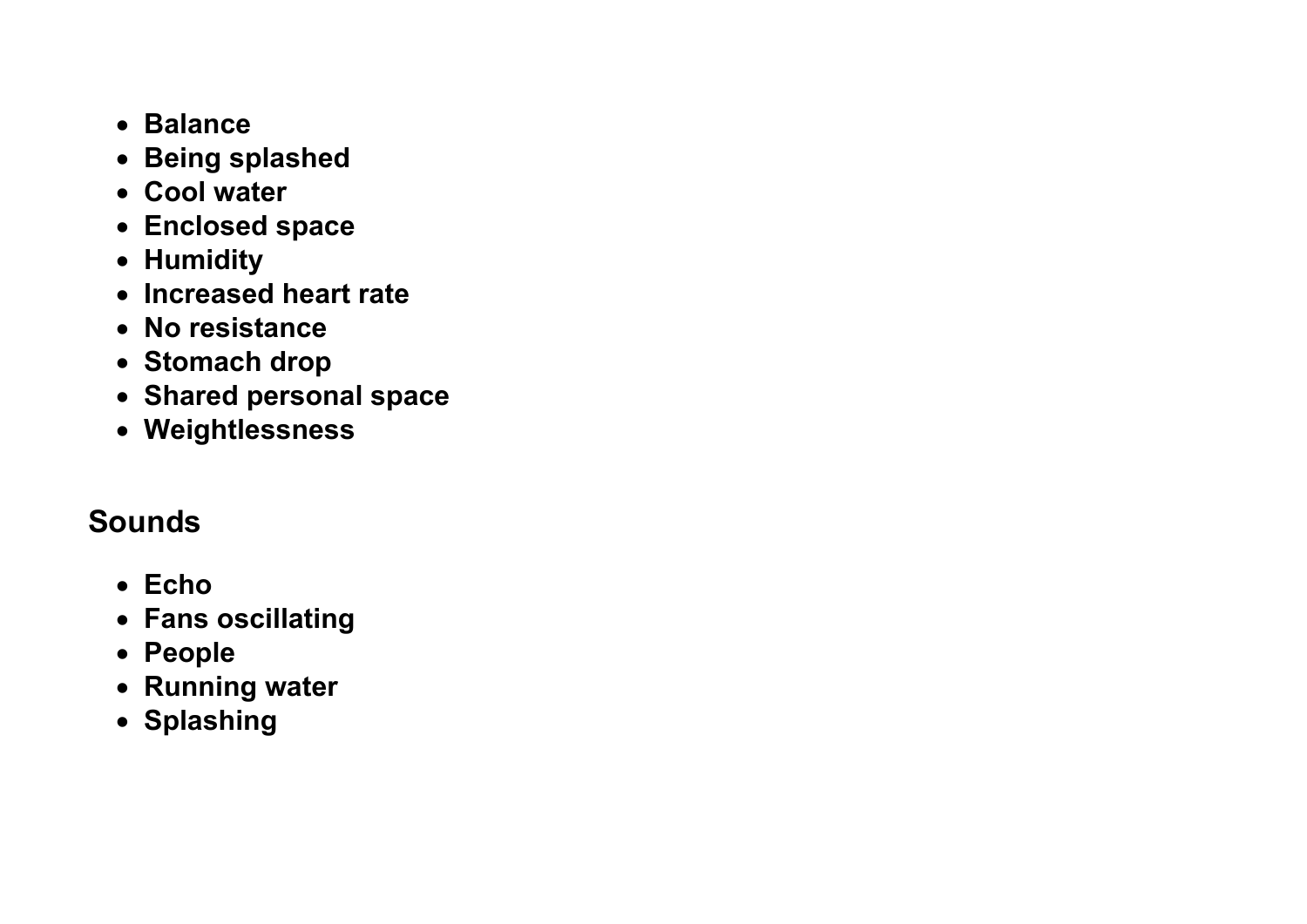#### **Sights**

- **Bright lights**
- **Dim lighting**
- **Glare**
- **Running water**
- **View**

#### **Smells**

• **Chlorine**

# **Pool Hall - Spas**

**The spas are within the warm water program pool.**

**The spas are utilised for relaxation and indulgence.** 

**Members and guests collect wristbands for the spas from reception.**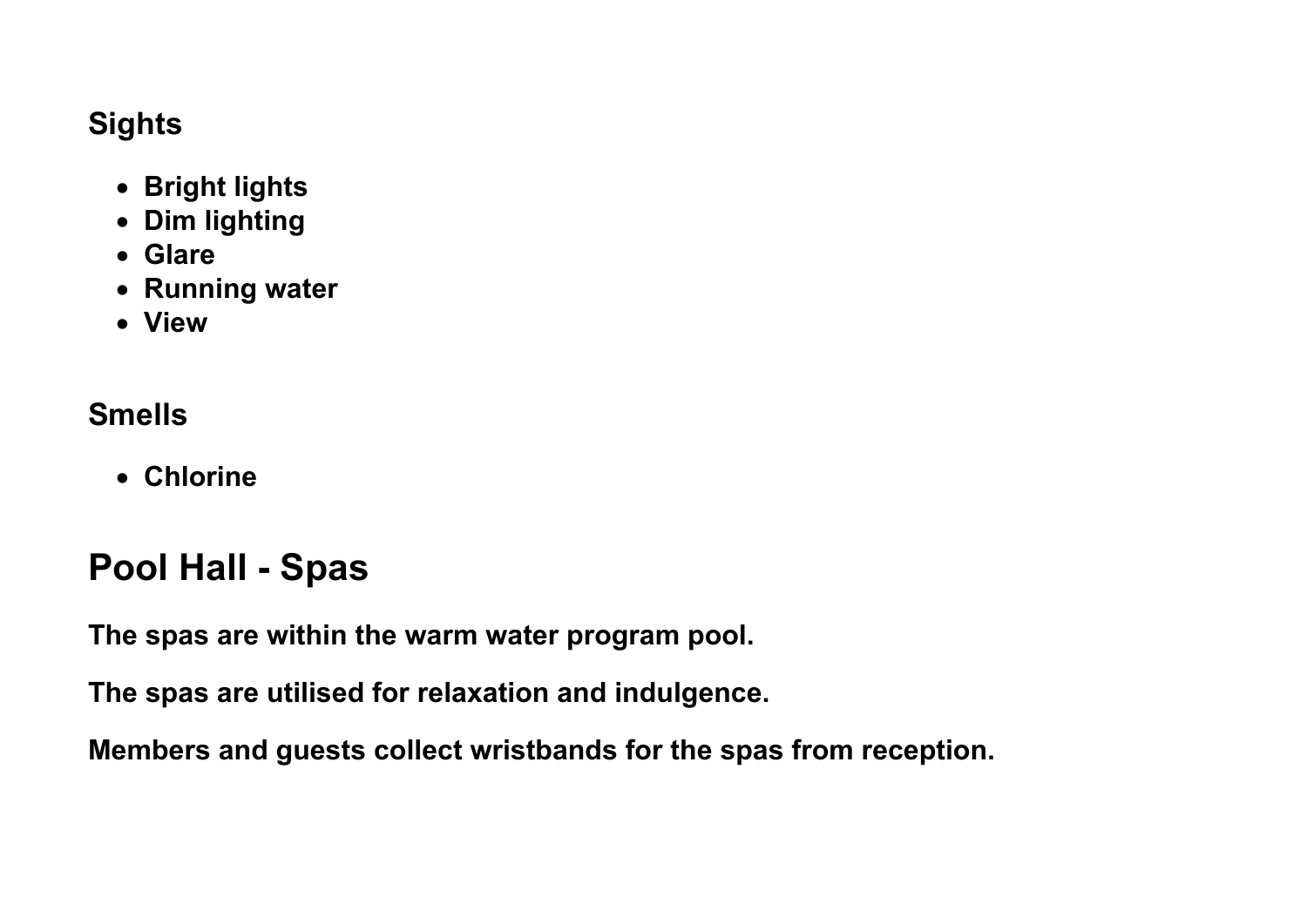**Includes:**

- **one of the spas can be accessed via the warm water program pool ramp. This ramp has handrails on both sides**
- **one spa with stepped entry and handrails on both sides**
- **maximum depth 0.95 metres**
- **push operated water and air jets. Buttons located on a pole next to the spas. Patrons must leave the spas to operate the buttons Green START button**

**Red STOP button** 

**Red and yellow emergency button.**

**Entry Conditions:**

- **shower before entering**
- **follow COVID restrictions regarding the amount of people permitted in these spaces**
- **limit use of these areas to a maximum of 15 minutes at one time**
- **bring a water bottle to stay well hydrated**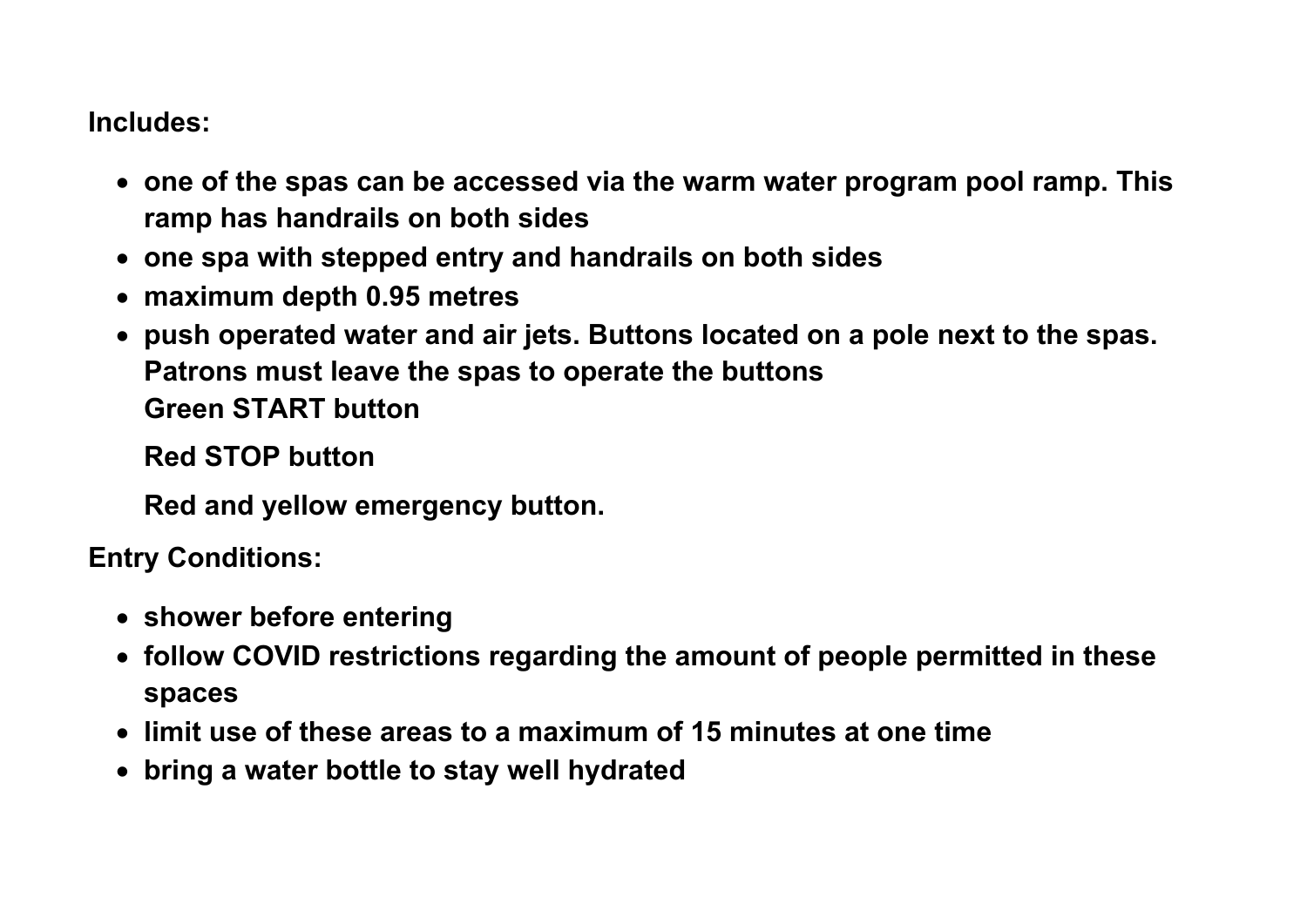- **do not use these areas if you are pregnant or suffering from a heart condition**
- **do not exercise in these areas**
- **do not put your head under water in the spa**
- **children under the age of 16 are not permitted to use the spa**
- **do not use while under the influence of drugs or alcohol**
- **if you are taking medication or are unwell, please seek medical advice before use.**

# **Sensory Guide Spa**

#### **Feel**

- **Bubbles**
- **Heat/ Humidity**
- **Increased body temperature**
- **Shared personal space**
- **Warm water**
- **Water jets**
- **Weightlessness**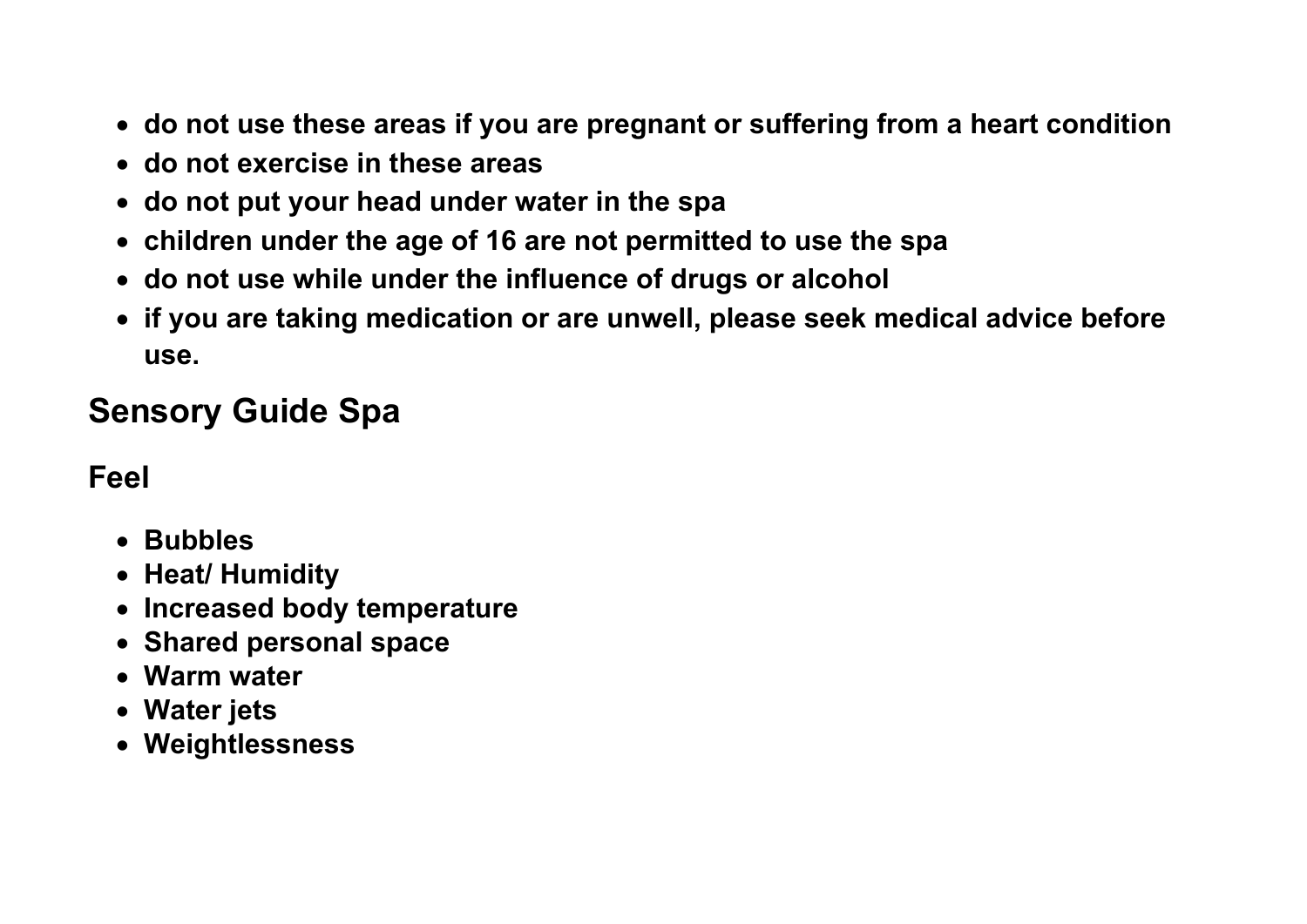#### **Sounds**

- **Amplified voice**
- **Announcements**
- **Echo**
- **Music**
- **People**
- **Running water**
- **Water jets**

### **Sights**

- **Bright lights**
- **Bubbles**
- **Glare**
- **Steam**

### **Smells**

• **Chlorine**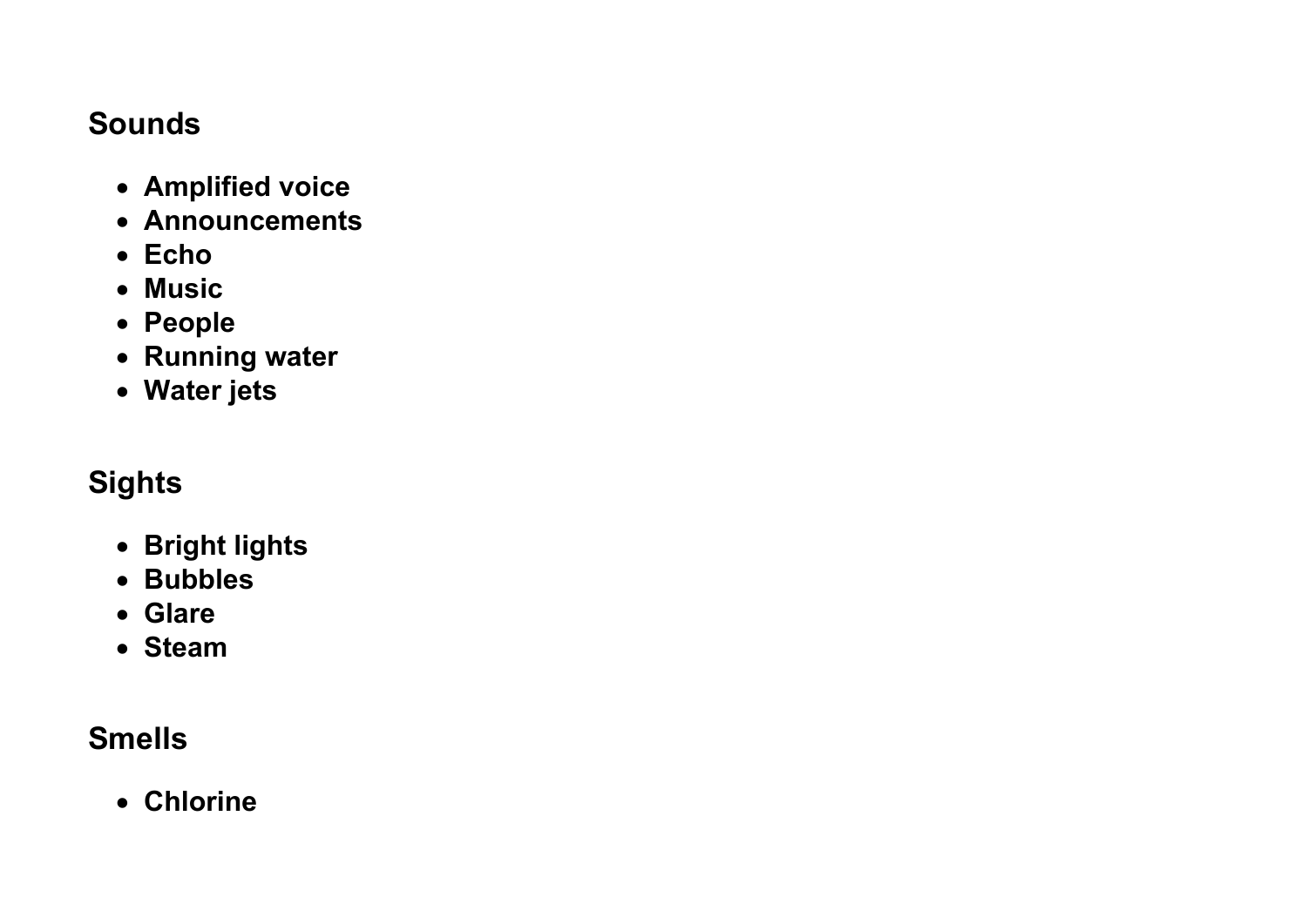# **Pool Hall - Sauna and Steam Room**

#### **Sauna**

**The sauna is located next to the warm water program pool. Access is via a manual door opening outward with a clearance of 950mm. There is stepped access with twotiered seating within the sauna.**

#### **Steam Room**

**The steam room is located next to the warm water program pool. Access is via a manual door opening outward with a clearance of 900mm. There is stepped access with two-tiered seating within the steam room.**

**Members and guests collect wristbands for the spas from reception.**

**Entry Conditions:**

• **shower before entering**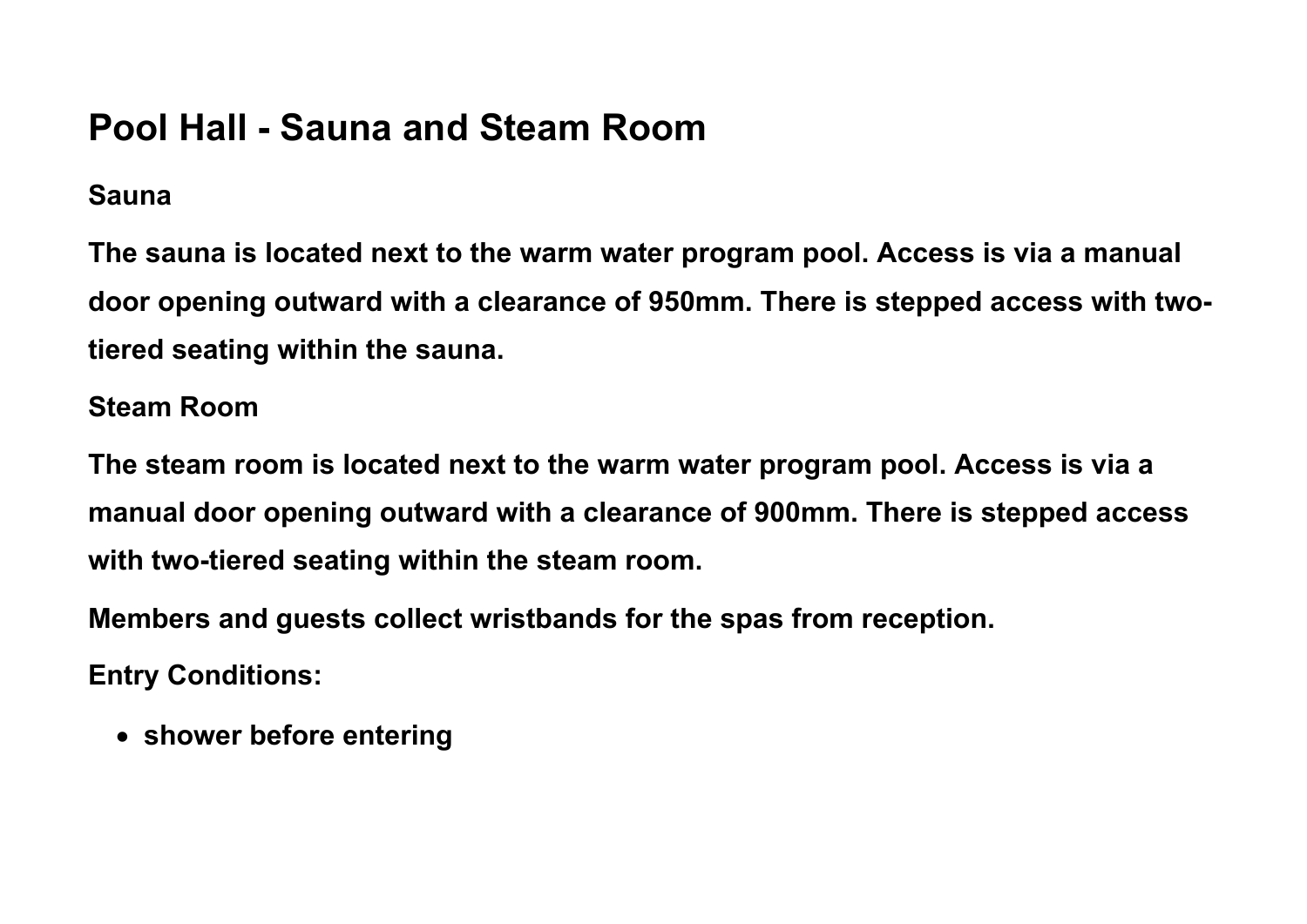- **follow COVID restrictions regarding the amount of people permitted in these spaces**
- **limit use of these areas to a maximum of 15 minutes at one time**
- **bring a water bottle to stay well hydrated**
- **do not use these areas if you are pregnant or suffering from a heart condition**
- **do not exercise in these areas**
- **no personal use of water to activate heat in sauna or oils to infuse steam room scent**
- **children under the age of 16 are not permitted to use the sauna or steam room**
- **do not use while under the influence of drugs or alcohol**
- **if you are taking medication or are unwell, please seek medical advice before use.**

### **Sensory Guide Sauna and Steam Room**

#### **Feel**

- **Dry air (Sauna)**
- **Heat/ Humidity (Steam Room)**
- **Increased body temperature**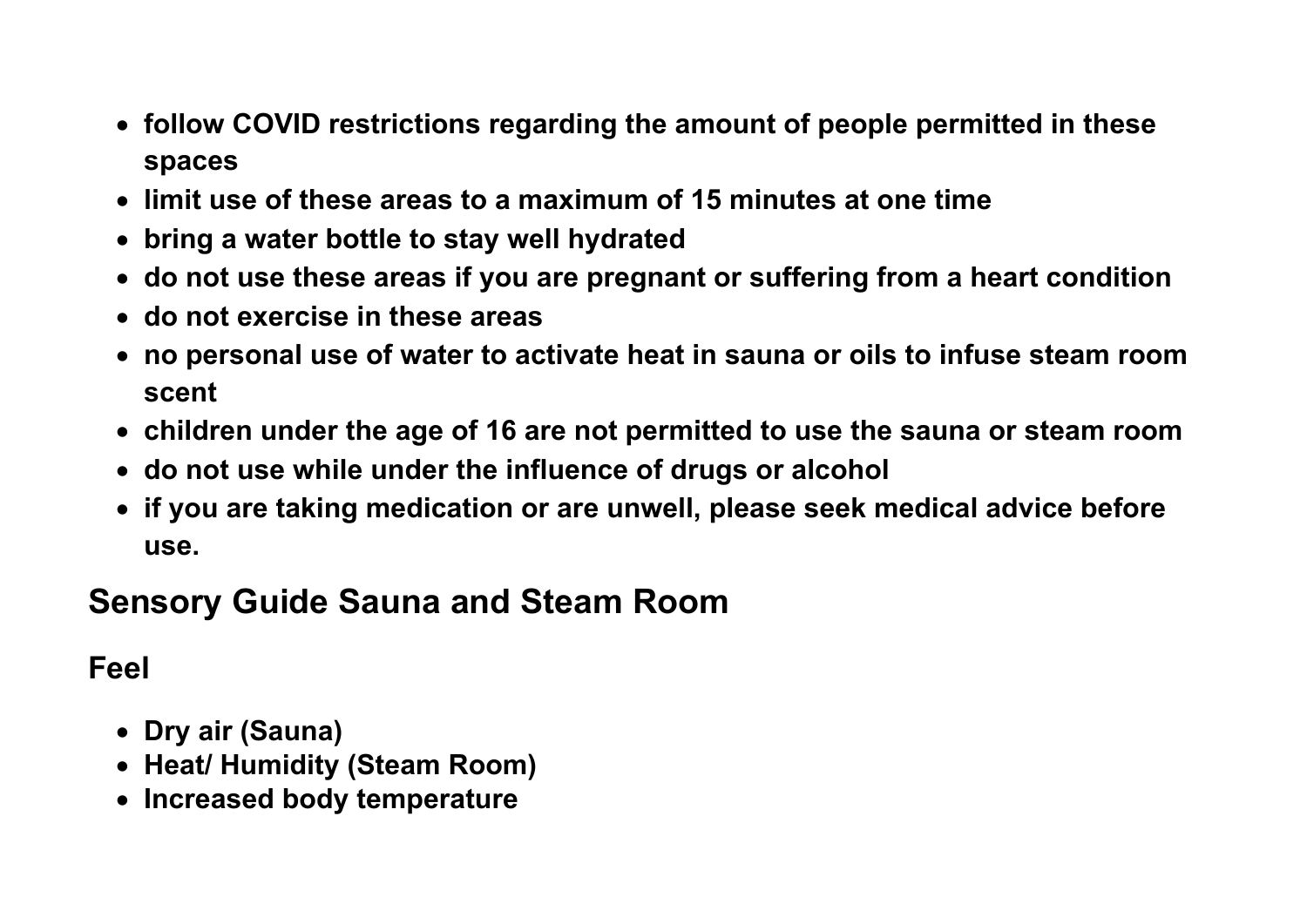- **Moisture (Steam Room)**
- **Shared personal space**

#### **Sounds**

- **People**
- **Steam**

### **Sights**

- **Bright lights (Steam Room)**
- **Dim lighting (Sauna)**
- **Steam (Steam Room)**

#### **Smells**

- **Chlorine**
- **Heated wood (Sauna)**
- **People**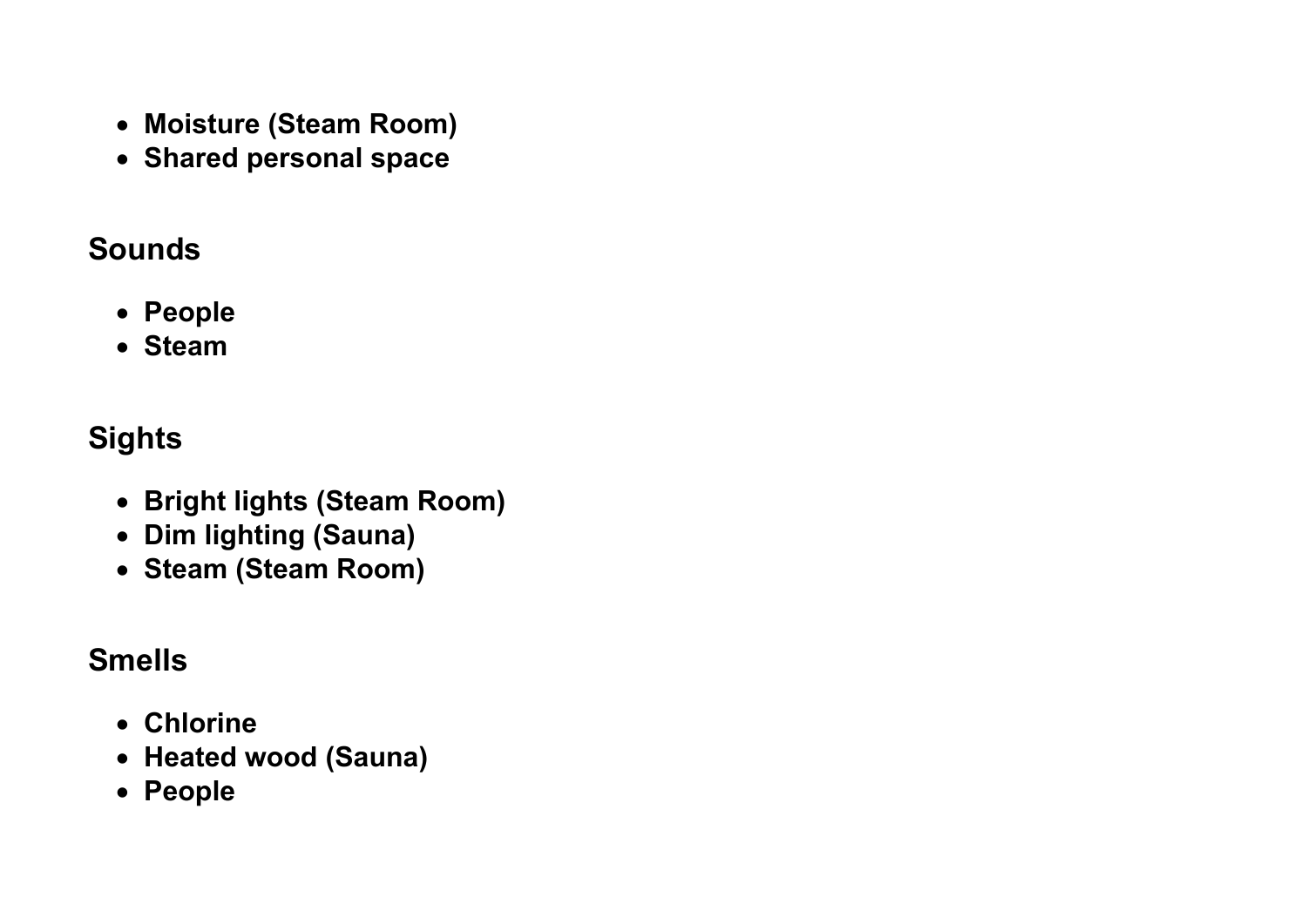• **Scent (Steam room)**

#### **Aqua Aerobics**

**Aqua aerobic classes are held in both the warm water program pool and 50m lane pool.** 

**Aqua aerobics is a whole-body gentle conditioning workout to improve overall strength, particularly the core muscles. It is suitable for all fitness levels. Due to the in-water nature of aqua aerobics, this class reduces body weight and allows participants to complete movements in water that they wouldn't necessarily be able to do on land.**

**Members and casual guests can participate in aqua classes. Classes can be booked online.<https://grac.ymca.org.au/fitness/group-fitness-timetable>**

**You can also secure your place at the centre.**

**1. Collect a ticket from reception.**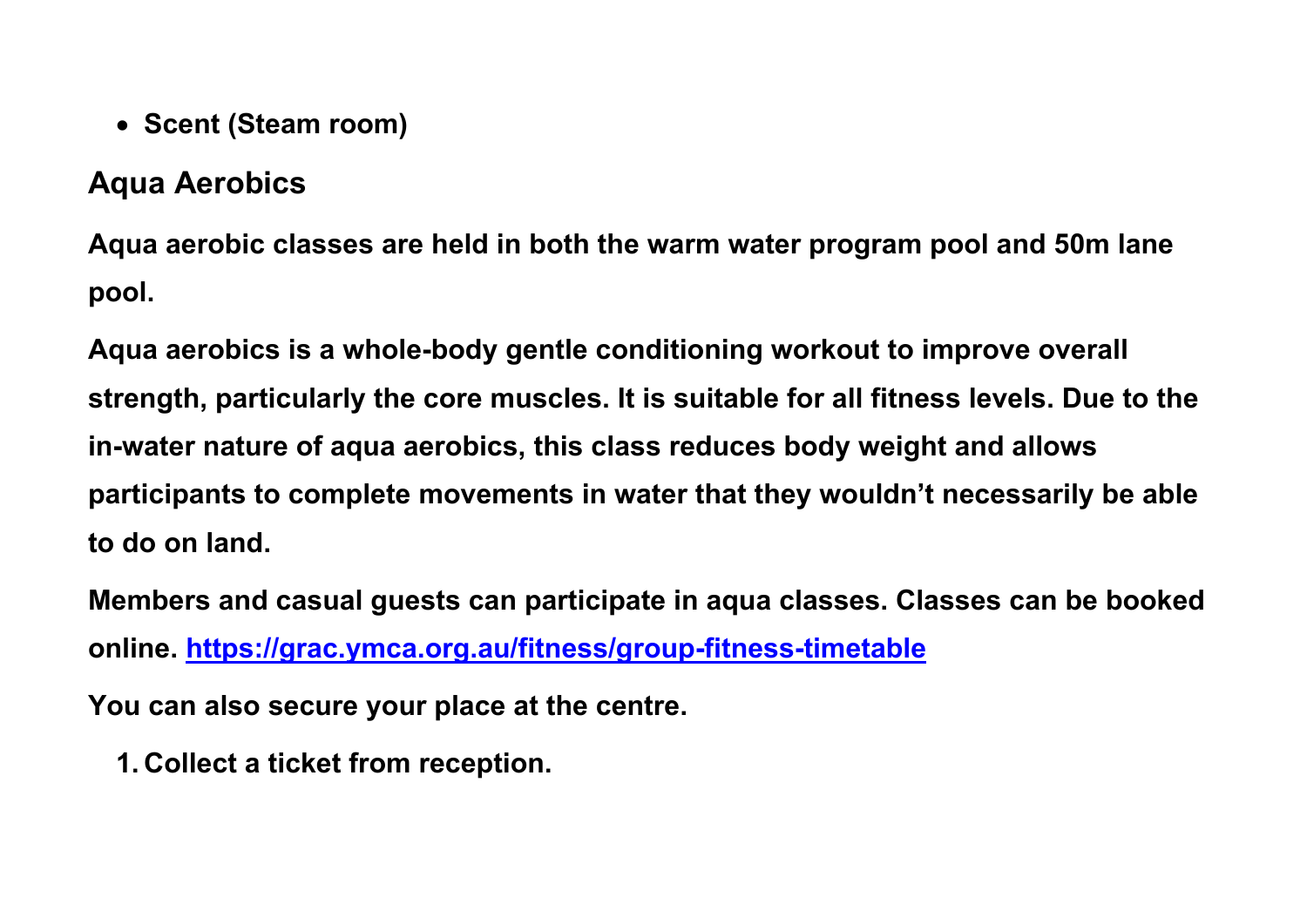- **2. Ticket collection opens 90 minutes before the class start time and closes 5 minutes after the class start time (with the exception of off-peak classes).**
- **3. One ticket per person, per class, until all tickets are allocated.**
- **4. Hold onto your ticket until the instructor collects it.**

**Classes run for 45 minutes.** 

**A timetable can be found on our website. [https://grac.ymca.org.au/fitness/group](https://grac.ymca.org.au/fitness/group-fitness-timetable)[fitness-timetable](https://grac.ymca.org.au/fitness/group-fitness-timetable)**

**All classes have limited capacity. Please arrive early to ensure your spot in the class.**

## **Sensory Guide Aqua Aerobics**

**Feel**

- **Being splashed**
- **Humidity**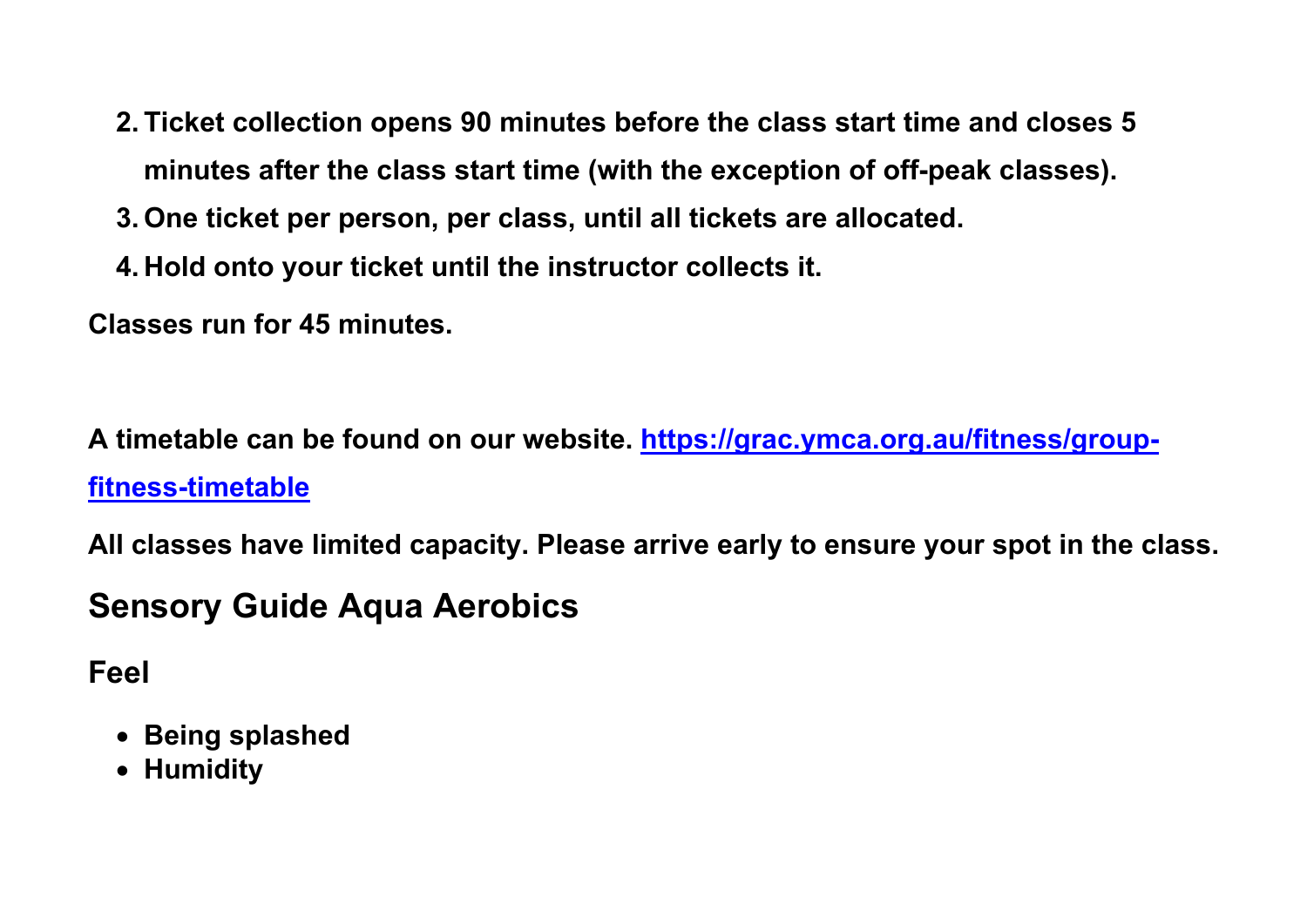- **Increased body temperature**
- **Increased heart rate**
- **Shared personal space**
- **Water resistance**
- **Weightlessness**

### **Sounds**

- **Amplified voice**
- **Announcements**
- **Echo**
- **Music**
- **People**
- **Running water**
- **Splashing**

## **Sights**

• **Splashing**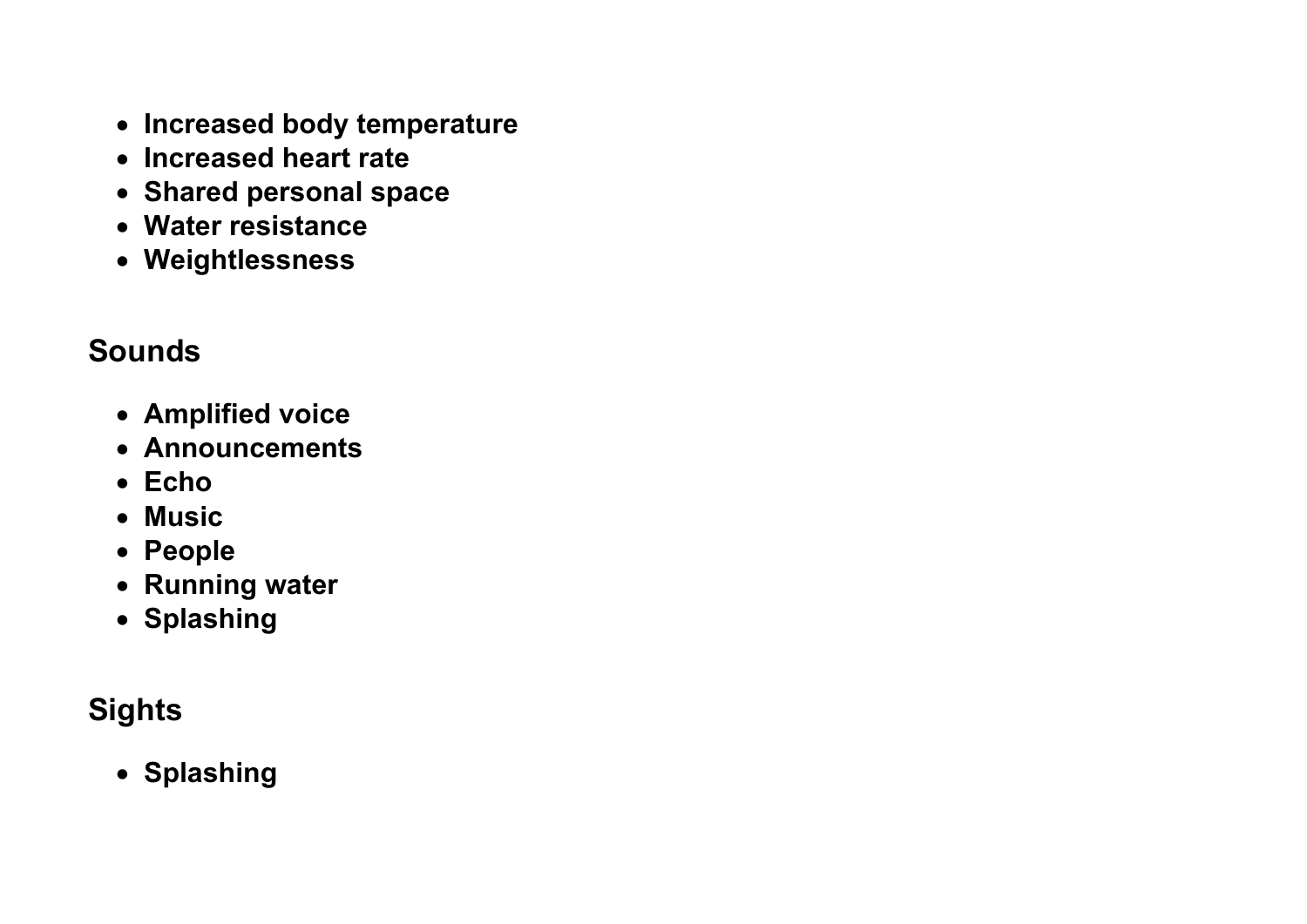#### **Smells**

• **Chlorine**

# **25m Outdoor Heated Geothermal Pool**

**The 25m outdoor heated geothermal pool is located outside the pool hall, opposite the AquaPlay area.**

**Entry is via a manual door opening outward with a clearance of 890mm. This can open to a double door with a clearance of 1640mm. A push button to open this door is at a height of 1090mm.**

**There is a second entry to this pool, next to the 50m indoor pool. Entry is via a manual door opening outward with a clearance of 940mm. This can open to a double door with a clearance of 1770mm. A push button to open this door is at a height of 1090mm.**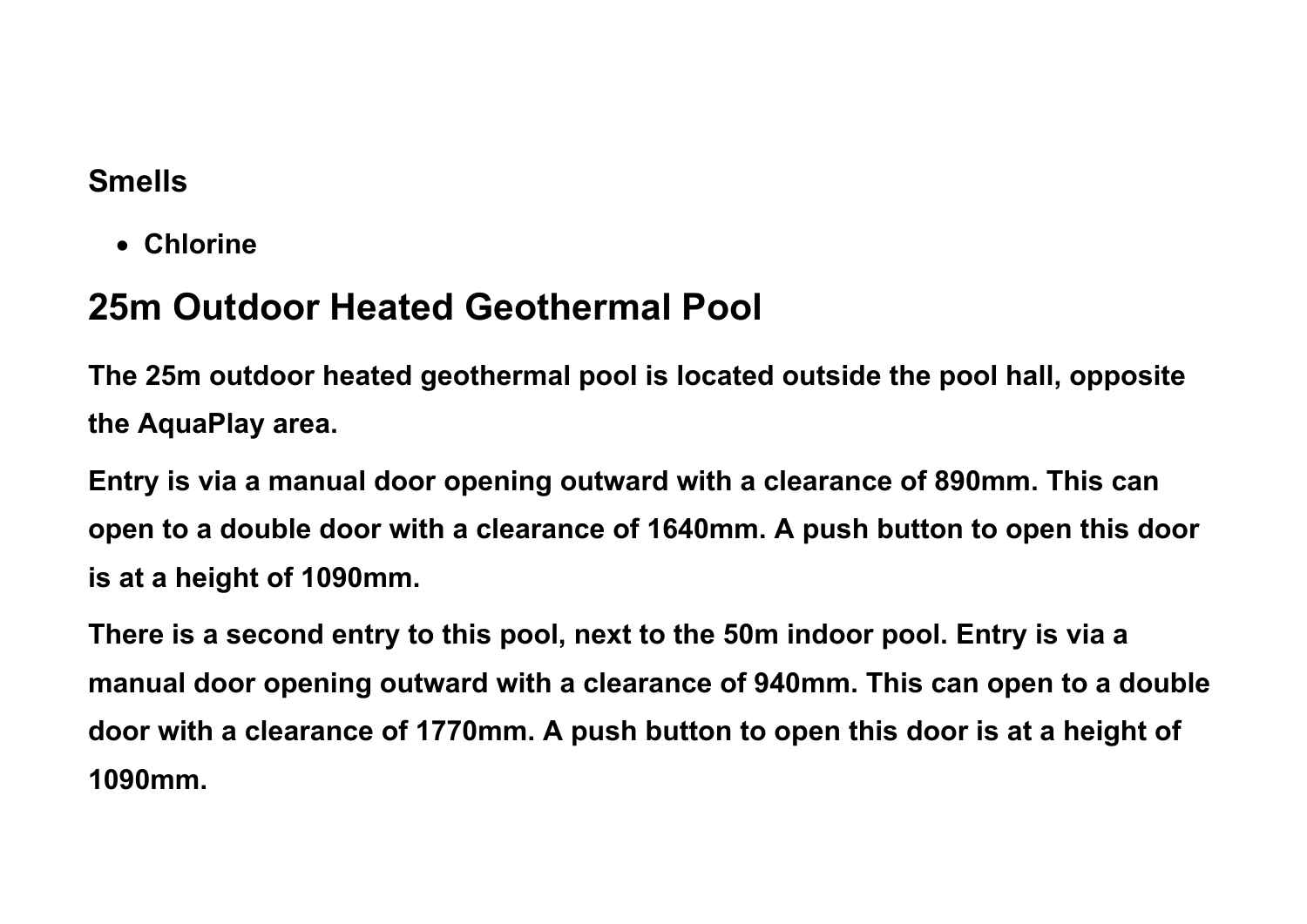**This pool is utilised for lap swimming, recreational swimming, school carnivals and competitions.Includes:**

- **pool access ramp and handrails on both sides with a length of 17m and gradient 1:14 (7%)**
- **ladder entry points**
- **pool hoist (available on request)**
- **manual water wheelchairs**
- **depth 1.2 to 1.8 metres**
- **pool temperature 27.6 degrees Celsius**
- **bench seating with backs, some with armrests.**

**Please check our website for opening hours. https://grac.ymca.org.au/visit/openinghours**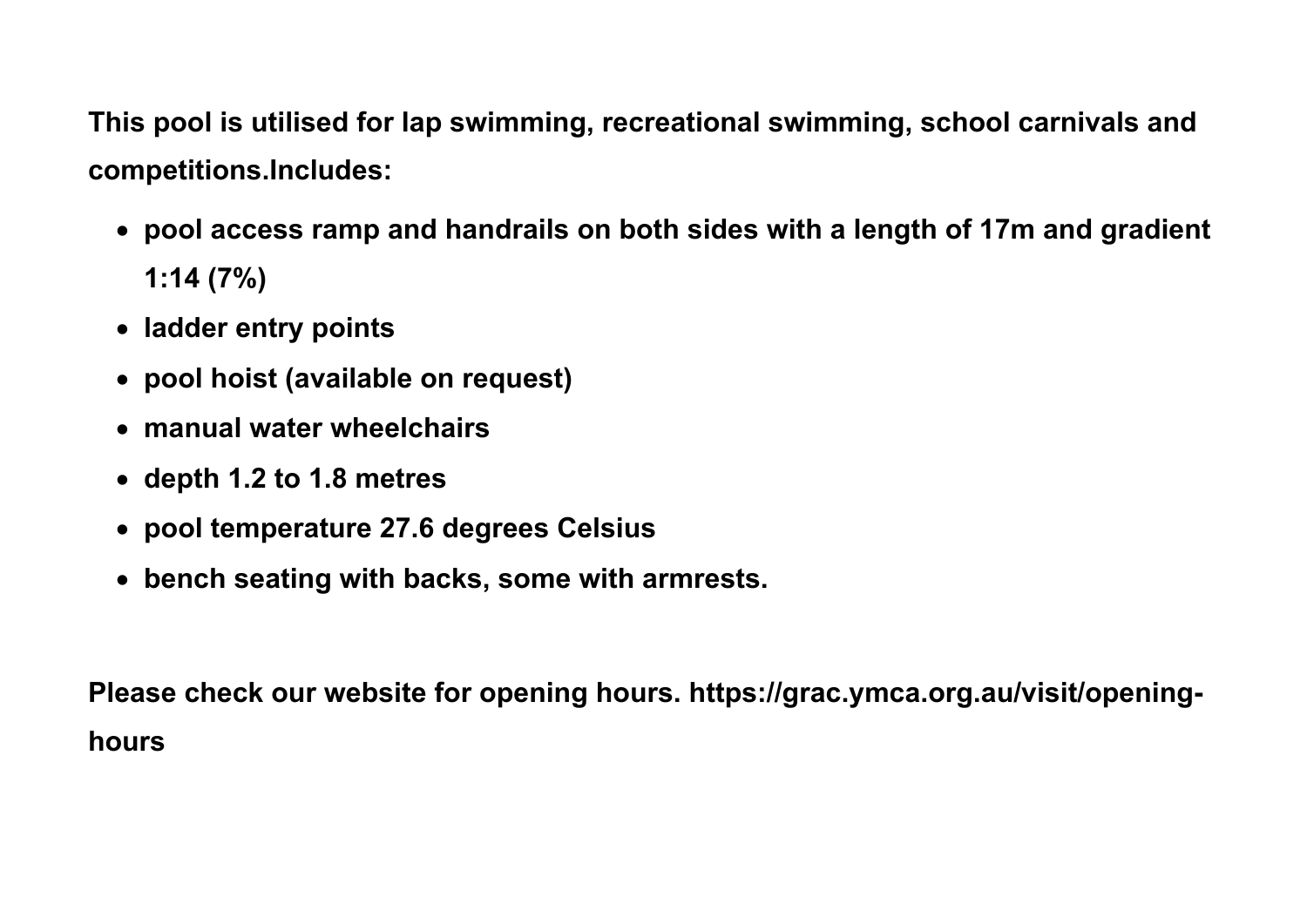### **Sensory Guide 25m Outdoor Heather Geothermal Pool**

#### **Feel**

- **Being splashed**
- **Cool water**
- **Increased body temperature**
- **Increased heart rate**
- **Shared personal space**
- **Water resistance**
- **Weather**
- **Weightlessness**

#### **Sounds**

- **Amplified voice**
- **Announcements**
- **People**
- **Running water**
- **Splashing**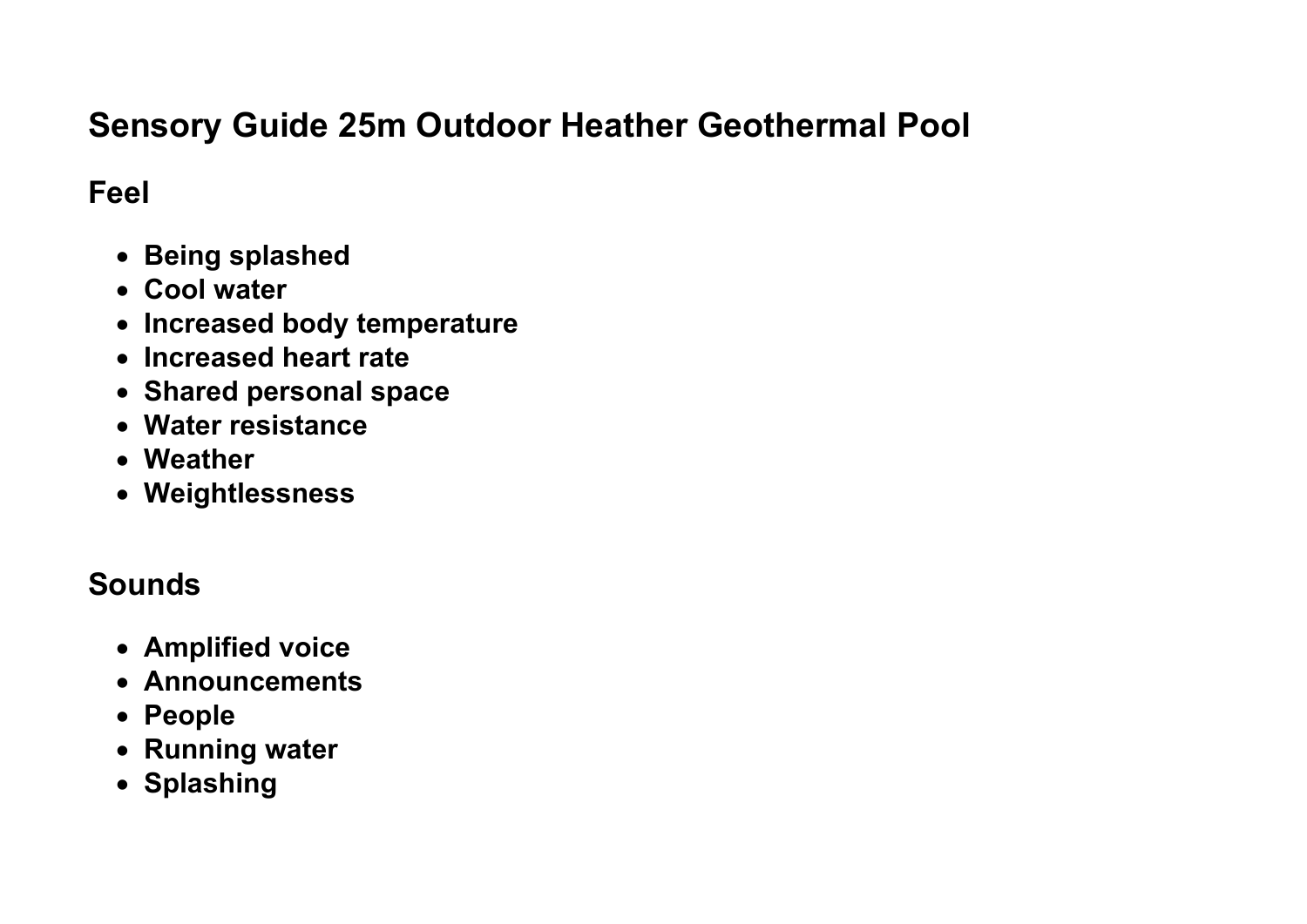- **Starter guns (events)**
- **Traffic**

# **Sights**

- **Flying insects**
- **Glare**
- **People**
- **Splashing**
- **Sunlight**

# **Smells**

- **Chlorine**
- **Sunscreen**

# **Health Club**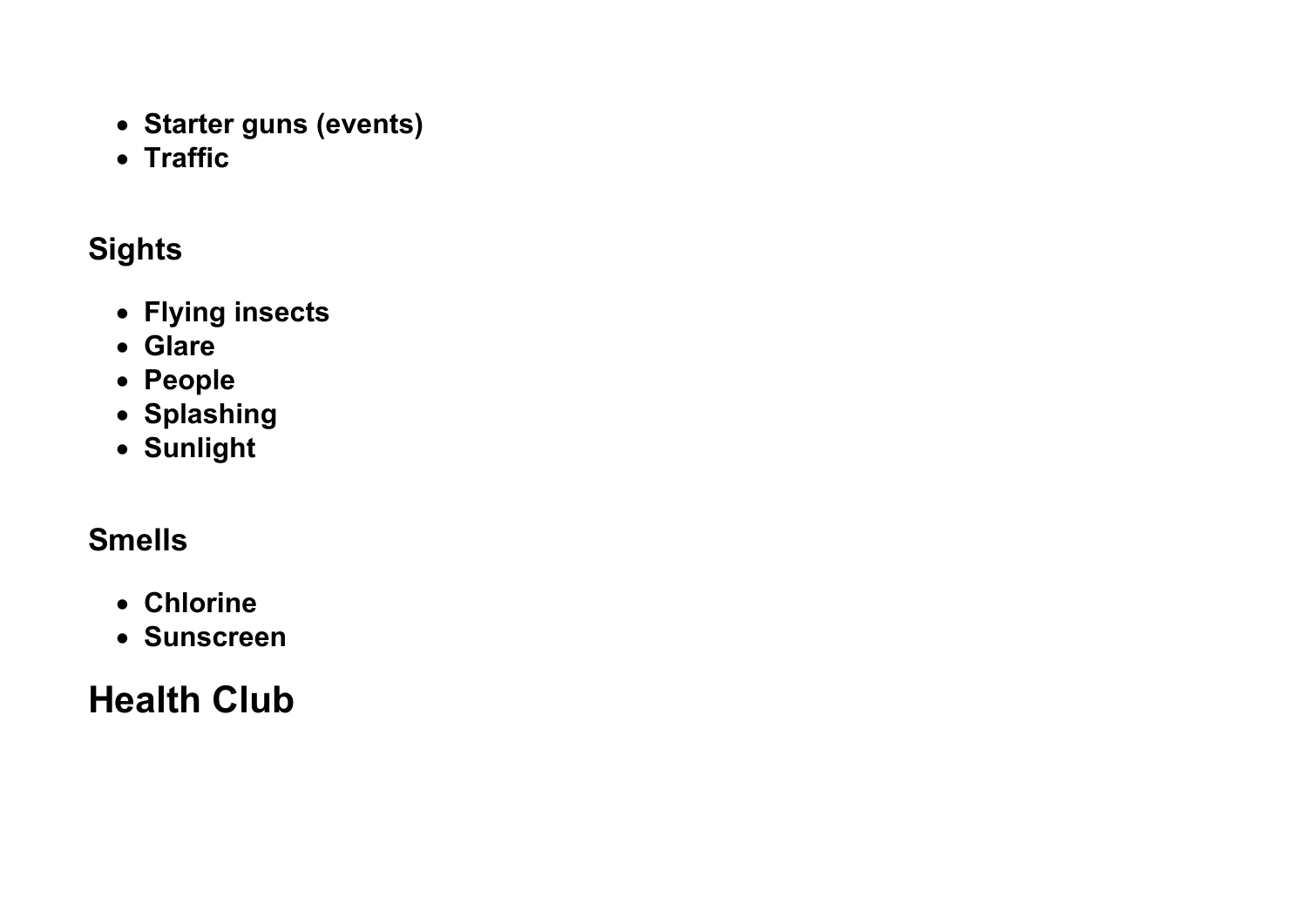**The health club is located on level 1.**

**To access the health club**

- **1.Enter the centre via the main entrance.**
- **2. Casual guests need to report to reception to pay for their visit.**
- **3. Walk through the glass automatic doors, located on the left after the main entry. This will lead you to a walkway.**
- **4. The stairs and lift to the health club are on the right.**

**Includes:**

- **cardio, strength and functional areas within the gymnasium**
- **group personal training**
- **individual personal training <https://grac.ymca.org.au/fitness/personal-training>**
- **disability friendly gymnasium equipment**
- **group fitness studios**
- **lockers**
- **toilets and change facilities.**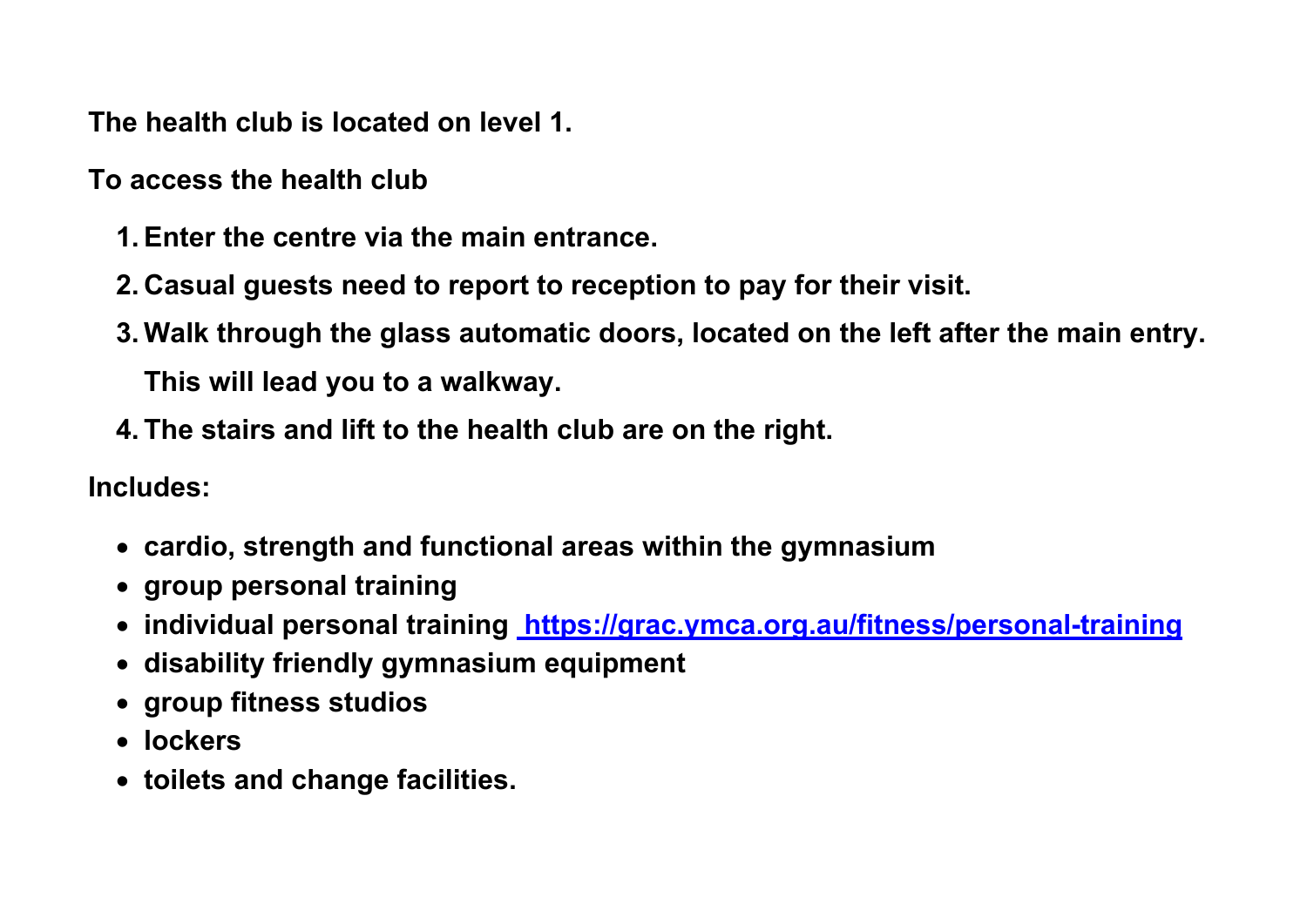# **Health Club - Gymnasium**

**The gymnasium is located on level one. If using the lift, turn right after you exit. If using the stairs, turn left at the top.**

**Entry is via a manual door opening inward with a clearance of 900mm. Members need to scan their card or wristband to enter. Scanner at 1080mm AFFL.**

**Casual guests are required to go to reception to pay for their visit. Cash or EFTPOS is accepted. A ticket will be issued that needs to be scanned at the door.** 

**Includes:**

- **a variety of equipment including cardio, strength and functional training equipment**
- **a selection of accessible fitness equipment including a hand cycle machine, kinesis machine, free weights, bar bells, kettle bells, medicine balls and dumb bells, cable machines, wind rower, Thera Bands and foam rollers. There are also a number of weight assisted gym machines that can be accessed**
- **TRX mapping**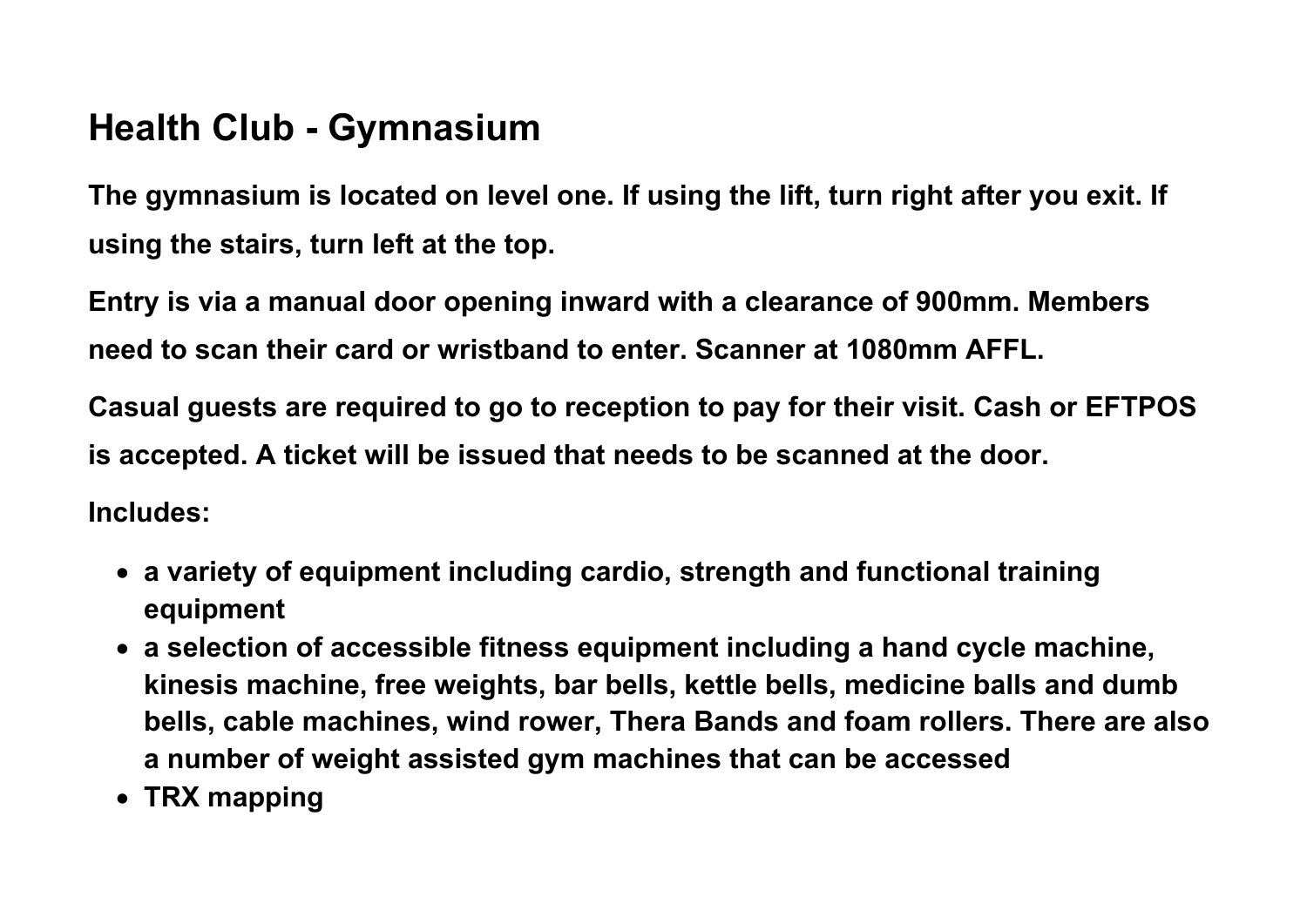- **mirrored walls**
- **open lockers**
- **sanitiser and wipes stations**
- **fans**
- **two consulting rooms.**

**Members can book in for a 45 to 60-minute group induction session. These sessions provide an overview of the gymnasium equipment as well as initial guidance to getting started.** 

**For more information, or to make a booking, please visit our website.** 

**<https://grac.ymca.org.au/fitness/gym>**

**Members and guests are required to bring their own workout towel.**

**If you have any medical conditions, we advise that you speak to your doctor prior to commencing any physical activity.**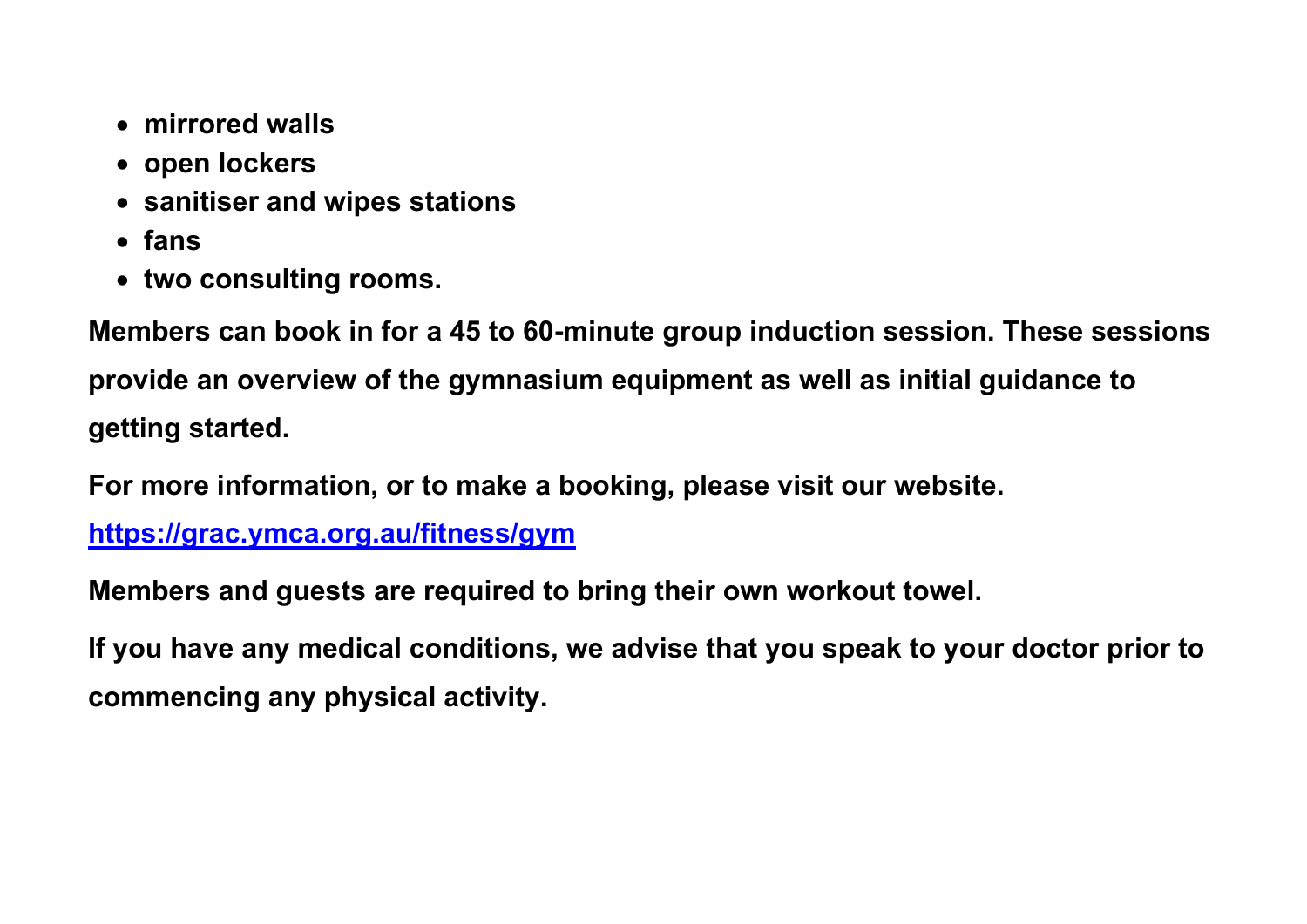**Children under the age of 12 are not permitted to use gym equipment.** 

## **Sensory Guide Health Club Gymnasium**

**Feel**

- **Change in ground surface**
- **Fans**
- **Heating/Cooling**
- **Increased body temperature**
- **Increased heart rate**
- **Shared personal space**

#### **Sounds**

- **Announcements**
- **Fans oscillating**
- **Gym equipment**
- **Heating/Cooling**
- **People**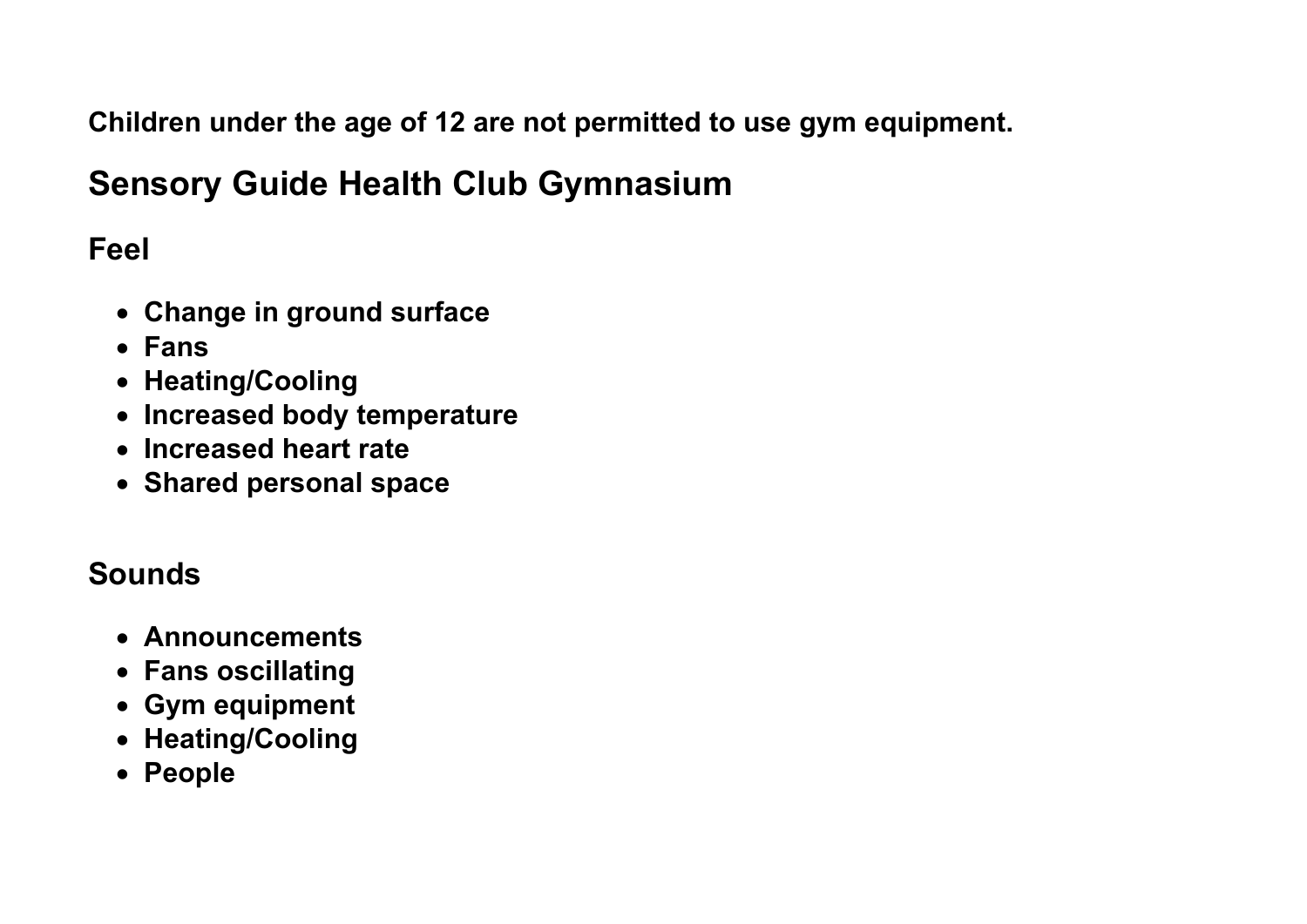• **Weights clanging**

#### **Sights**

- **Bright lights**
- **Fans oscillating**
- **Glare**
- **Mirror/Reflection**
- **People**

## **Smells**

- **Deodorants**
- **Perspiration**
- **Rubber matting**
- **Sanitiser/Wipes**

# **Health Club - Fitness Studios**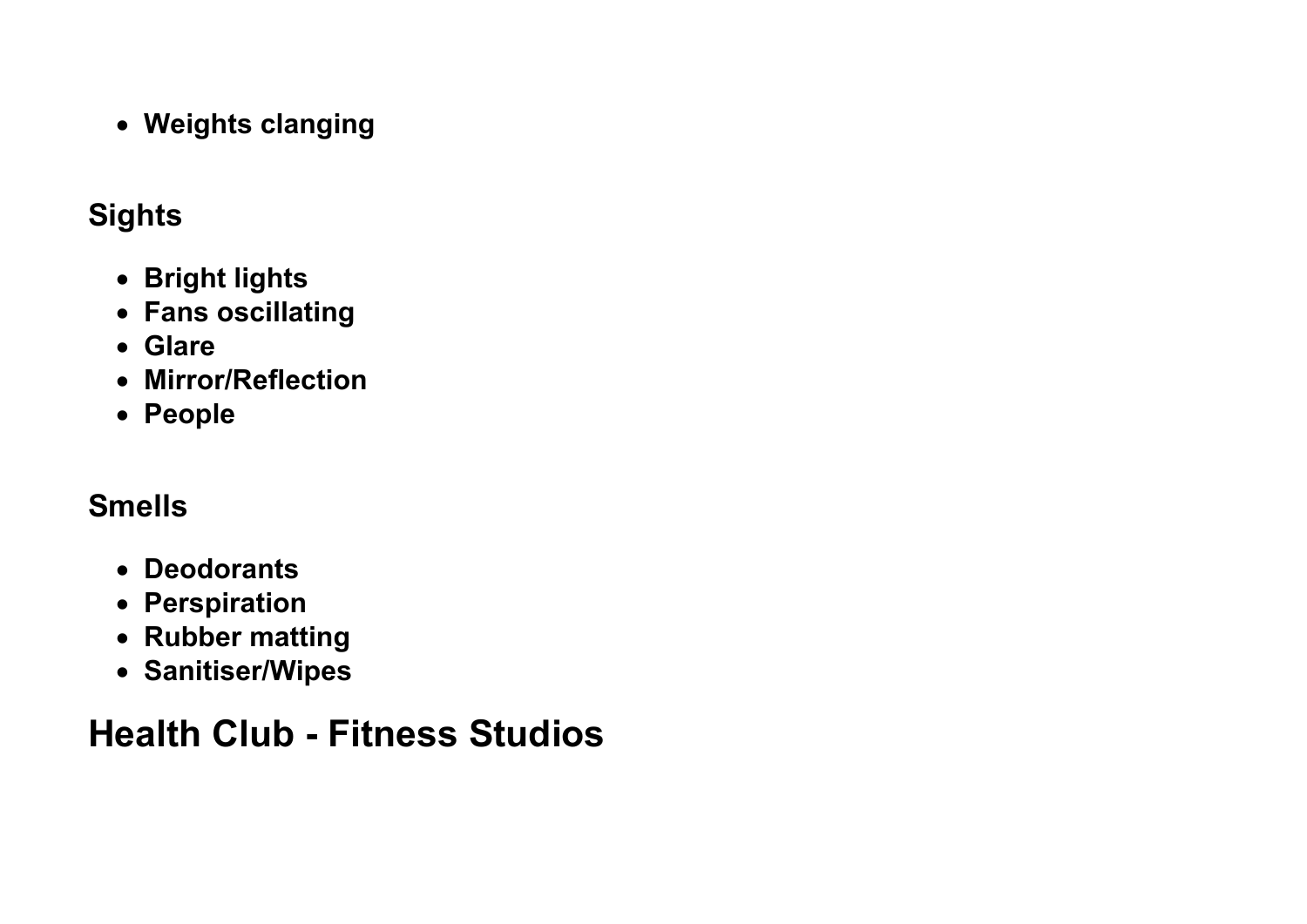**The fitness studios are located on level one. If using the lift, turn right after you exit. The group fitness studios are then on the left. If using the stairs, turn right at the top. A variety of popular group fitness classes are available. Classes cater to a range of ages and abilities. Please see our website for a description of each class available. <https://grac.ymca.org.au/fitness/group-fitness-classes>**

**There are three fitness studios:**

- **fitness room 1 is a group fitness studio**
- **fitness room 2 is a cycle studio**
- **fitness room 3 is a mind body studio.**

**Entry to all fitness rooms is via manual doors, opening inward with a clearance of 880mm.**

**Fitness studios include:**

• **wipe stations**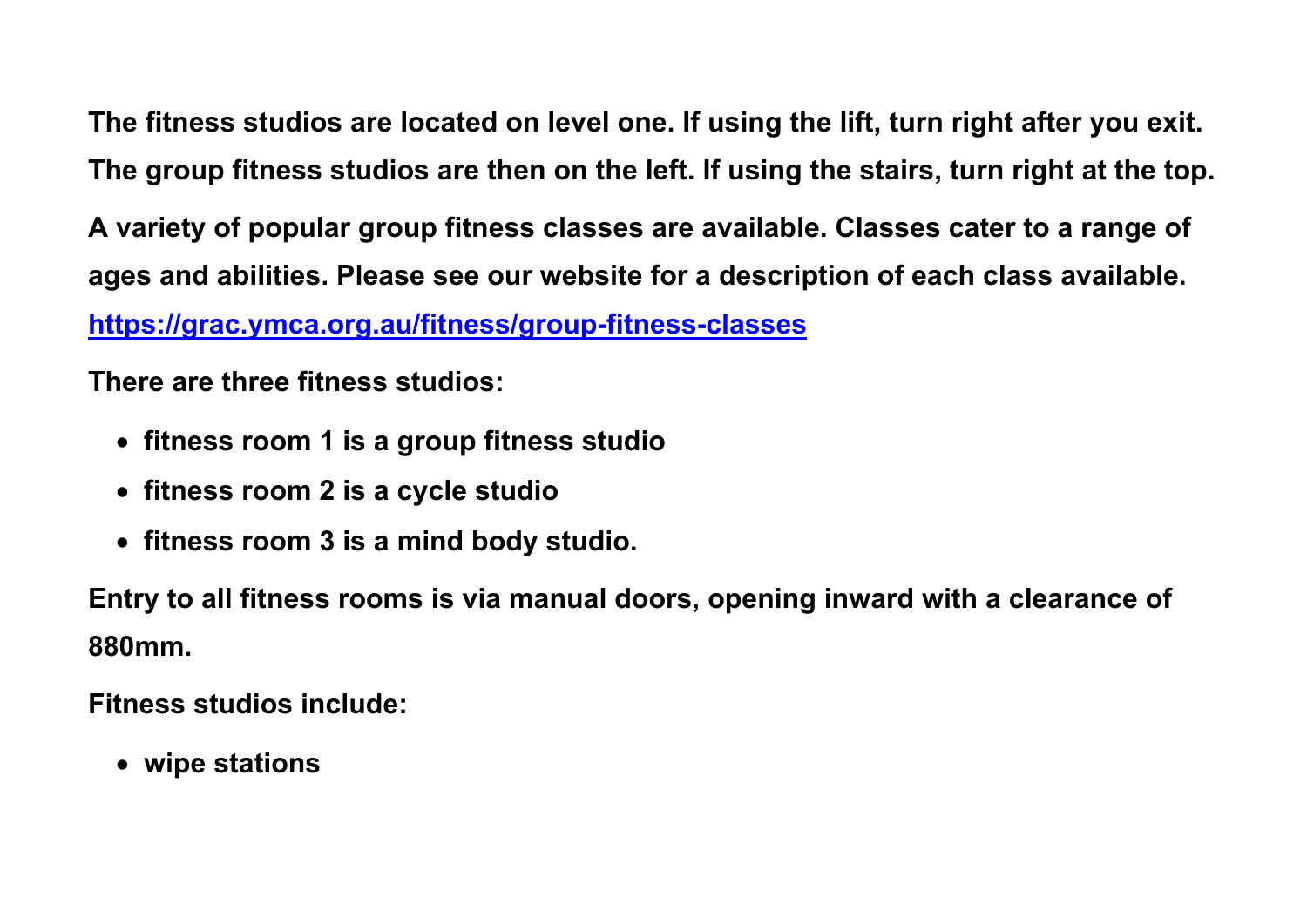- **mirrored walls**
- **windowed walls**
- **audio-visual screens**
- **open lockers**
- **fans**
- **stages (fitness rooms 1 and 3)**
- **cycle equipment (fitness room 2)**
- **variety of gym equipment relevant to each class.**

**Members and casual guests can participate in fitness classes. Classes can be booked online.<https://grac.ymca.org.au/fitness/group-fitness-timetable>**

**You can also secure your place at the centre.**

- **1. Collect a ticket from reception.**
- **2. Ticket collection opens 90 minutes before the class start time and closes 5 minutes after the class start time (with the exception of off-peak classes).**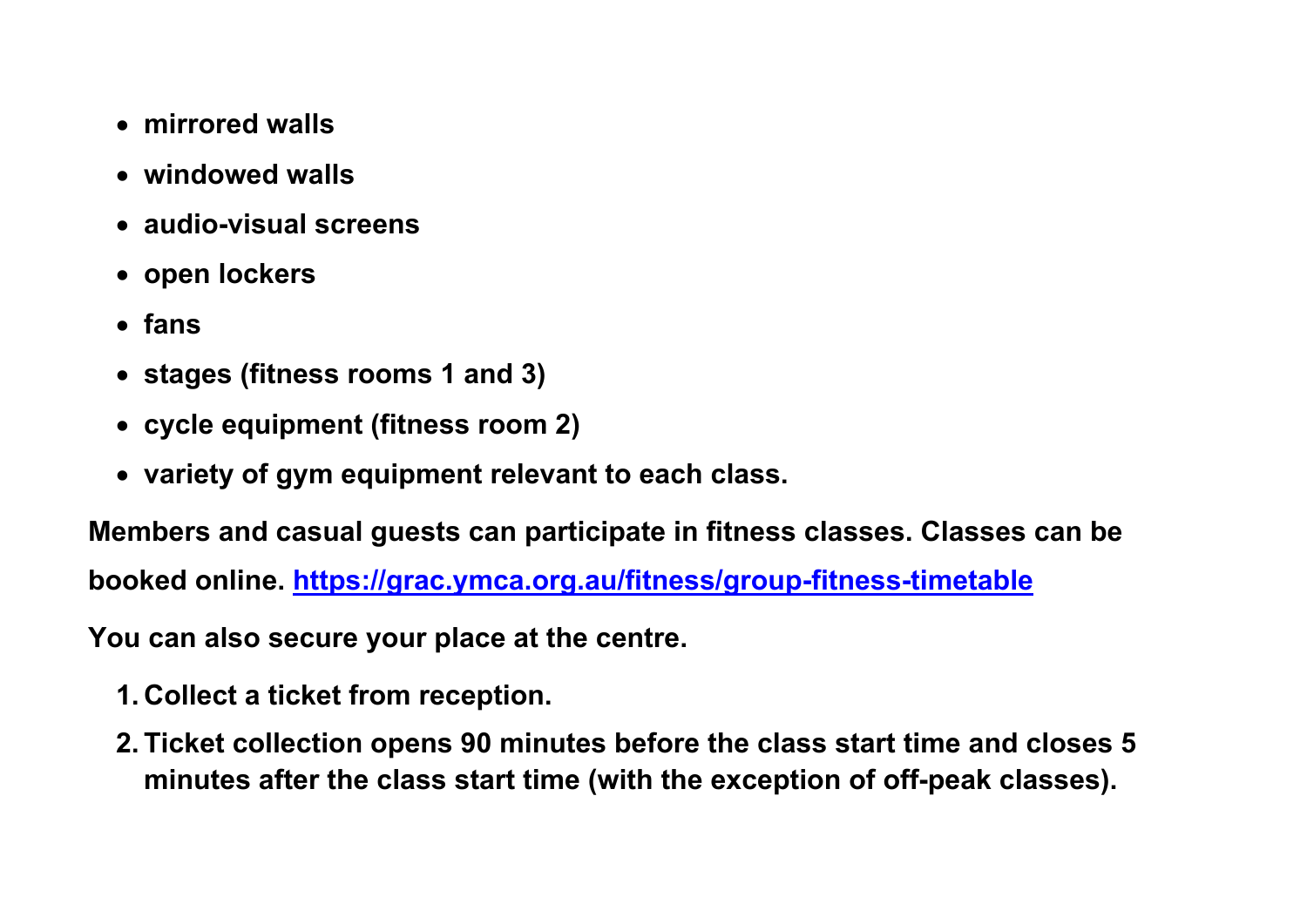- **3. One ticket per person, per class, until all tickets are allocated.**
- **4. Hold onto your ticket until the instructor collects it.**

**Group fitness classes vary in times from 30 to 45-minutes. Class descriptions are on** 

**the group fitness timetable located on our website.** 

**<https://grac.ymca.org.au/fitness/group-fitness-timetable>**

**All classes have limited capacity. Please arrive early to ensure your spot in the class.**

# **Sensory Guide Health Club Group Fitness Studios**

#### **Feel**

- **Change in ground surface**
- **Fans**
- **Heating/Cooling**
- **Increased body temperature**
- **Increased heart rate**
- **Shared personal space**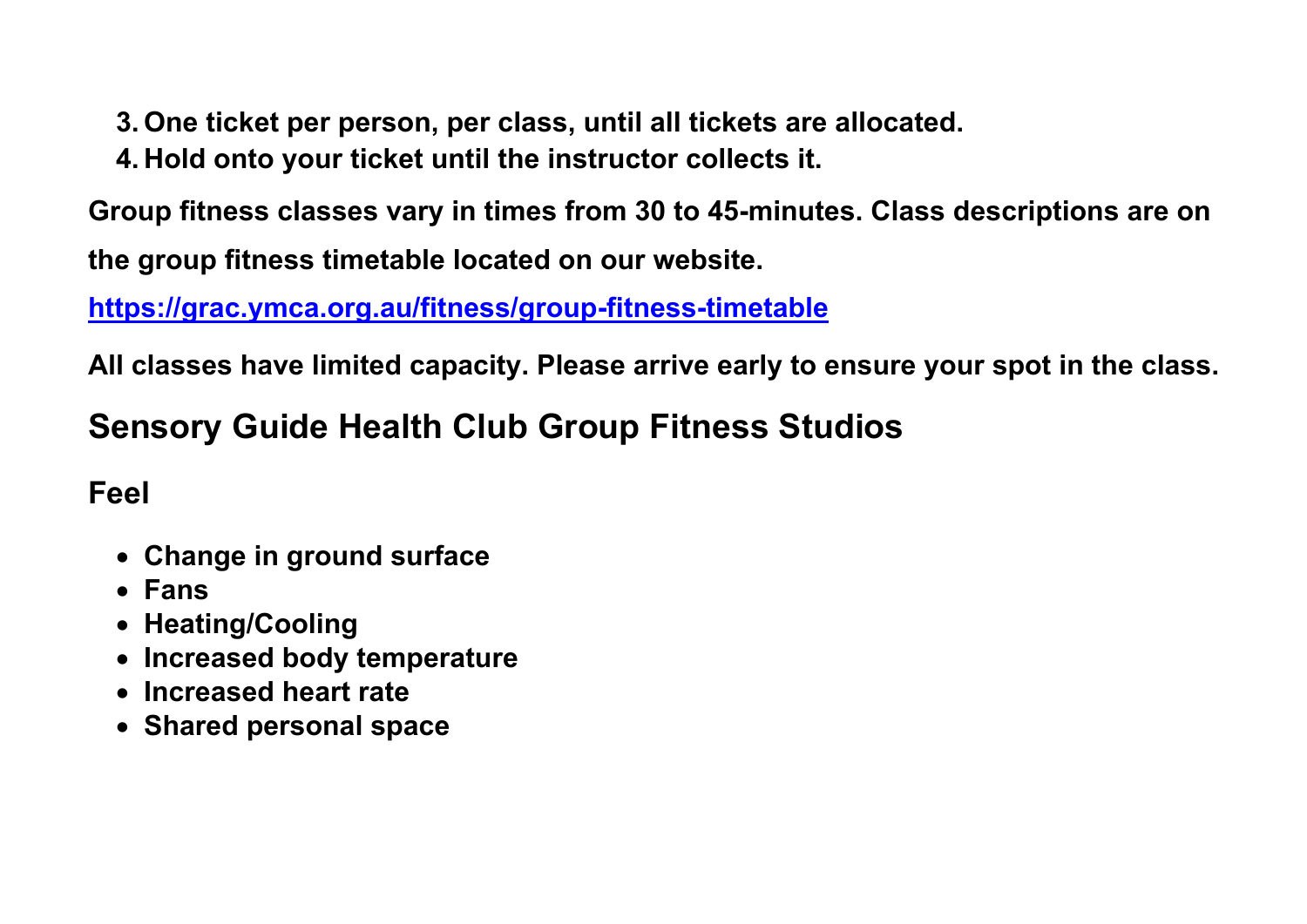#### **Sounds**

- **Amplified voice**
- **Announcements**
- **Feet stomping**
- **Music**
- **People**

### **Sights**

- **Bright lights**
- **Fans oscillating**
- **Mirror/Reflection**
- **Rapid movement**

### **Smells**

- **Deodorant**
- **Perspiration**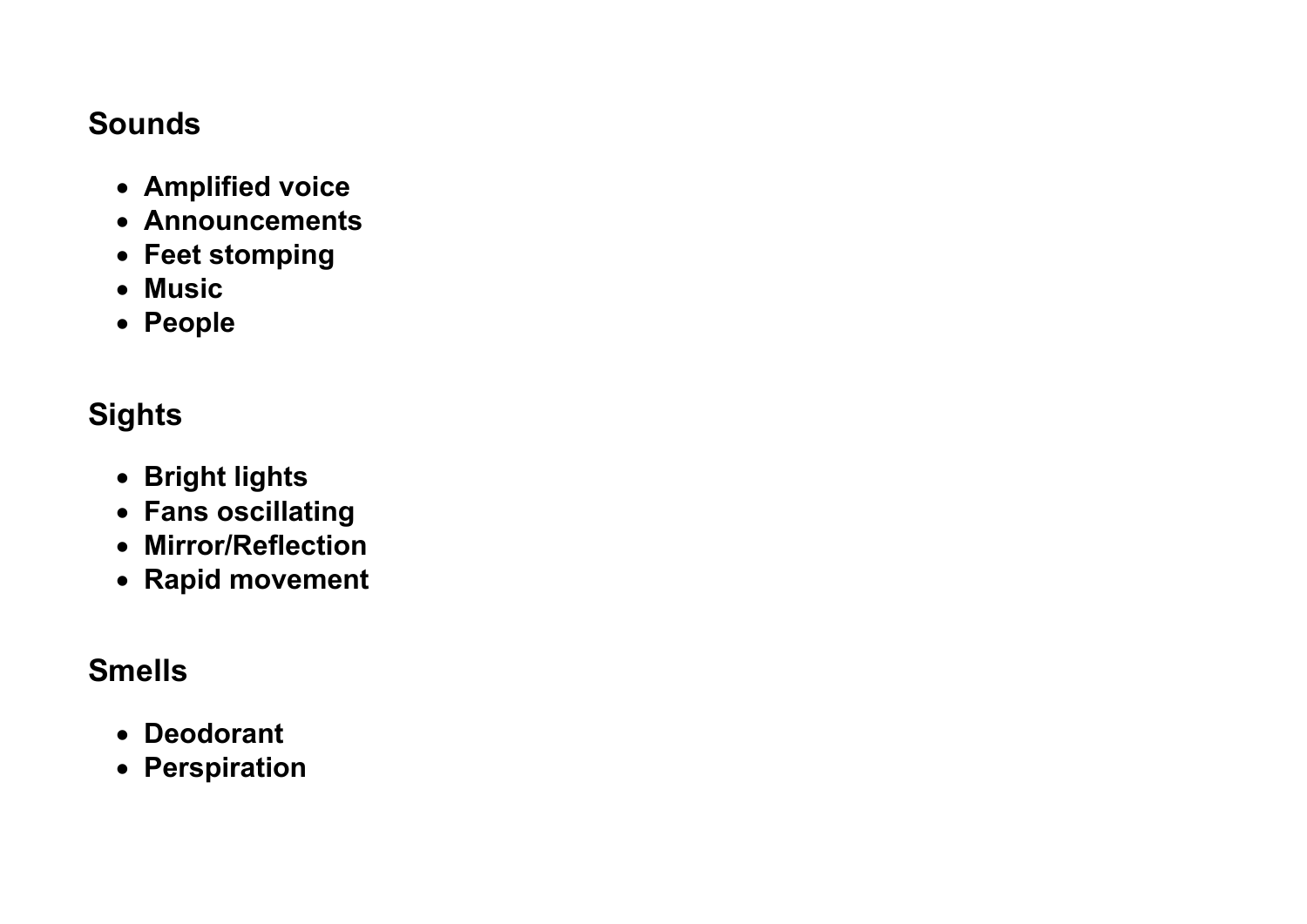## **Health Club - Toilets**

**Health club toilets are located on level one. If using the lift, exit and proceed straight ahead. If using the stairs, the toilets are at the top, on the right. Includes:** 

**unisex, accessible toilet with sensor lighting**

**manual door opening inward. Door clearance 850mm. Twist lock at 1070mm AFFL**

**cubicle space 3740mm x 2890mm** 

**grab bars to the left and behind toilet**

**colour contrast toilet seat at height 470mm AFFL with left hand transfer**

**emergency button located 500mm from toilet**

**padded backrest to toilet**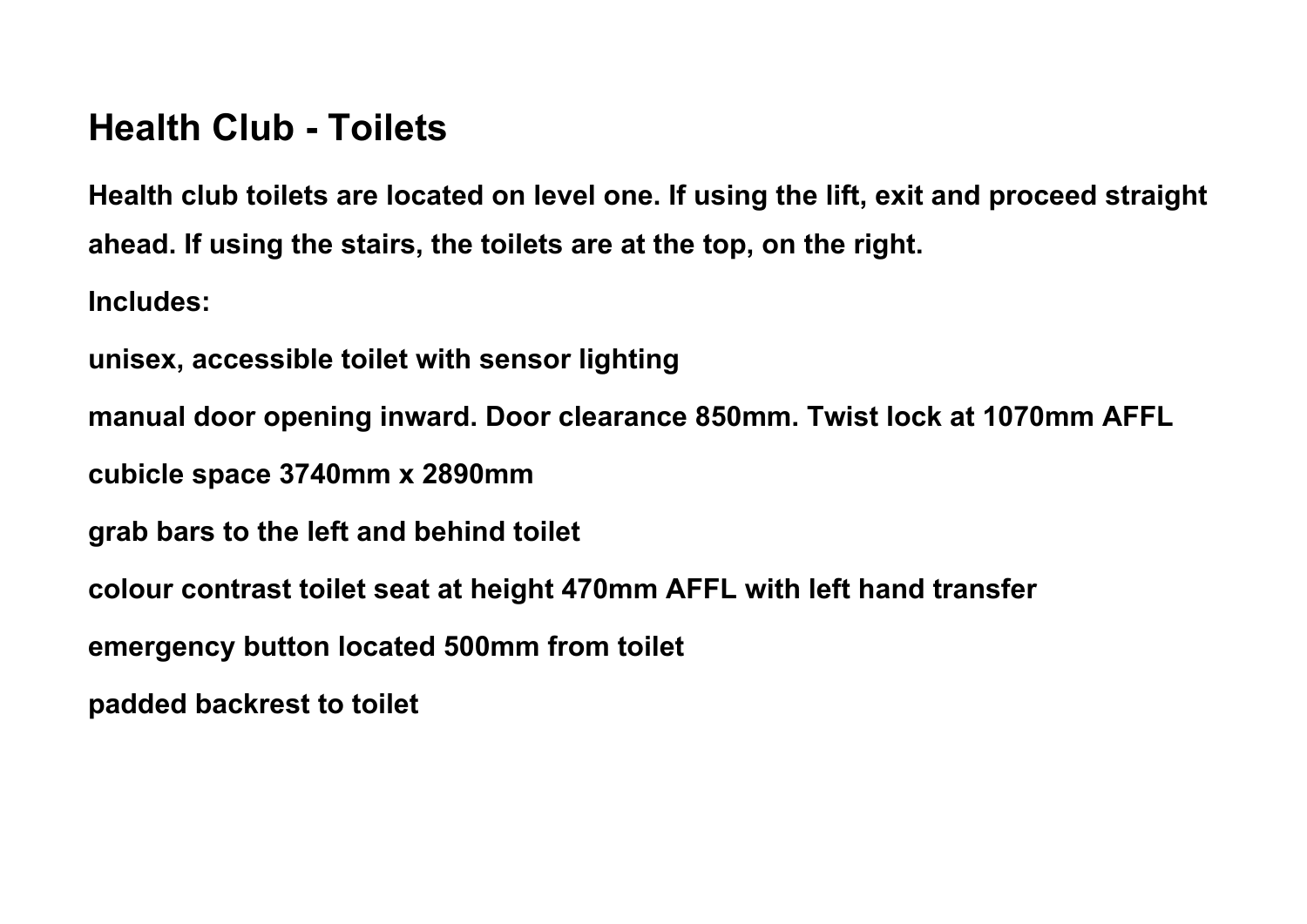**sink height 840mm AFFL with 510mm AFFL knee clearance and lever tap at 1040mm AFFL**

**HHSH with shower curtain, bench and grab bar**

**baby change.**

**Other facilities include male and female toilets with ambulant toilets and showers. There are also communal areas with bench seating and hooks within the male and female toilets.**

# **Sensory Guide Health Club Toilets**

**Feel**

- **Change in ground surface**
- **Heating/Cooling**
- **Shared personal space (excl accessible)**

### **Sounds**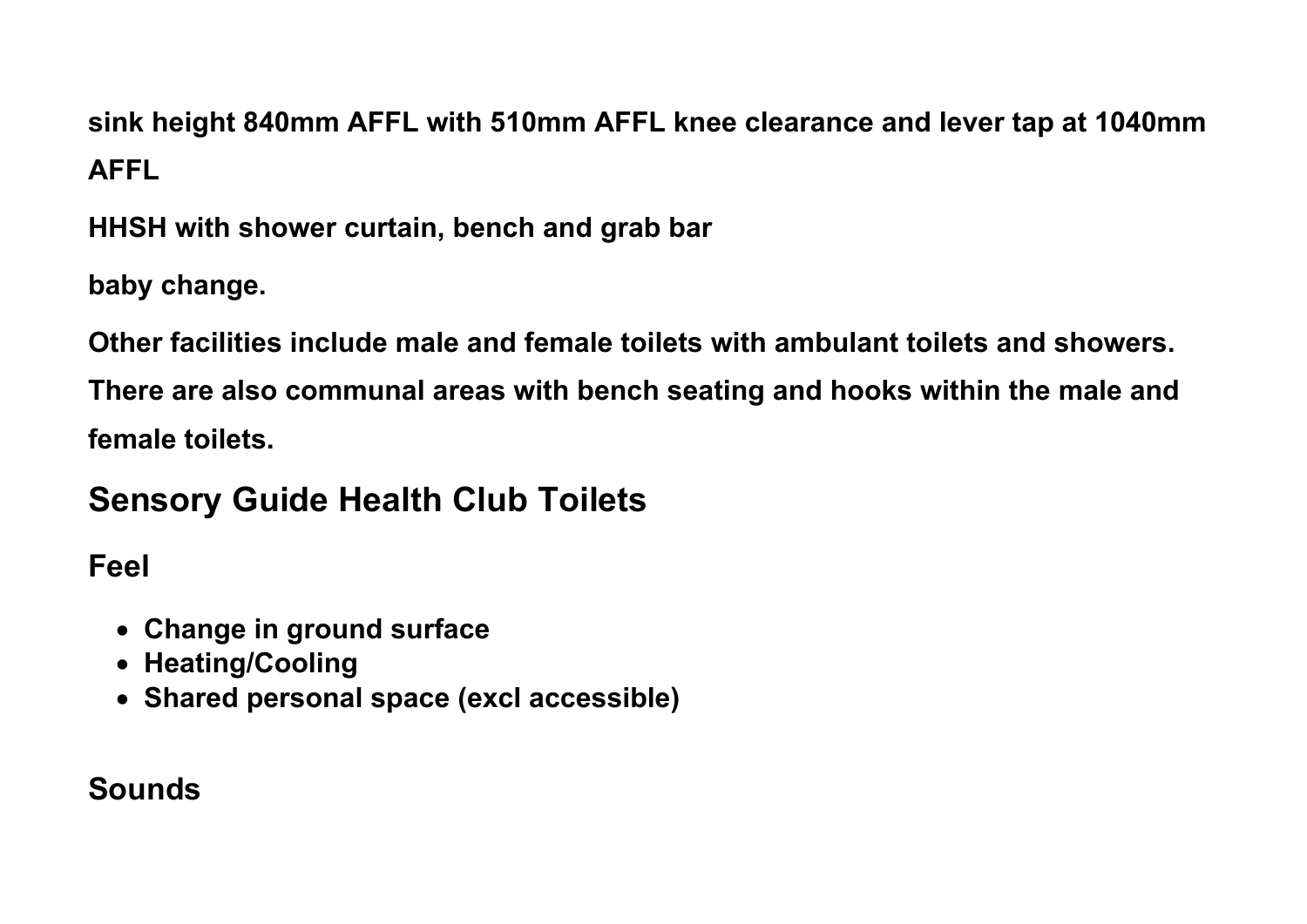- **Echo**
- **Hand dryer (excl accessible)**
- **Heating/Cooling**
- **Music**
- **People (excl accessible)**
- **Toilet flushing**
- **Water running**

## **Sights**

- **Bright lights**
- **Mirror/Reflection**
- **People (excl accessible)**

### **Smells**

- **Air Freshener**
- **Bathroom smells**
- **Disinfectants**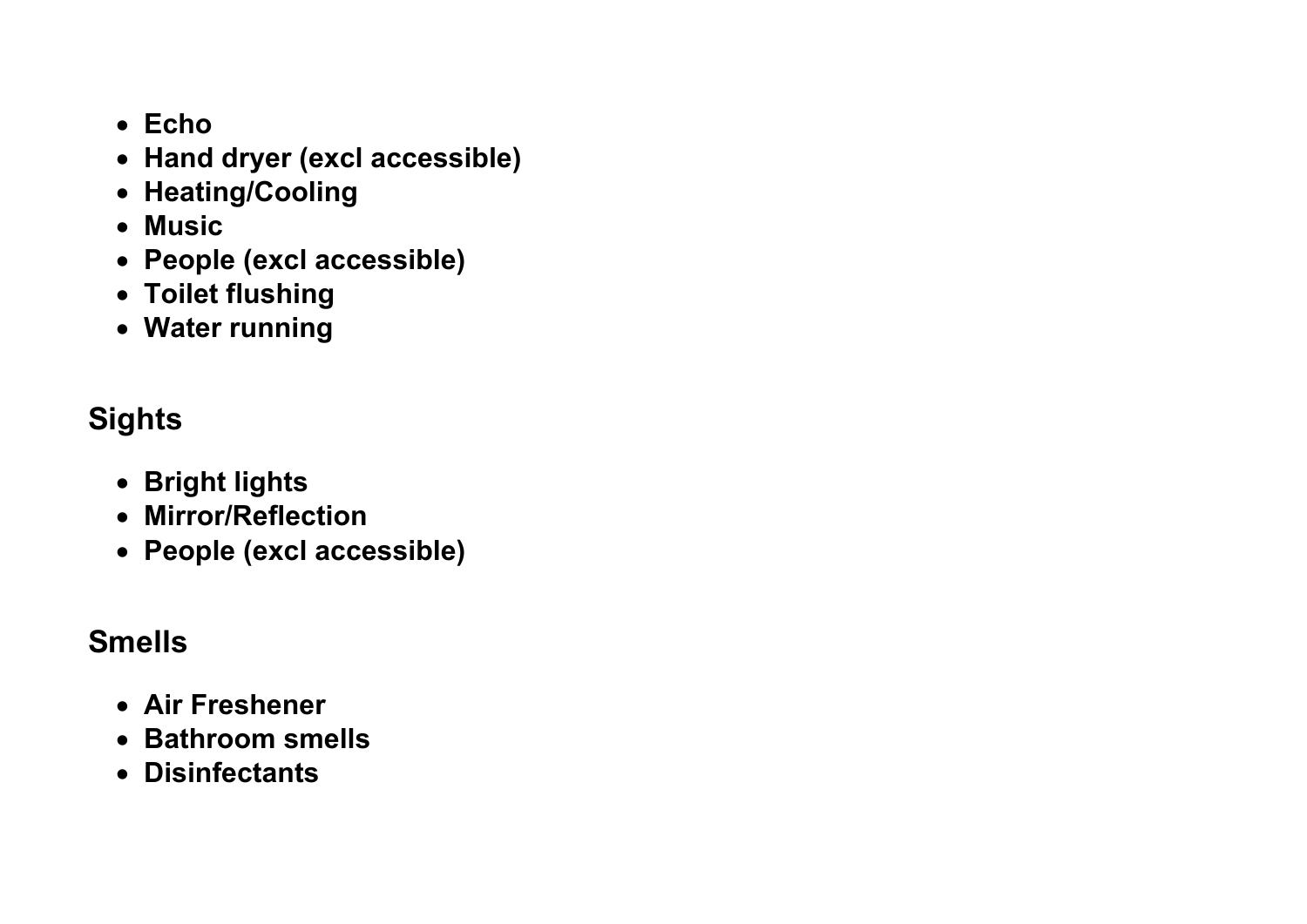• **Shower products**

# **Meeting Room**

**Gippsland Regional Aquatic Centre has a meeting room available for hire.**

**Location**

- **1.Enter the centre via the main entrance.**
- **2. Walk through the glass automatic doors to the left. This will take you to a walkway.**
- **3. The meeting room is on the right, after the lift.**

**Entry is via a manual door opening inward with a clearance of 880mm. This door can also open to a double door with a clearance of 1740mm.**

**Includes:**

- **seating for 15-20 people**
- **tables and chairs with backs, no armrests**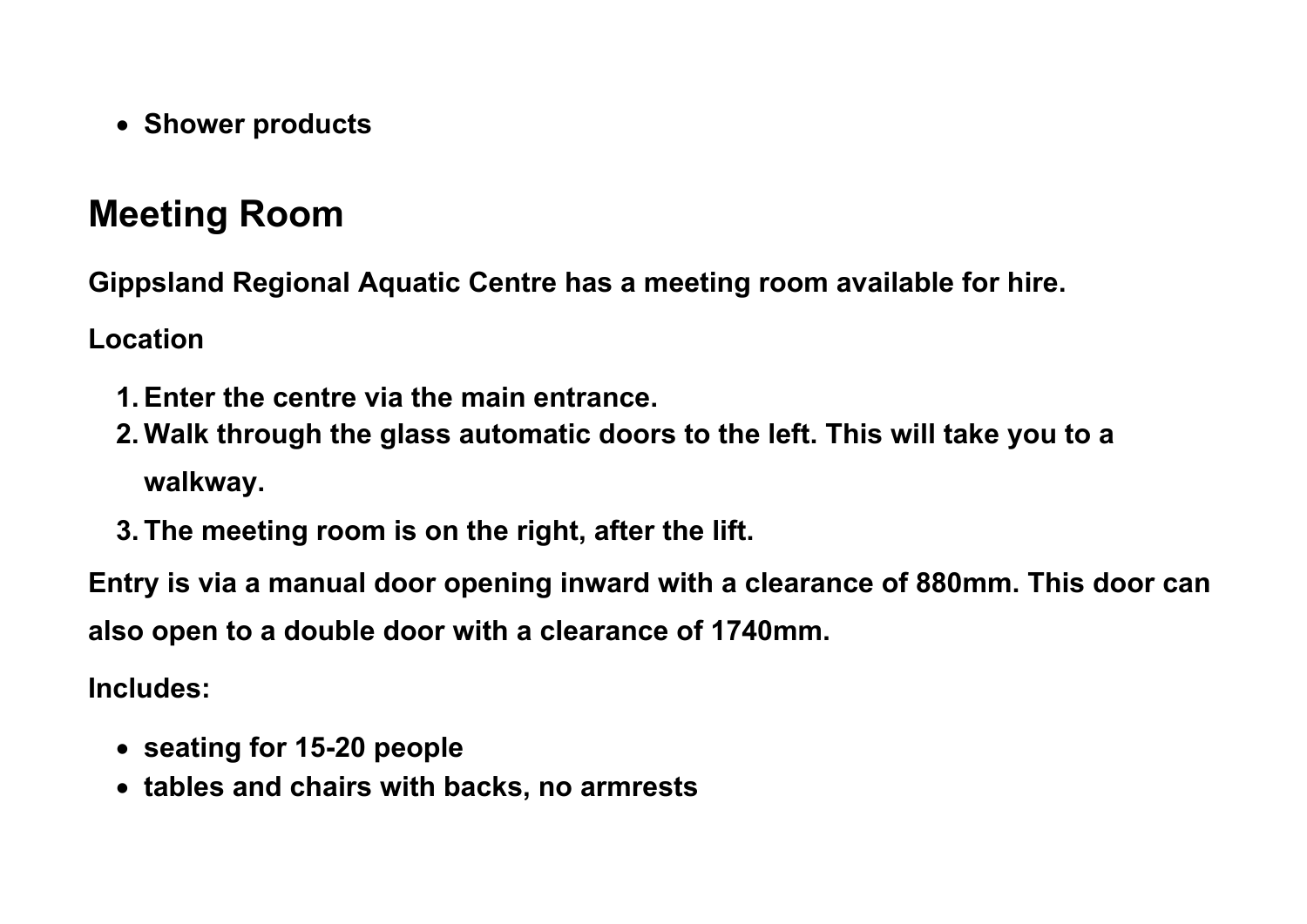- **audio-visual screen**
- **whiteboard**
- **fridge**
- **sink**
- **hydro tap**
- **microwave.**

**For enquiries and bookings, please contact us on 1300 444 722.**

# **Accessibility**

**Throughout**

**Taped phone service about general memberships.**

**Clear path of travel from outdoor to indoor areas.**

**Varied outdoor terrain of bitumen, concrete and grass.**

**Water fountain outside main entrance. Lower fountain with height 780mm AFFL. Higher fountains on each side at 1060mm AFFL.**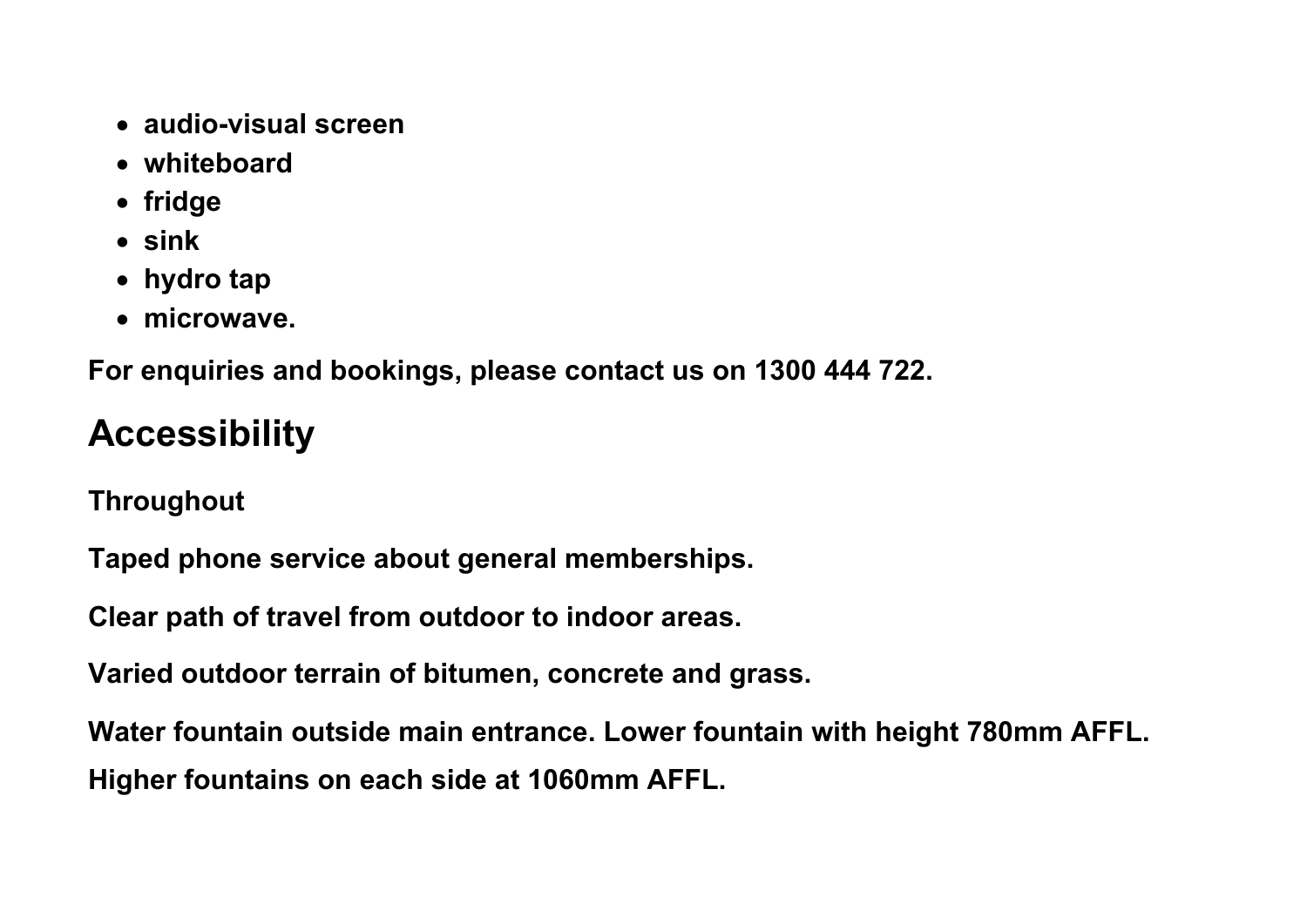**Step free access to centre.**

**Varied internal terrain of non-slip concrete, tiles, floor boards, carpet and rubber matting.**

**Wayfinding signage throughout.**

**Wide, clear internal and external walkways.**

**Clear wheelchair circulation space.**

**Spaces for a person using a wheelchair to sit with friends.**

**Assistance animals welcome.**

**Staff available to read information to patrons if required.**

**Pen and paper available for exchanging information.**

**Locker instructions available.**

**Hearing loop available throughout the centre, programmed for each area, requested at reception.**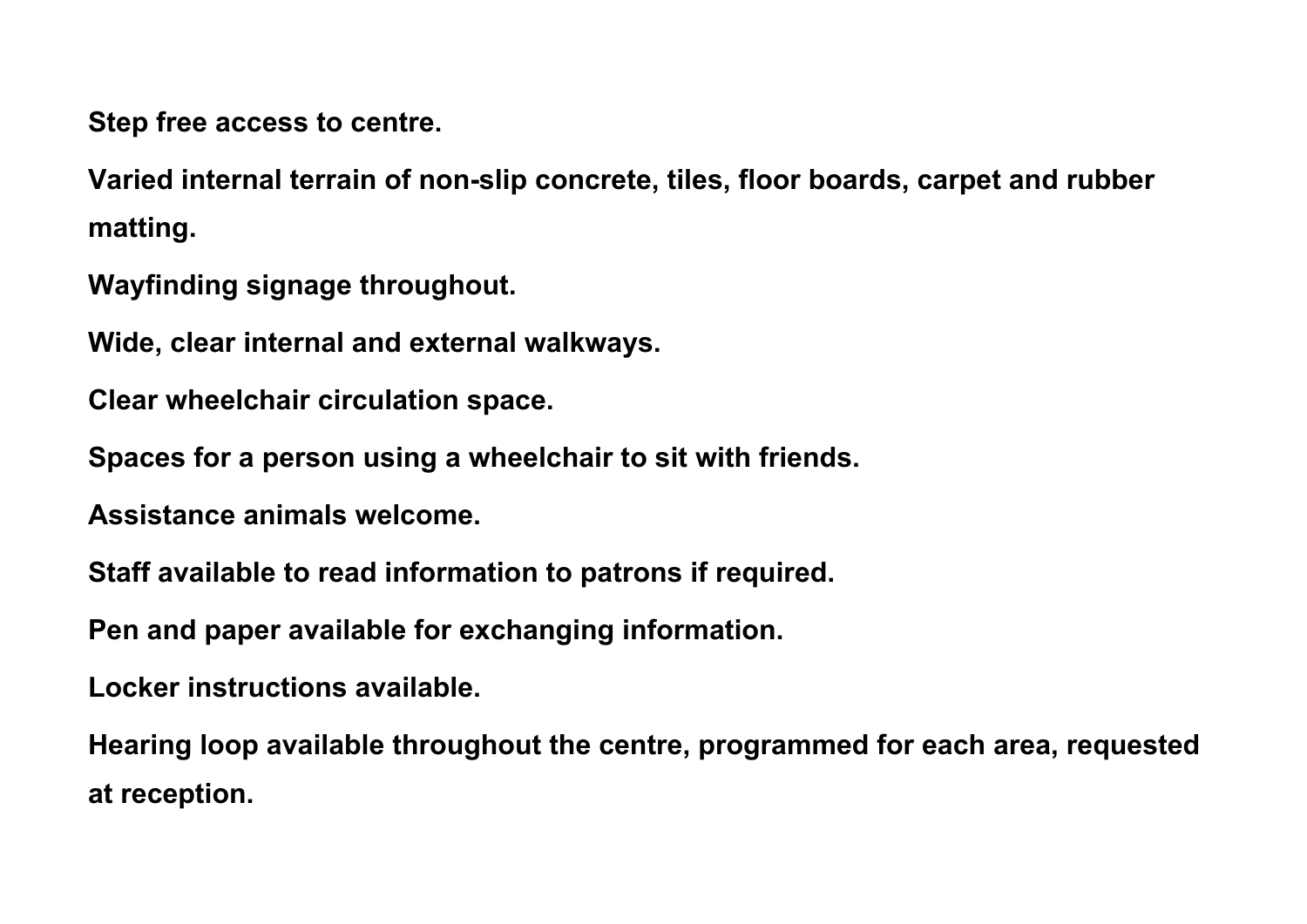**Scooter recharge station located to the left of the main entrance.**

**Discounted entry prices for holders of Companion, Carer and Seniors Cards.**

**Use the National Relay Service to contact Gippsland Regional Aquatic Centre on 1300 444 722. Find the right contact number or access point for your NRS channel of choice at communications.gov.au/accesshub/nrs. For help using the NRS, contact the NRS helpdesk: communications.gov.au/helpdesk.**

#### **Reception**

**Main counter at 1150mm AFFL.**

**Lower height counter at 850mm AFFL with knee clearance 810mm AFFL. Room for a chair.** 

**Café and Adjoining Outdoor Area**

**Tables height 740mm AFFL with knee clearance 720mm AFFL.**

**Bench table height 950mm AFFL with knee clearance 840mm AFFL.**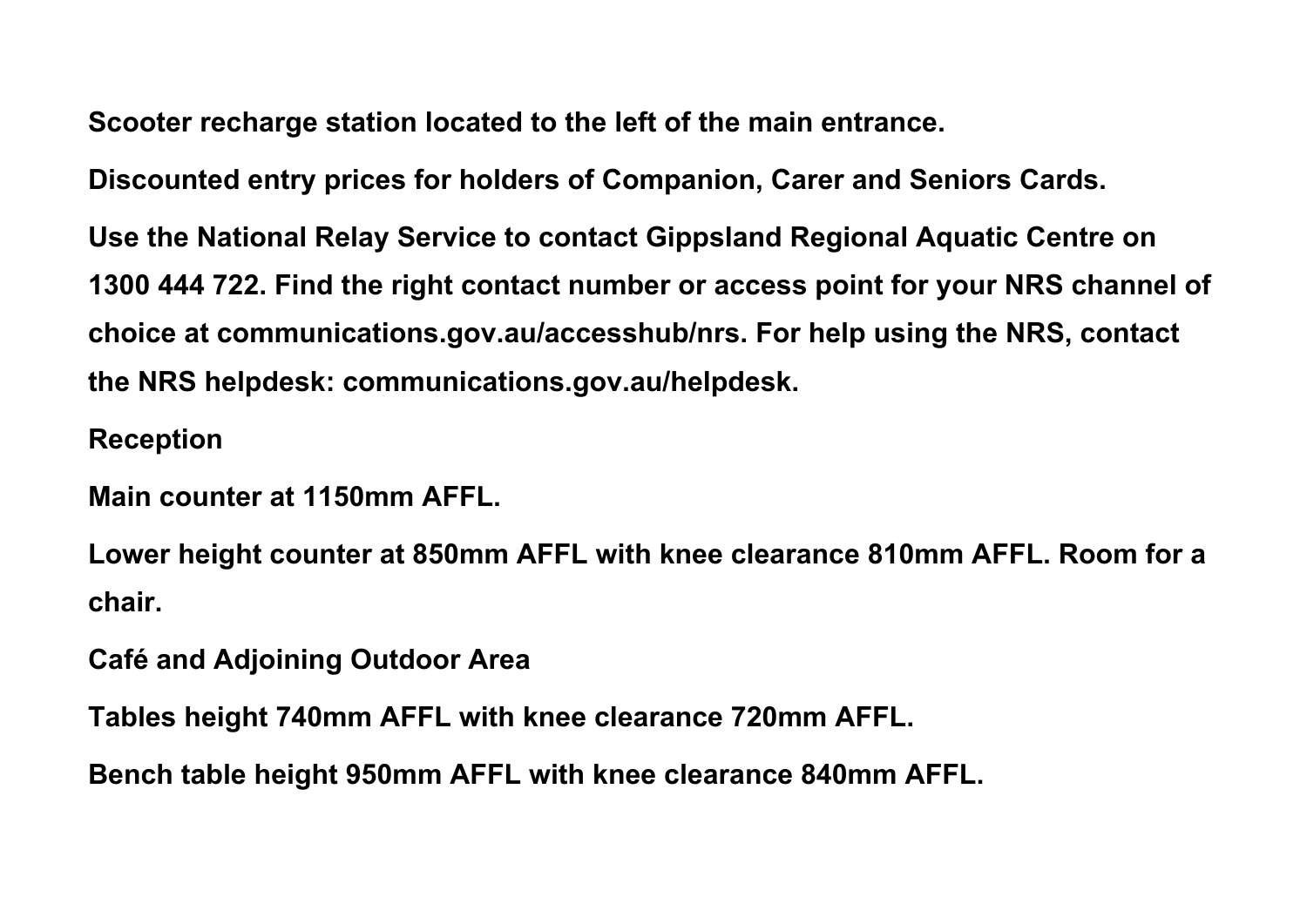#### **Pool Hall**

**Water fountain next to First Aid room. Higher fountain 1100mm AFFL. Lower fountain 880mm AFFL with knee clearance 680mm AFFL.**

**Emergency exit door on left of 50m pool with push button at 1040mm AFFL.**

**Water fountain near 50m pool. Higher fountain 1170mm AFFL. Lower fountain 900mm AFFL with knee clearance 690mm AFFL.**

**Water fountain near AquaPlay area. Higher fountain 1170mm AFFL. Lower fountain 900mm AFFL with knee clearance 690mm AFFL.**

**Water slide stairway steps with nosing and handrails on both sides.**

**Water slide stairway with exit push button at 1310mm AFFL.**

**Seats within tiered spectator seating area may be removed during major events to allow room for wheelchair users.**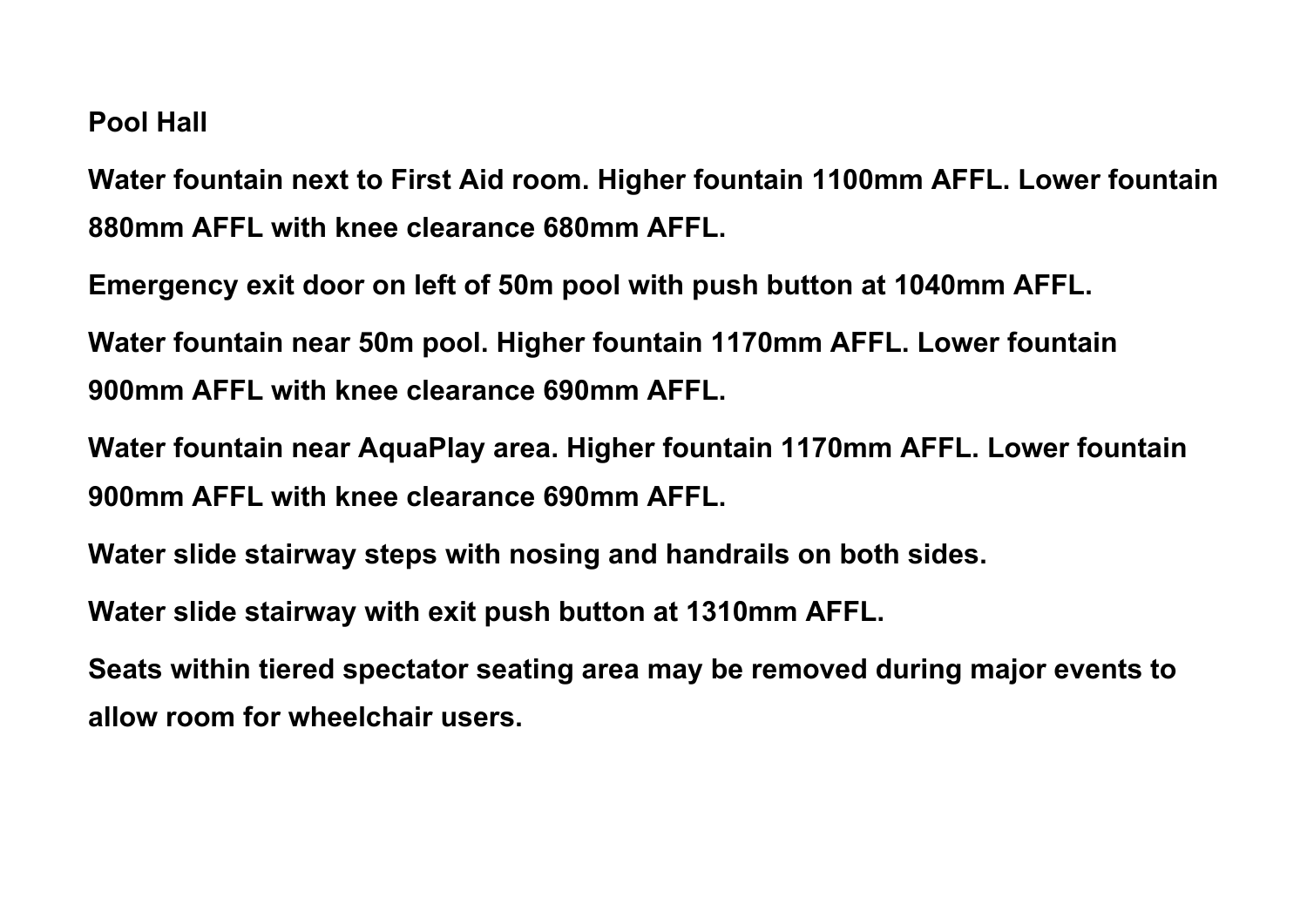**Motorised scooters permitted on pool deck. Staff can assist with further information at time of visit if required.**

**Access from café wet area to café outdoor area via a manual door opening inward with a clearance of 820mm. These doors can open to a double with a clearance 1460mm. Push button to open this door at 1010mm AFFL.**

**Exit gates from pool hall to reception area opening inward with a clearance of 1000mm.**

**Exit doors from warm water program pool to car park with push button at 1040mm AFFL.**

**Outdoor Geothermal Heated Pool**

**Water fountains. Higher fountains 1060mm AFFL. Lower fountains 770mm AFFL with knee clearance 730mm AFFL.**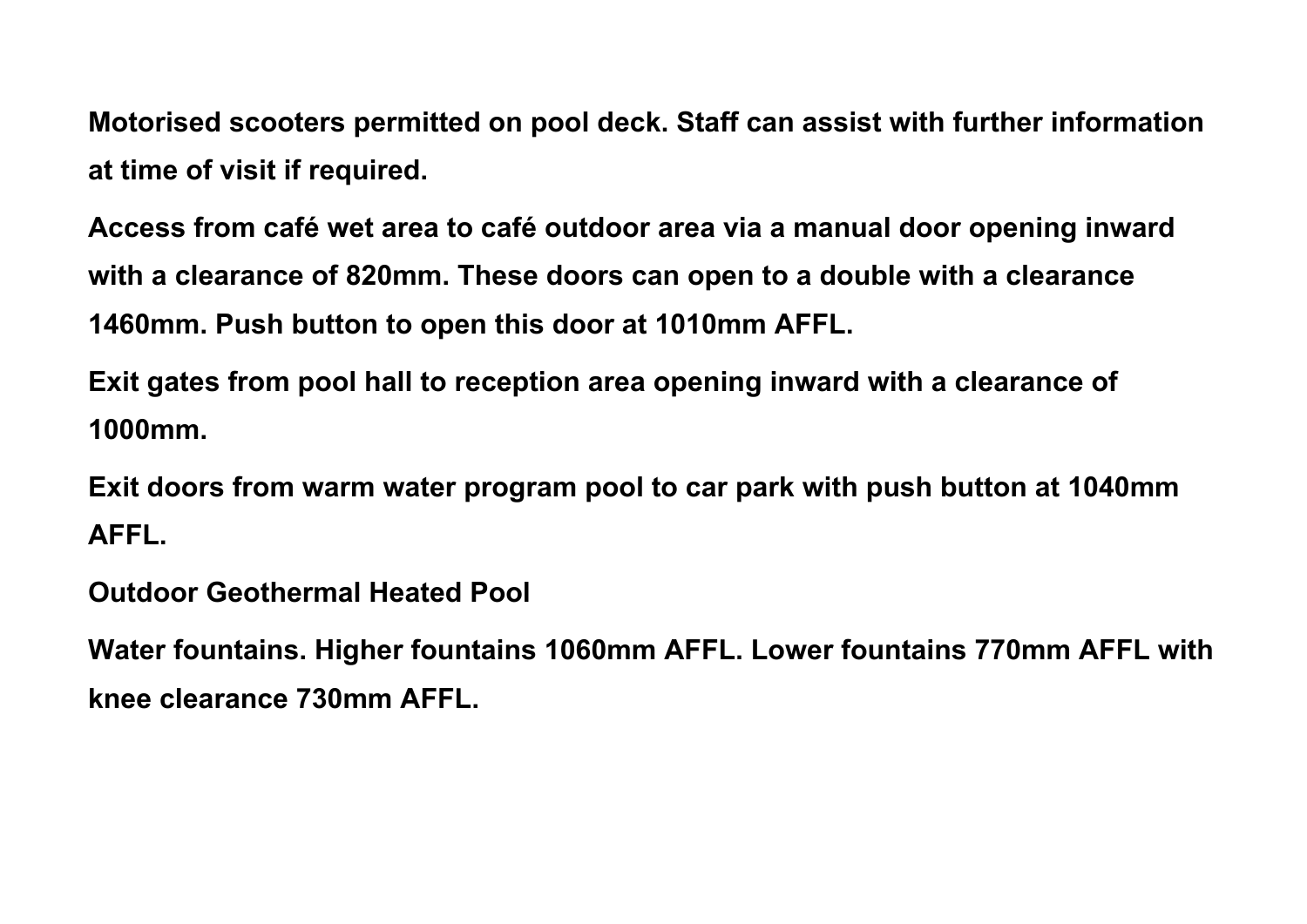#### **Health Club**

**Lift door clearance of 1000mm.**

**Lift entry button operating height 1150mm AFFL.**

**Lift internal button operating height 920mm AFFL.**

**Lift cubicle space 1330mm x 2010mm.**

**Lift buttons raised with Braille.**

**Lift audio enabled.**

**Water fountain with higher fountain 1080mm AFFL. Lower fountain 870mm AFFL with knee clearance 680mm AFFL.**

**Gymnasium with two consulting rooms with manual doors, opening inward. Door clearances 850mm.**

**Gymnasium with push button to exit door 1030mm AFFL.**

**Fitness Room 1 with push button to exit door 1080mm AFFL.**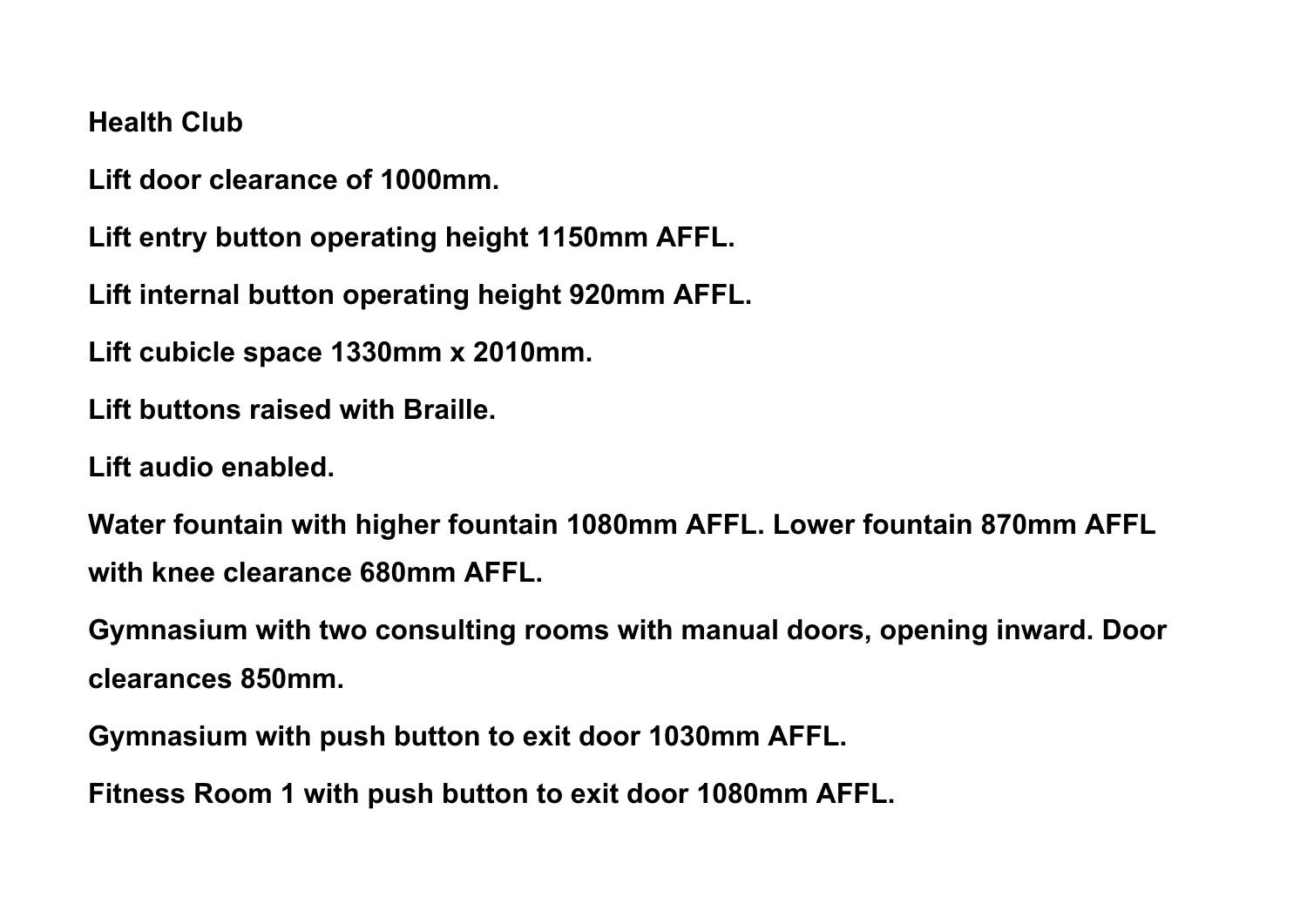**Fitness Room 2 (cycle room) with push button to exit door 1030mm AFFL.**

**Fitness Room 3 with push button to exit door 1090mm AFFL.**

**Water fountain between fitness rooms 1 and 2. Higher fountain 1080mm AFFL. Lower fountain 870mm AFFL with knee clearance 680mm AFFL.**

**Meeting Room**

**Table height 750mm AFFL with knee clearance 720mm AFFL.**

**Push button to exit door 850mm AFFL.**

**Hydro tap operating button 1140mm AFFL.**

**Microwave operating height 600mm AFFL.**

# **Safety**

**Throughout**

**Entrance to carpark with pedestrian crossing and TGSI.**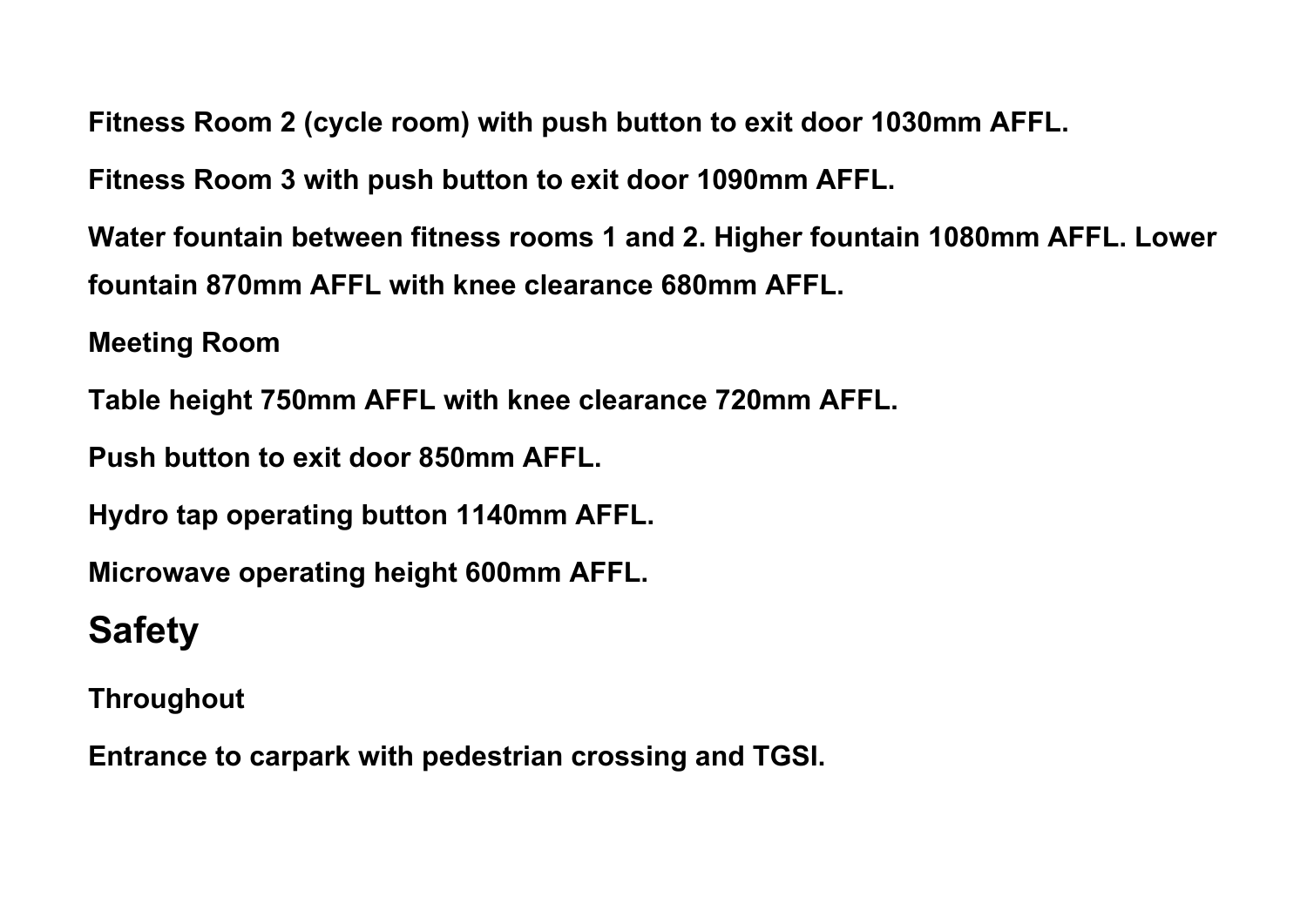**Main entry door with contrast safety band at 900mm to 990mm AFFL and side glass panels with contrast safety band 890mm to 960mm AFFL.** 

**Main entry with inground mat on floor. Not colour contrasted.**

**Surrounding centre windows with contrast safety bands 900mm to 980mm AFFL. Defibrillators located at reception, in the gymnasium and in the first aid room. Bins and plants placed against walls throughout.**

**Wet floor signage.**

**All staff with Working with Children Checks.**

**Evacuation maps located throughout.**

**Fire wardens on site.**

**Children to be actively supervised at all times.**

**No smoking.**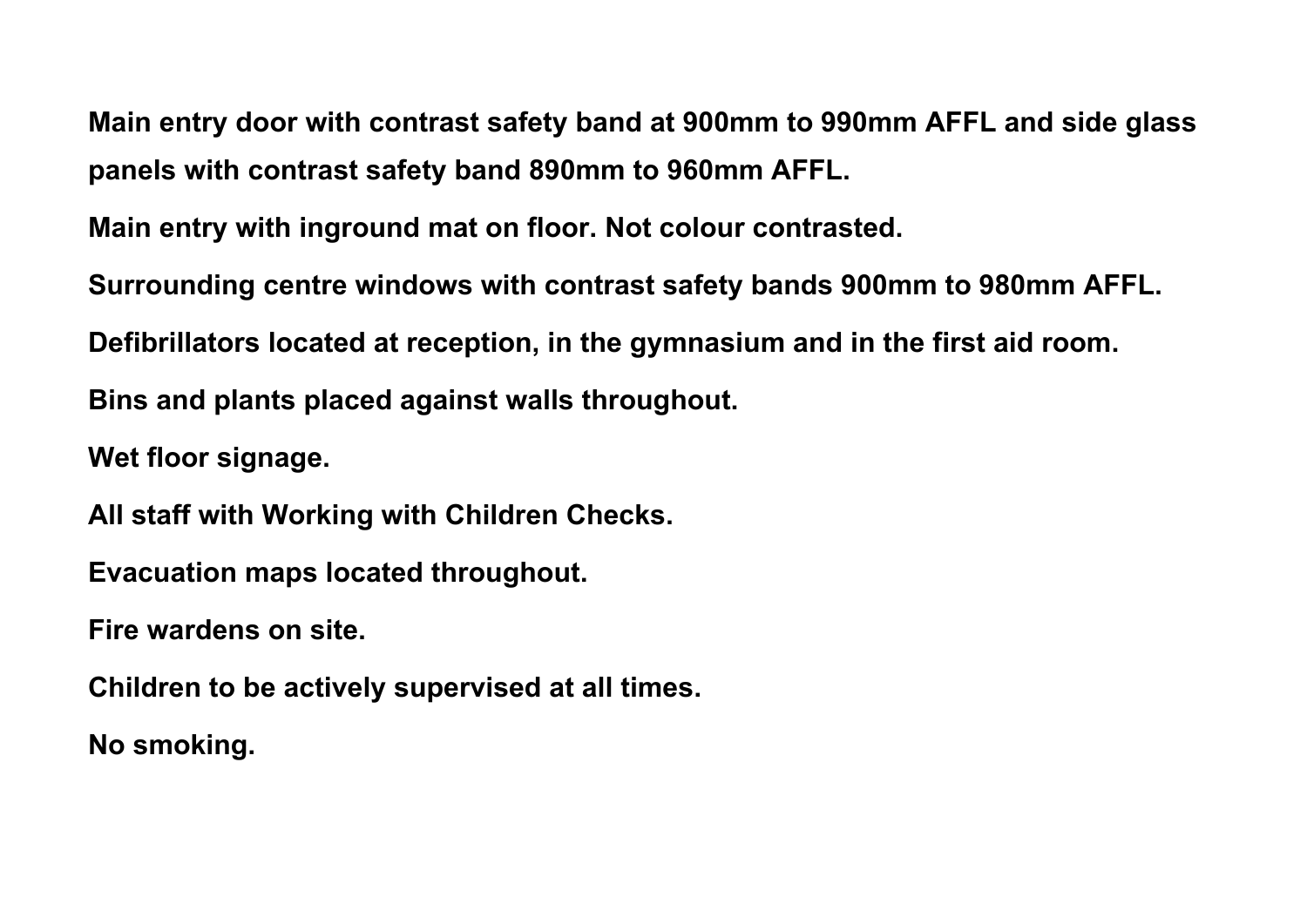**Hand sanitiser stations throughout. Height 1070mm AFFL.**

**Accessible guided tours are available.**

**Illuminated exit signs.**

**Audible alerts in the case of an emergency.**

**In the event of an emergency, staff will help and direct visitors. If there is to be an evacuation, visitors will be directed to the nearest exit and designated assembly area.** 

**For updated information on our COVID policy, please visit our website.** 

**https://grac.ymca.org.au/covid-19-updates**

**Reception**

**Merchandise stalls displayed in front of reception, to the left.**

**Structural pole near reception toilet. Not colour contrasted.**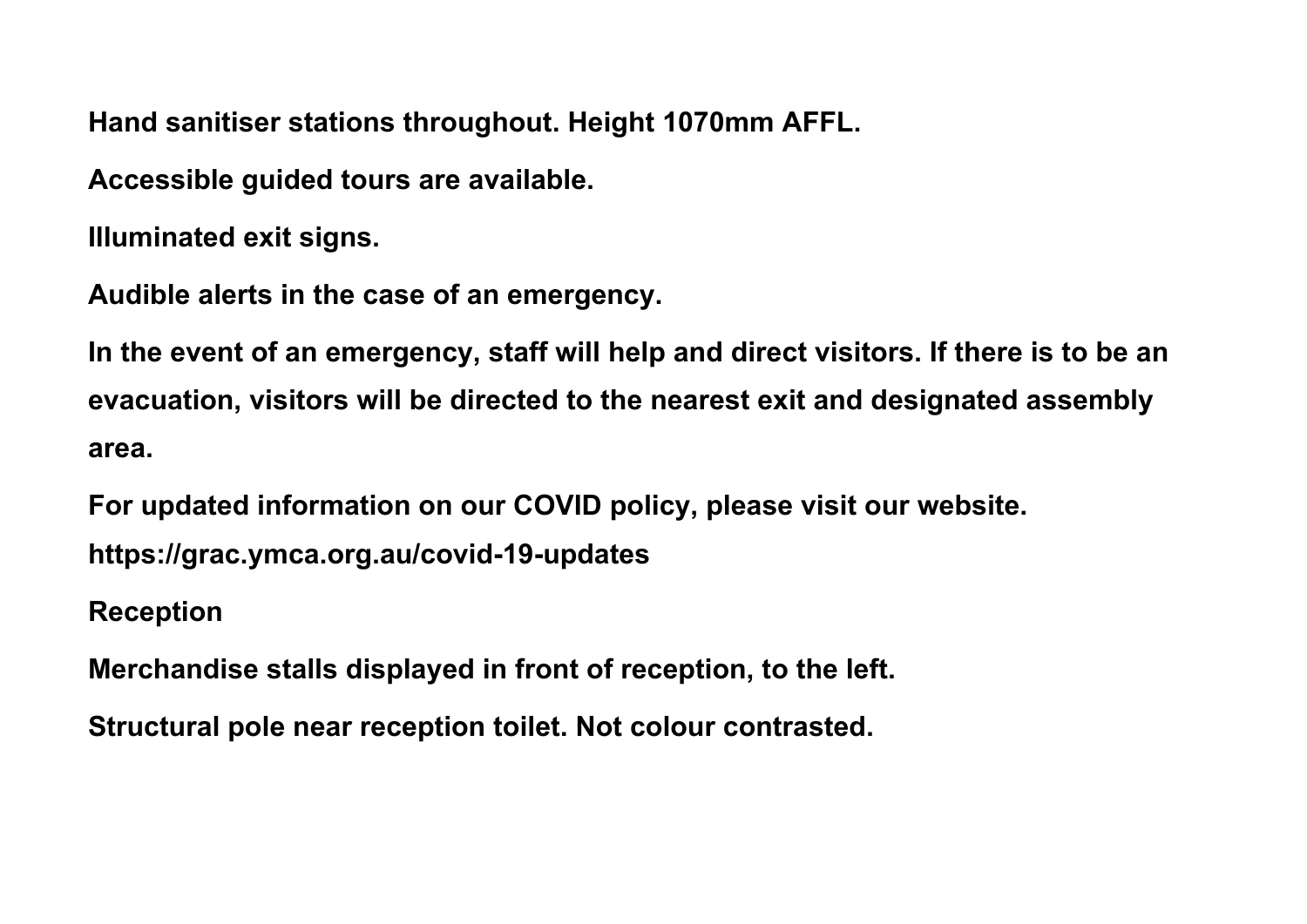**Café and Adjoining Outdoor Area**

**Door from café to outdoor eating area with contrast safety band 900mm to 990mm AFFL.**

**Pool hall café outdoor area fully fenced.**

**Pool Hall**

**Entry doors with contrast safety band 920mm to 1000mm AFFL.**

**Structural poles throughout pool hall. Not colour contrasted.**

**Windows surrounding 50m pool with contrast safety bands 920mm to 1010mm AFFL.**

**Tiered spectator seating with stair nosing.**

**50m pool with water polo goals stored against far-right wall.**

**Door and side panels from AquaPlay area to outdoor geothermal pool with contrast safety band 880mm to 960mm AFFL.**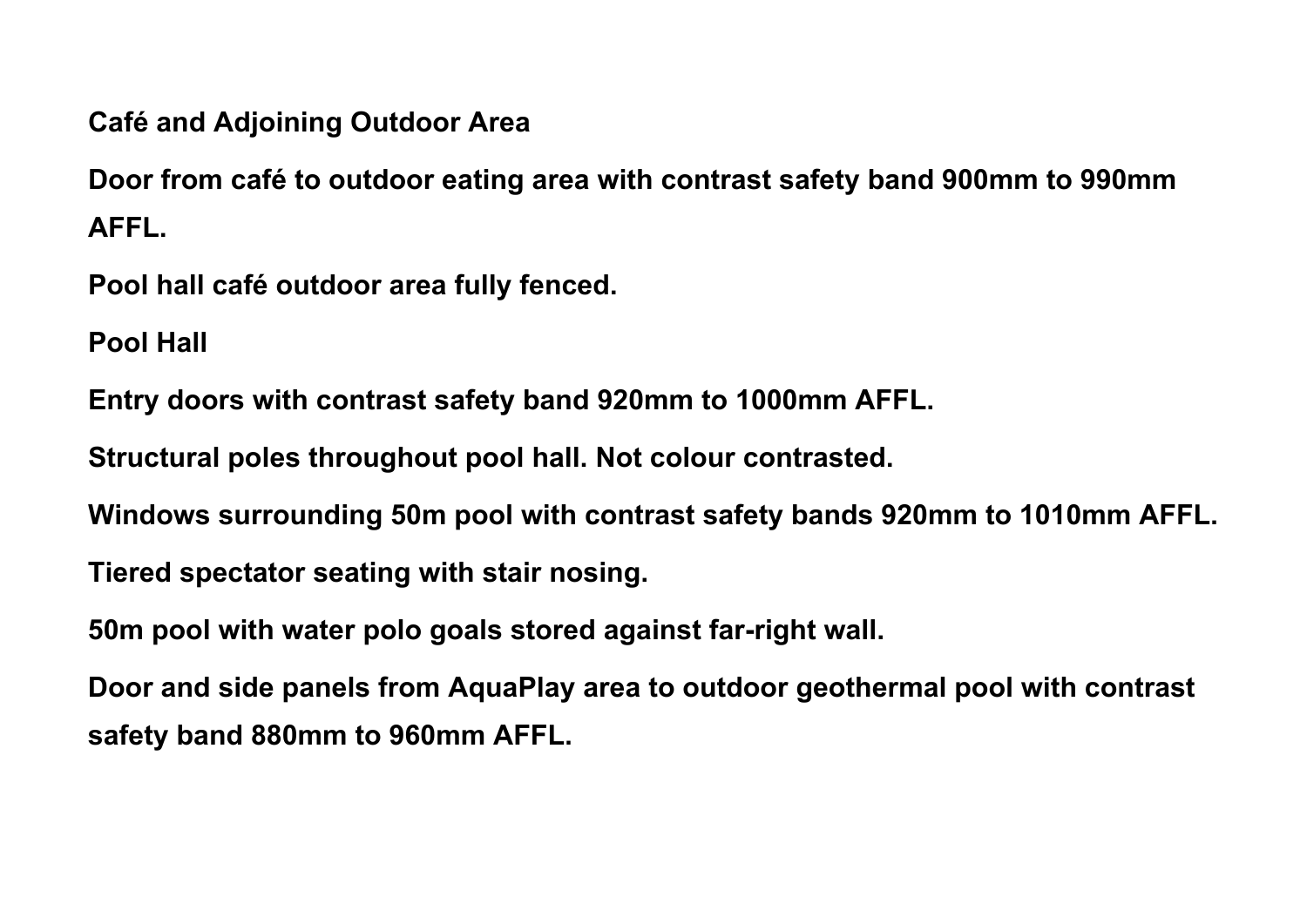**Door from 50m pool to outdoor geothermal pool with contrast safety band 880mm to 960mm AFFL.**

**Glass entry door to water slide steps with no contrast safety bands.**

**Water slide steps with stair nosing.**

**Sauna and steam room doors with contrast safety bands 900mm to 970mm AFFL.**

**Outdoor Geothermal Heated Pool**

**Structural poles against outdoor undercover area.** 

**Outdoor area fully fenced.**

**Health Club**

**Glass doors from reception area to access stairs/lift with contrast safety bands 900m to 980mm AFFL.**

**Stairs to gymnasium with handrails on each side, stair nosing and TGSI at top and bottom.**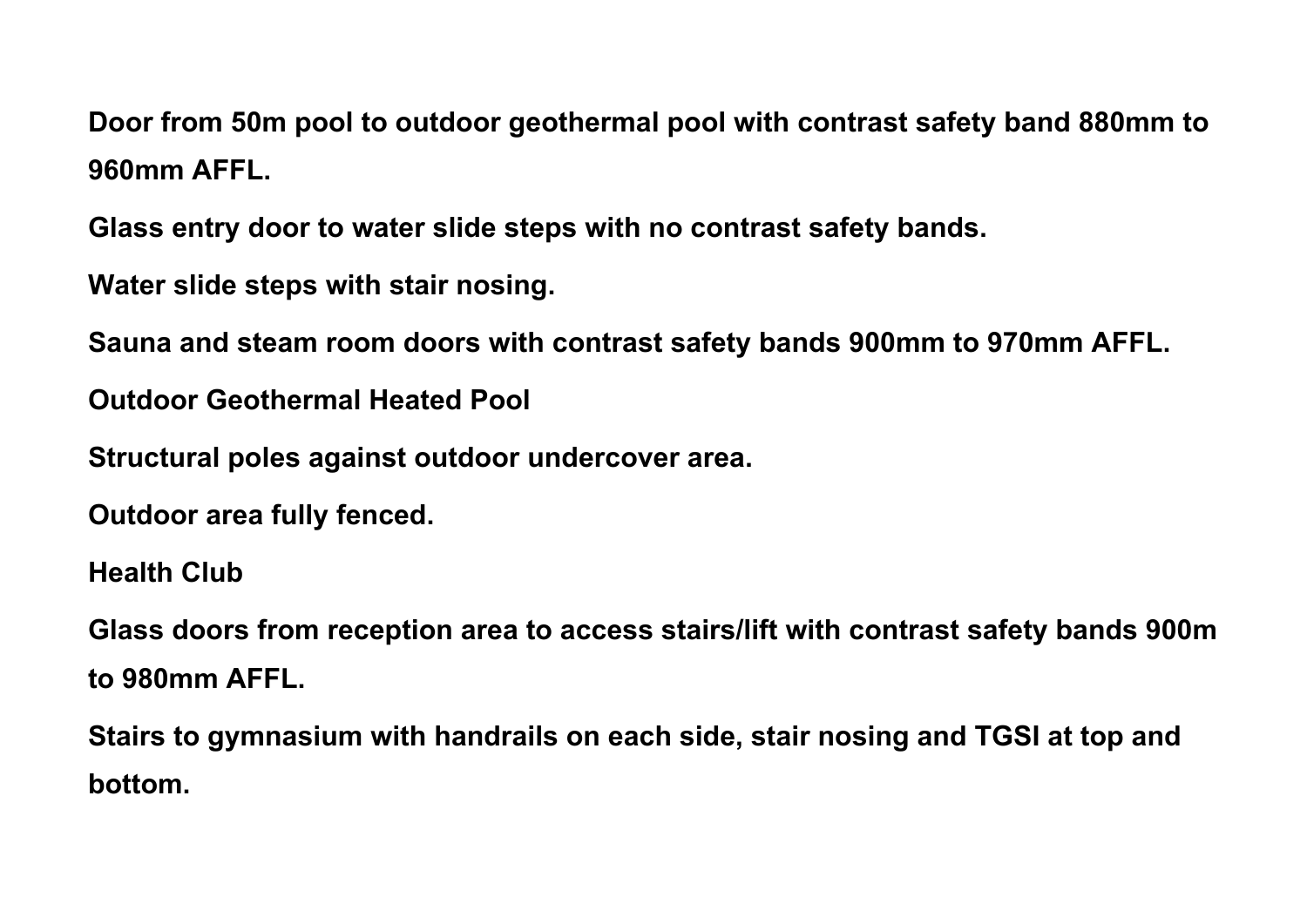**Entry doors to gymnasium with no contrast safety band.**

**Raised rubber mat in weights area and on weights platform.**

**Fitness rooms 1-3 with contrast safety band on doors 900mm to 980mm AFFL.**

**Fitness room 1-3 with no contrast safety bands on windows.**

**Meeting Room**

**Meeting room door with contrast safety band 900mm to 990mm AFFL**

# **Contact**

**Gippsland Regional Aquatic Centre**

**49 Breed St, Traralgon, VIC, 3844**

**Phone 1300 444 722**

**<https://grac.ymca.org.au/>**

**Access Ability Australia**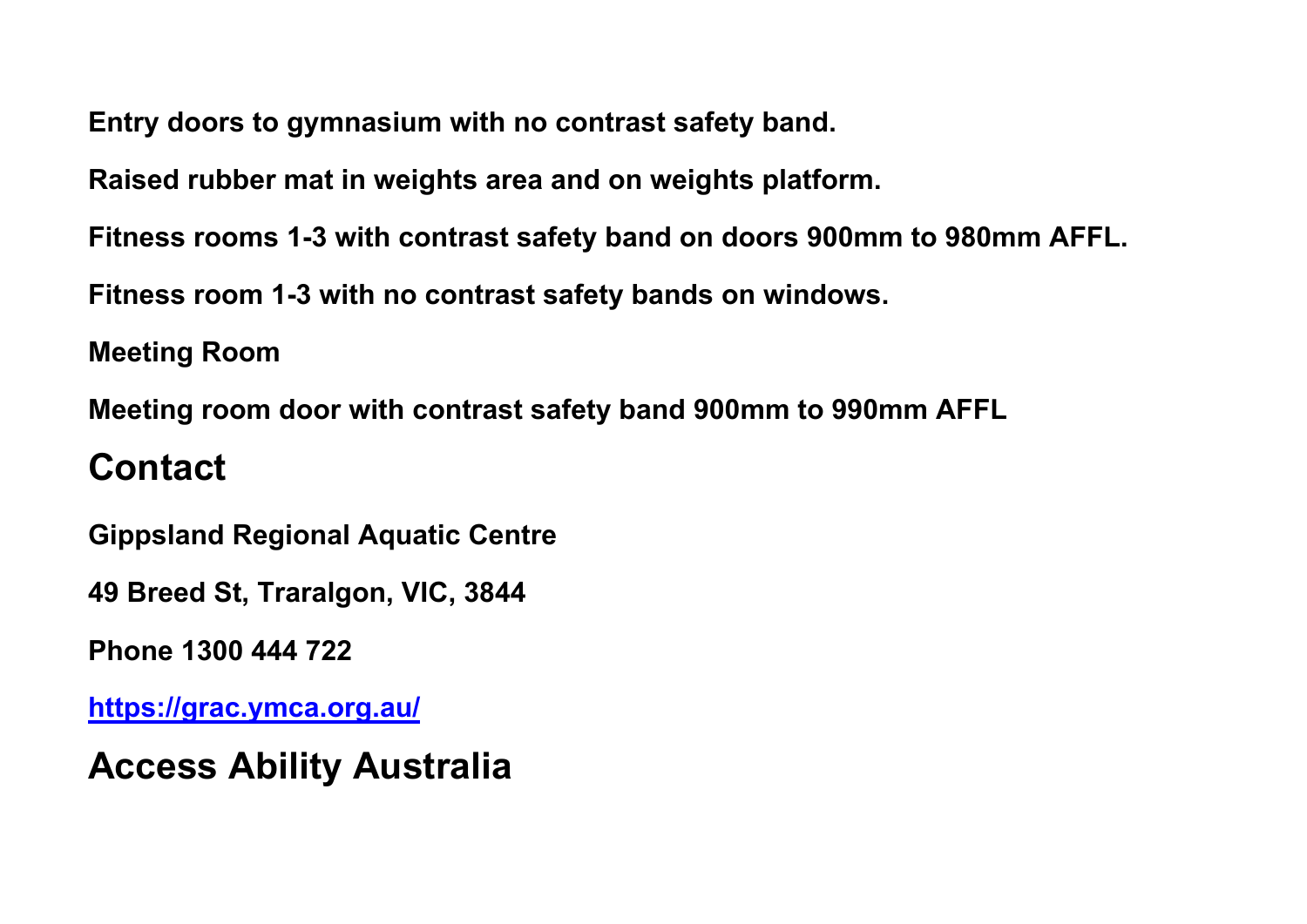**To view the full range of free Access Keys available, go to AAA Library by clicking the following link.**

**<https://accessabilityaustralia.com/access-keys-2/>**

**For Access Keys in Braille or audio, please Contact Us by clicking the following link. <https://accessabilityaustralia.com/contact-us/>**

**To help us ensure continuous improvement please complete our short survey by clicking the following link.**

**<https://www.surveymonkey.com/r/F666XYK>**

**© Access Ability Australia, All Rights Reserved. 2021 DISCLAIMER: All materials have been compiled from information available at time of production. They are not intended to replace professional advice including; but not limited to, access audits. All necessary care has been taken to design and produce Work(s). All measurements provided are within an approximate range. Full implementation guidelines are**